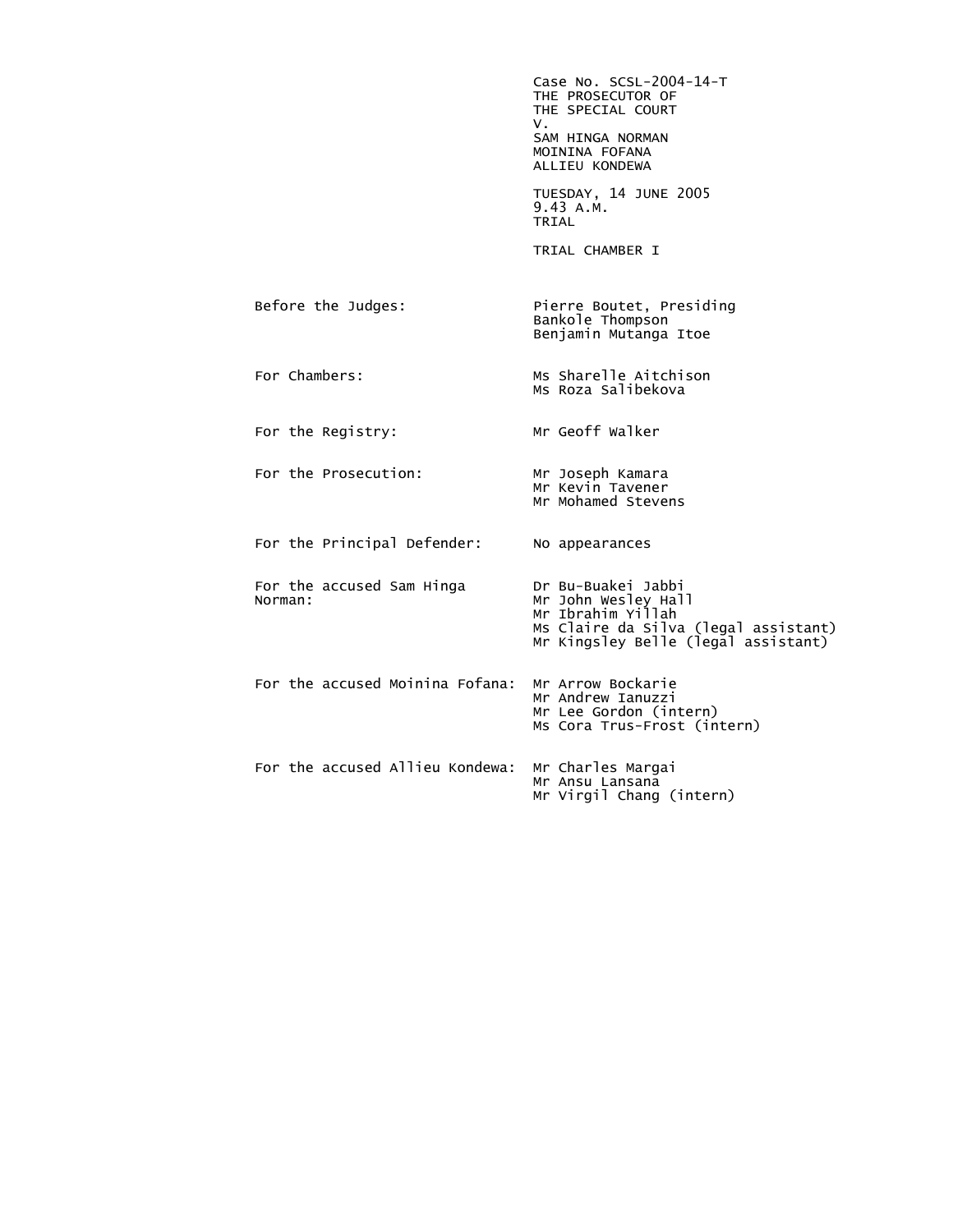1 [Tuesday, 14 June 2005] 2 [Open session] 3 **Example 2 [The accused Fofana and Kondewa present]**  4 [The accused Norman not present] 5 [Upon commencing at 9.43 a.m.] 6 [HN140605A - AD] 7 PRESIDING JUDGE: Good morning, counsel. Before we proceed 8 with hearing the next witness, which is TF2-218, if I am not 9 mistaken. That's what you intend to call at this moment, 09:44:48 10 Mr Prosecutor. 11 MR KAMARA: No, Your Honour, this is the expert witness. 12 PRESIDING JUDGE: What is the number of that witness? 13 MR KAMARA: We have not assigned a number to him. We 14 anticipate like TF2-EW1. 09:45:03 15 PRESIDING JUDGE: So, this is the -- what you describe as 16 the military expert. 17 MR KAMARA: Certainly, Your Honour. 18 PRESIDING JUDGE: With reference to the evidence of this 19 particular witness before we proceed to hear that evidence, I do 09:45:25 20 have some questions. I need some clarification in this respect. 21 I have looked at and reviewed quickly the report that you filed. 22 MR KAMARA: Yes, Your Honour. 23 PRESIDING JUDGE: And I do have some questions, for example 24 as to what exactly are the areas that you want this expert to 09:45:54 25 testify about as an expert. In other words what is the domain 26 of, specific domain of his expertise, having regard to the issues 27 we have in Court. And then I would like you to clarify, as much 28 as possible as much as you can, the basis of his expertise. By 29 this I mean, looking at the report it seems to me to be based in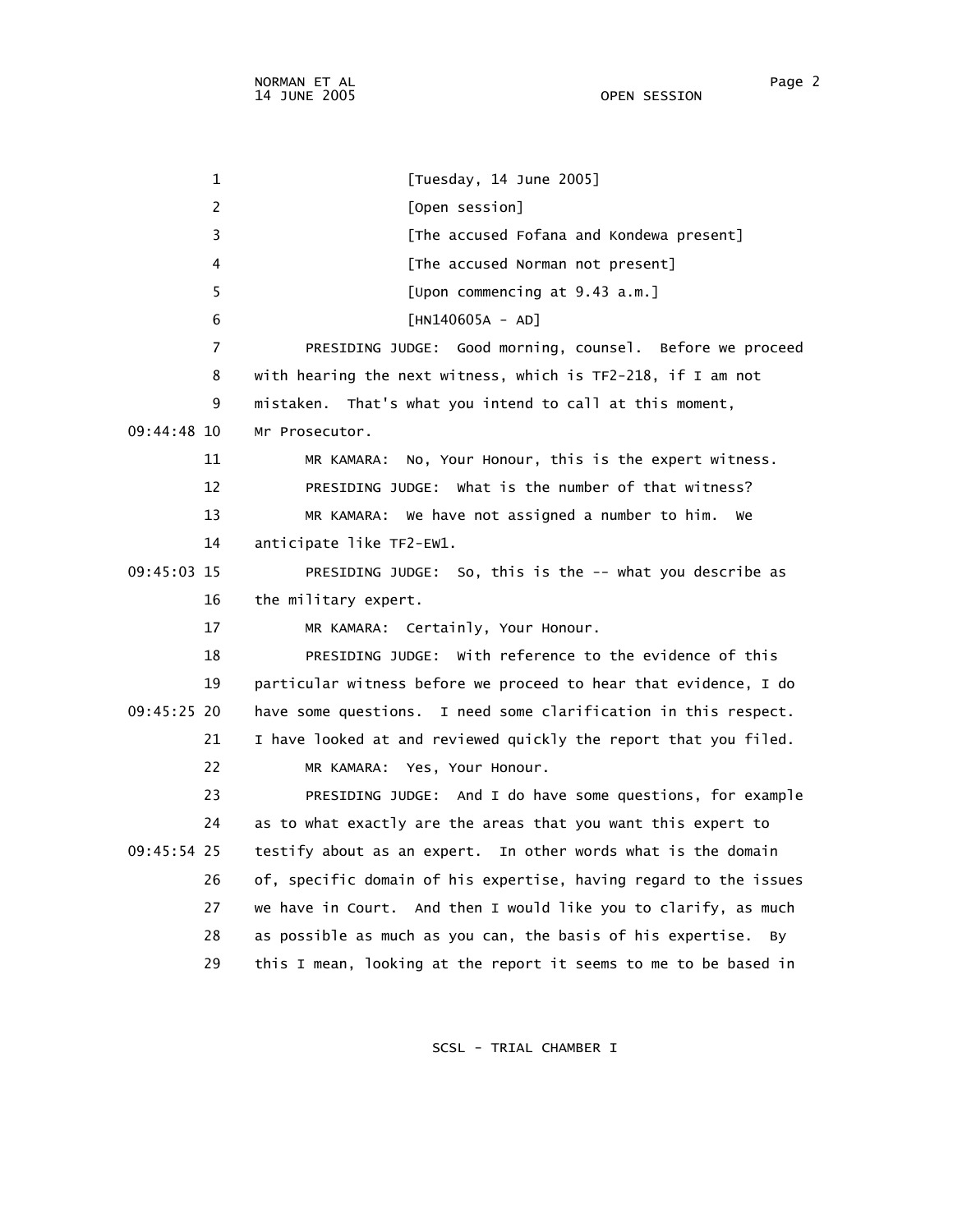1 part on, I think what the witness has used is statements of 2 witness.

 3 It appears as well that some of his conclusions are based 4 upon interviews he would have had had with some witness. I mean, 09:47:00 5 all of this is of some important to us to be able to assess this 6 evidence in a proper perspective. While you are introducing this 7 witness and taking him through his evidence, I would like to hear 8 about that, at least hear that you try to identify the issues 9 fairly clear for the Court because it is not clear in the report. 09:47:29 10 It seems to me there are some findings and conclusions that are 11 based on a combination of these factors rather than say it was 12 based on evidence in Court for example. When the witness is 13 using statements, what does he mean by statement?

 14 As you know in this Court we have no statements at all save 09:47:57 15 and except those statements that were introduced for a very 16 limited purpose and therefore there are no statements in evidence 17 other than to establish inconsistencies in some issues and such. 18 But other than that what we have is evidence that the witness 19 have given us in Court, whether in closed session or not. So how 09:48:24 20 are we to make those distinction and what is it that we need to 21 use to make an assessment of the evidence of this particular 22 expert. So that is some of the concerns that I have and that is 23 shared by the Bench and we would like to have clarification on 24 this.

 09:48:43 25 JUDGE THOMPSON: I would like to associate myself with the 26 remarks of the learned Presiding Judge.

> 27 PRESIDING JUDGE: Having said that we can proceed and that 28 is why I asked that the witness not be brought in before I raised 29 these matters with you, because I think it is for you to lead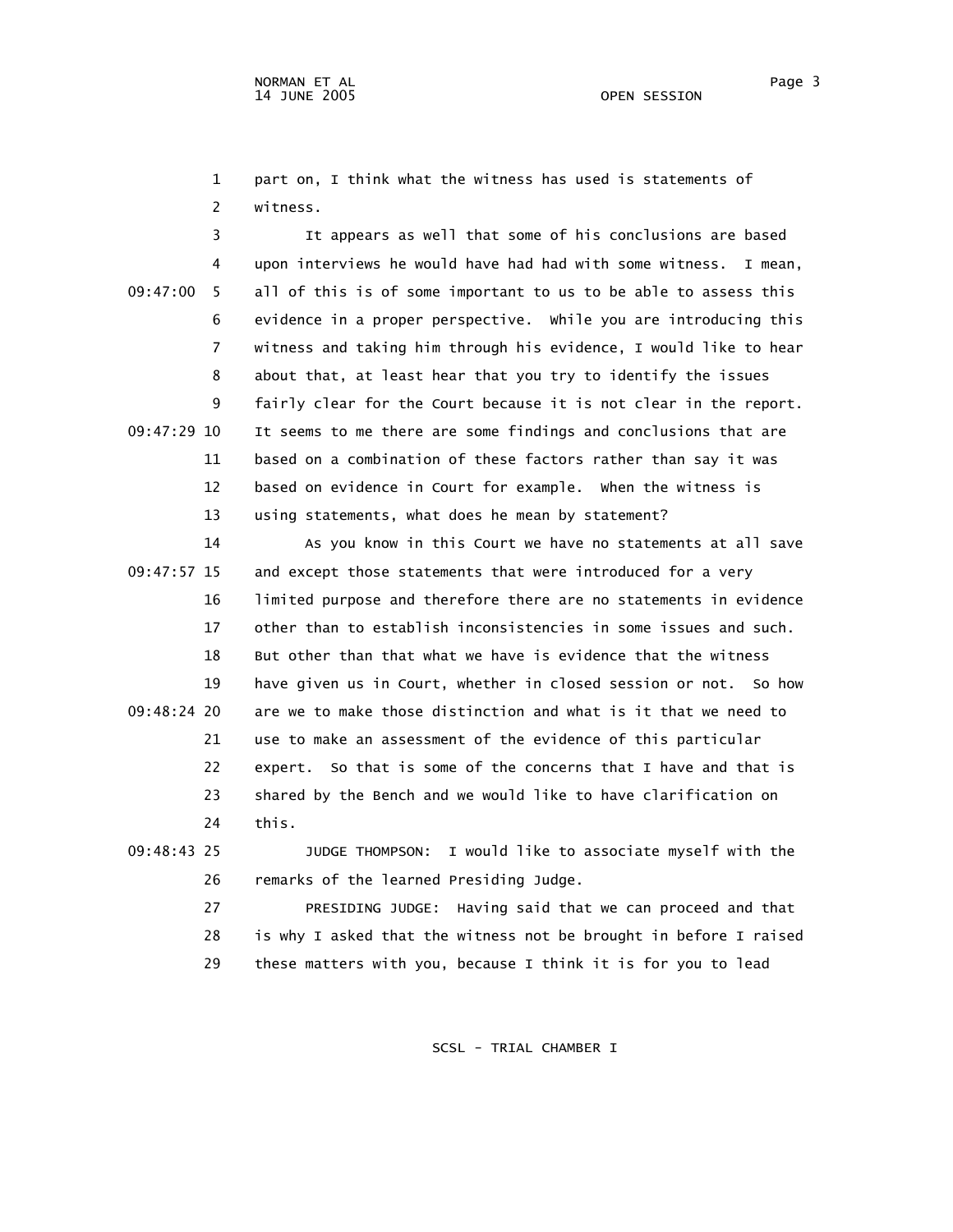1 that and not for the witness to lead you.

 2 MR KAMARA: The Prosecution do appreciate your comments on 3 this and the first issue raised which is as regards to the domain 4 of expertise. In other words what do we expect from this witness 09:49:40 5 as an expert.

 6 PRESIDING JUDGE: Not necessarily what do we expect. As 7 you know a military expert may be a military expert in the 8 strategy of battle, it may be a military expert in a thousand 9 areas, in the explosives. Whatever it is. Presumably you are 09:49:57 10 calling this so-called military expert for very specific purposes 11 and that is what I want to hear very clearly from you, not just a 12 broad brush of military expert.

 13 MR KAMARA: That is what I am doing. Your Honours, we call 14 this witness primarily to explain to this Court, to assist the 09:50:24 15 Court in the evaluations of what we describe as the dynamics of 16 both conventional and non-conventional conflict. Secondly, how 17 military organisations work and are structured, and finally, in 18 the particular area of command and control. As to the second 19 issue of the basis of his expertise, Your Honours, or the basis 09:52:03 20 of his findings; is that what you are referring to? Yes. That 21 is a matter for evidence, what he will be leading in this Court. 22 That is why we are calling him. Firstly we are establishing that 23 we need this person. 24 JUDGE THOMPSON: Are you now referring to the basis of his

09:52:23 25 findings.

26 MR KAMARA: Yes.

 27 JUDGE THOMPSON: Not the preliminary question of his 28 credentialisation.

29 MR KAMARA: No, Your Honour.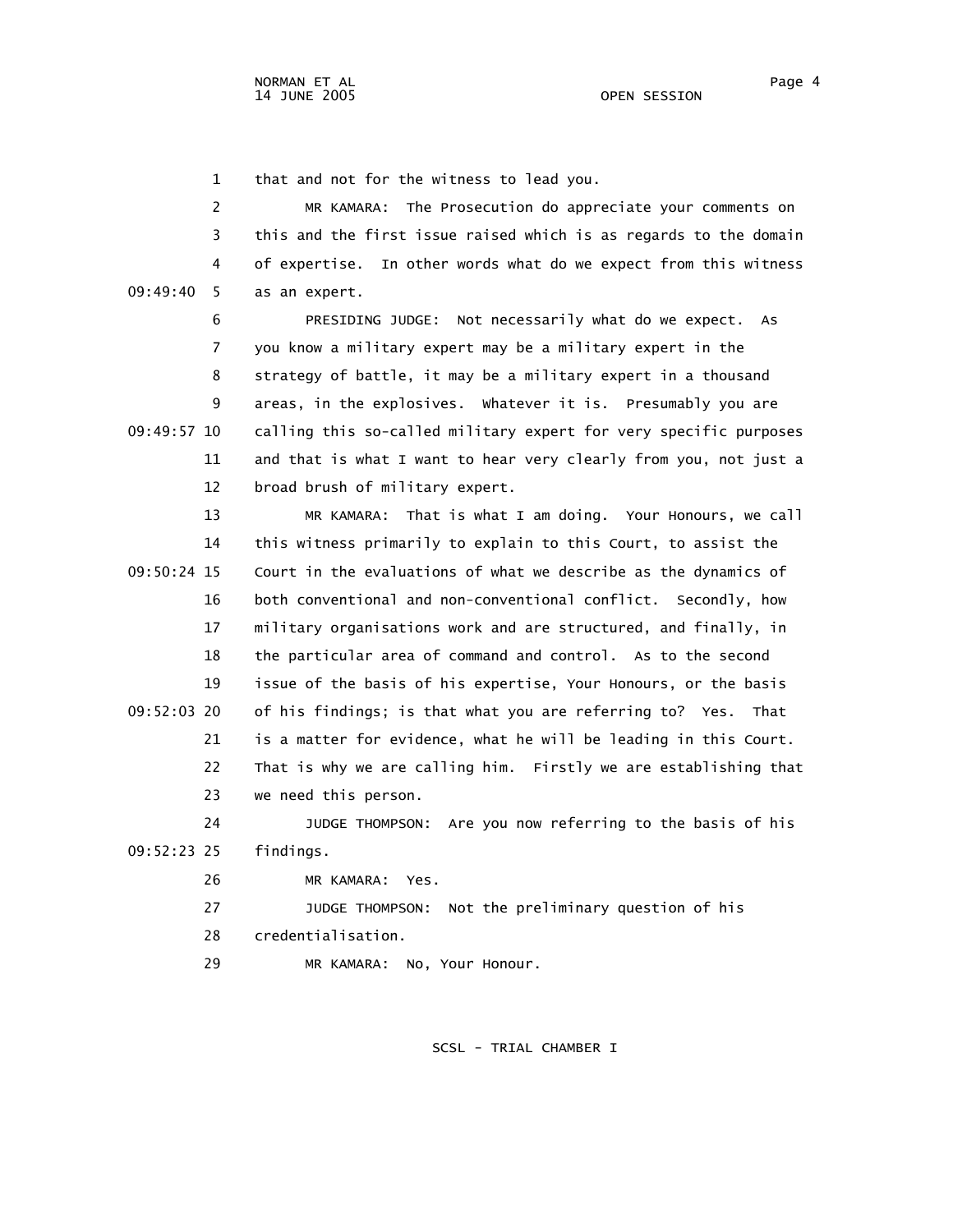1 JUDGE THOMPSON: The basis of his findings. 2 MR KAMARA: Yes, Your Honour. 3 JUDGE THOMPSON: Continue. 4 MR KAMARA: There is a methodology which was adopted and, 09:52:44 5 Your Honours, we intend to lead evidence of that. And then the 6 inferences drawn upon from his own personal experiences by virtue 7 of the nature of his peculiar work. 8 JUDGE THOMPSON: The inferences. 9 JUDGE ITOE: [Overlapping speakers] his conclusions. 09:53:09 10 JUDGE THOMPSON: Inferences drawn from what? 11 MR KAMARA: From his study. 12 JUDGE THOMPSON: From his study. 13 JUDGE ITOE: Many. 14 JUDGE THOMPSON: Learned judge on the other side, Judge 09:53:20 15 Itoe, asked whether you prefer inferences or conclusions. 16 MR KAMARA: Conclusions. I'll go with conclusions. Thank 17 you, Your Honour. I'm sorry. 18 JUDGE THOMPSON: Drawn from his studies. 19 MR KAMARA: His studies. And, Your Honour, if I -- 09:53:37 20 PRESIDING JUDGE: His studies of what? 21 MR KAMARA: The study he conducted, his research for the 22 purposes of which he has been called upon to testify. 23 JUDGE THOMPSON: In which particular area? 24 MR KAMARA: In the area of command and control. 09:53:54 25 JUDGE THOMPSON: We need to be very specific. I would 26 appreciate that. 27 MR KAMARA: Sorry. 28 JUDGE THOMPSON: I think to enlarge our understanding of 29 the whole purpose of this we need to be try and be as specific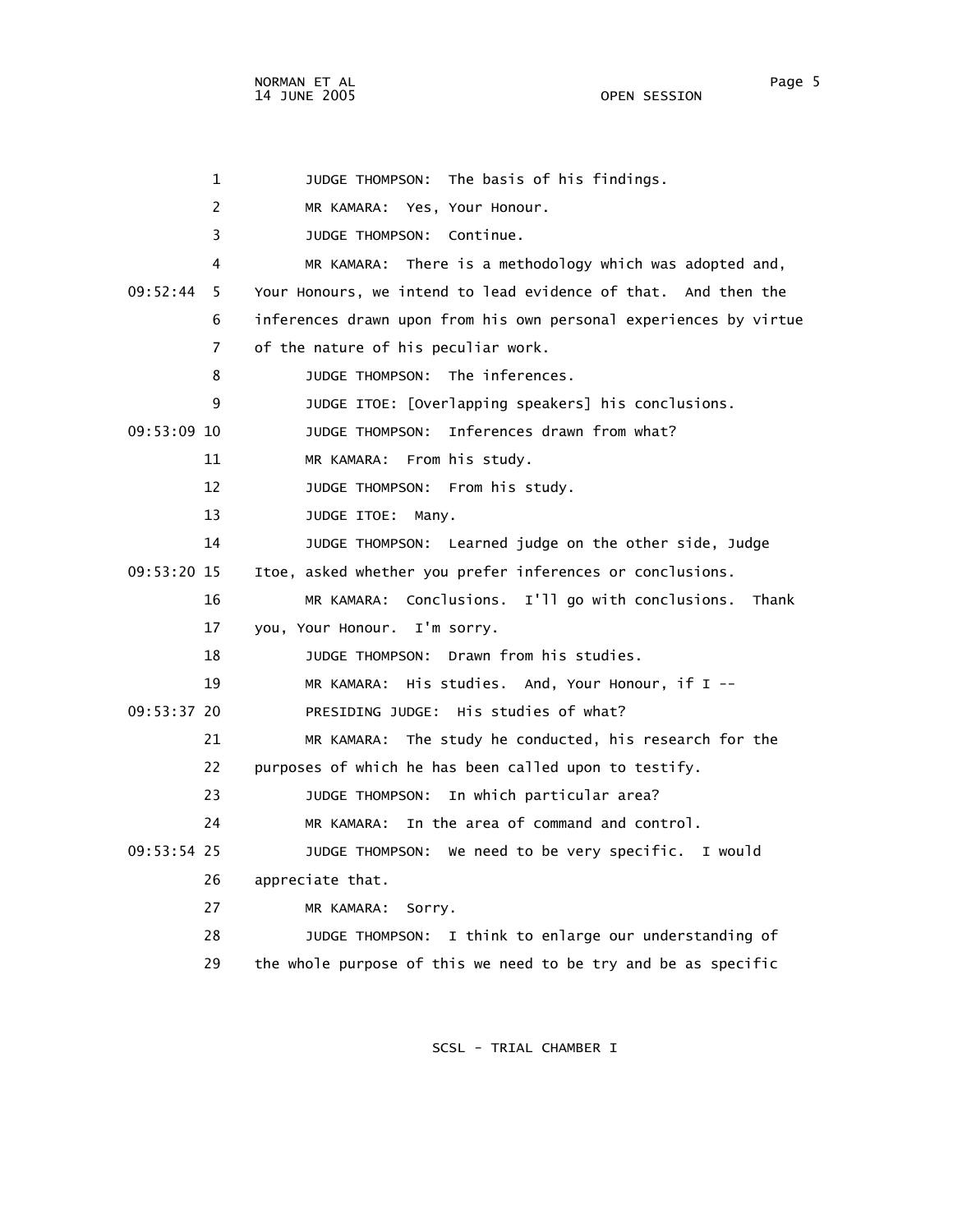1 and precise and as possible. You said inferences from his study 2 on command? 3 MR KAMARA: Command and control within a military 4 organisation. 09:54:26 5 JUDGE THOMPSON: Yes. 6 MR KAMARA: Your Honours, the Presiding Judge mentioned 7 reliability of information -- 8 JUDGE THOMPSON: But, is that all that was the scope of his 9 study, just command and control within a military organisation of 09:54:49 10 is that all he is going to drawn conclusions from? 11 MR KAMARA: No. As I indicated earlier on that the 12 dynamics of conventional and unconventional. 13 JUDGE THOMPSON: I don't think repetition would be a 14 problem here. It is to help us. The dynamics of -- 09:55:06 15 MR KAMARA: Conventional and unconventional conflict, and 16 also how military organisations work and are structured. 17 JUDGE THOMPSON: Yes. 18 MR KAMARA: Your Honours -- 19 PRESIDING JUDGE: In this respect you mean command and 09:55:36 20 control. Or you saw command and control as a separate and 21 distinct point. 22 MR KAMARA: As separate from the structure of organisation 23 and the dynamics of convention and nonconvention. 24 JUDGE THOMPSON: In other words we have three components 09:55:49 25 here, certainly: Command and control within a military 26 organisation; dynamics of conventional and unconventional 27 warfare; and how military organisations work and are structured. 28 MR KAMARA: Very well, yes.

29 JUDGE THOMPSON: So there are three separate points.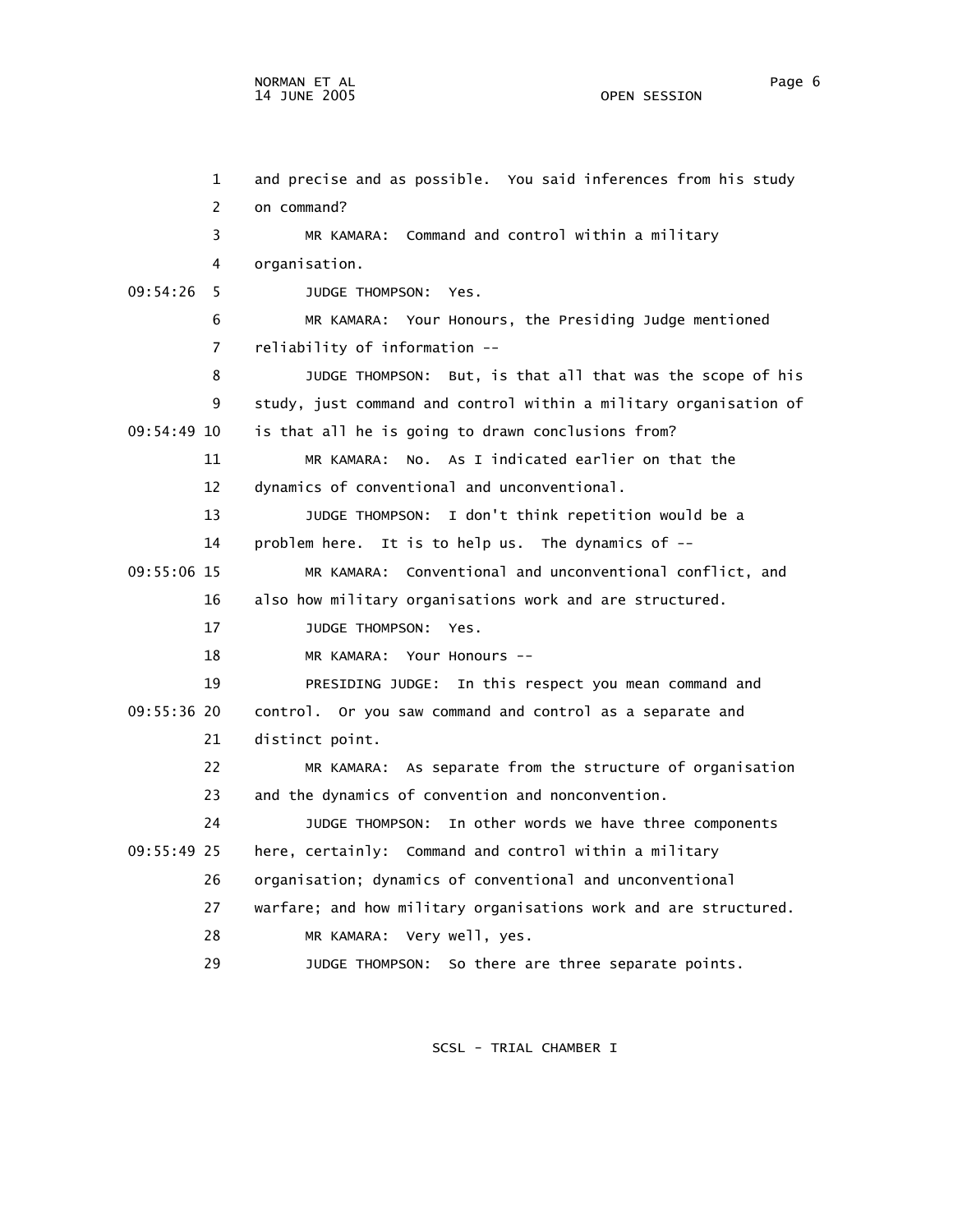1 MR KAMARA: Three separate points. And the learned 2 Presiding Judge made a comment about reliability, if I get him 3 right, on sources. Your Honours, concerns which relate to the 4 witness's accuracy of his evidence or the extent to which his 09:56:25 5 evidence will be helpful to the Trial Chamber are matters of 6 weight and not admissibility. 7 PRESIDING JUDGE: I didn't talk about admissibility. In 8 fact, if we have this witness here today, presumably we recognise 9 there is some relevance and we are not discussing admissibility. 09:56:41 10 This is an expert that you are calling to assist the Court. If 11 to try to understand what he's talking about, it takes us weeks 12 and yet we have no answer to our questions, what have we 13 achieved? 14 MR KAMARA: I agree with you. 09:56:58 15 PRESIDING JUDGE: We need to see where, if he concludes 16 that, indeed, this is a military organisation because and 17 because, and I base this on these facts, what are the facts that 18 he is using. How do we know about these facts? So we can make 19 sense of that. 09:57:14 20 I agree with you at the end of the day we need to make an 21 assessment as to how much weight if any we are to give to the 22 evidence. And to do so we need to look at what's the basis. In 23 other words, if everything he is reporting about and testifying 24 about is foreign to this Court because we have no evidence 09:57:35 25 whatsoever about that, yes, it may be admissible but I guess the 26 weight would be very, very limited. So you understand what I'm 27 telling you. 28 MR KAMARA: I certainly do. That is why I was referring to 29 reliability, looking at the totality of the evidence.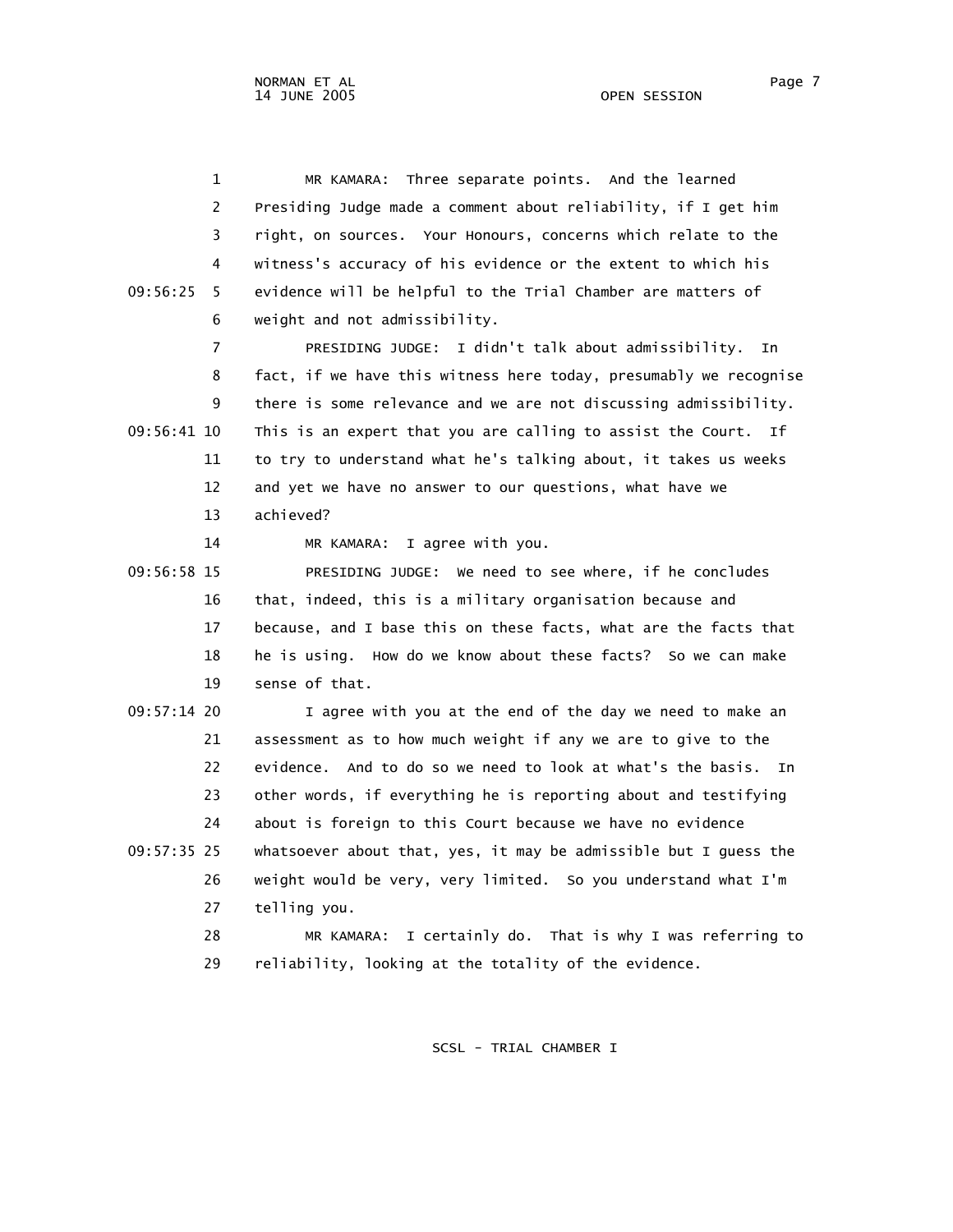1 JUDGE THOMPSON: I think really we are probably jumping the 2 gun. I would like to raise the issue of reliability at a later 3 stage in terms of the law itself. At this point in time, I think 4 what the learned Presiding Judge is trying to elicit from you is 09:58:12 5 the question of the basis of the projected testimony. In other 6 words, I think if you say an expert is coming here to testify on 7 certain matters based on, say, for example, newspapers reports, 8 we would want to know to what extent we are supposed to even 9 accept that as a basis for expert testimony. So perhaps if you 09:58:40 10 could further enlighten us as you go along. I don't think you 11 need to rush yourselves. We are just trying to be educated on 12 what role he is coming to assist us in. Remember that he is 13 supposed to come and assist the Court.

 14 MR KAMARA: Yes. Thank you, Your Honour. The basis of the 09:59:05 15 evidence of this witness is as a result of a study that he 16 conducted. As I earlier on indicated, that a specific 17 methodology was applied, interviews were conducted, visitations 18 to locations and analytical comparisons to contemporary issues. 19 It is the position of the Prosecution that this witness will 10:00:32 20 assist this Court by explaining the context in which the CDF, as 21 a military organisation, operated, and the effectiveness of the 22 command structure, and the tactical, strategical and operational 23 values of the CDF. Your Honours, it is the submission of the 24 Prosecution that these are the matters that are within the 10:01:58 25 purview of an ordinary witness -- that are not within the purview 26 of an ordinary witness.

27 JUDGE THOMPSON: Well, ordinary witness.

 28 MR KAMARA: Yes. In the light of that, that is why we are 29 calling this witness to provide the necessary assistance to this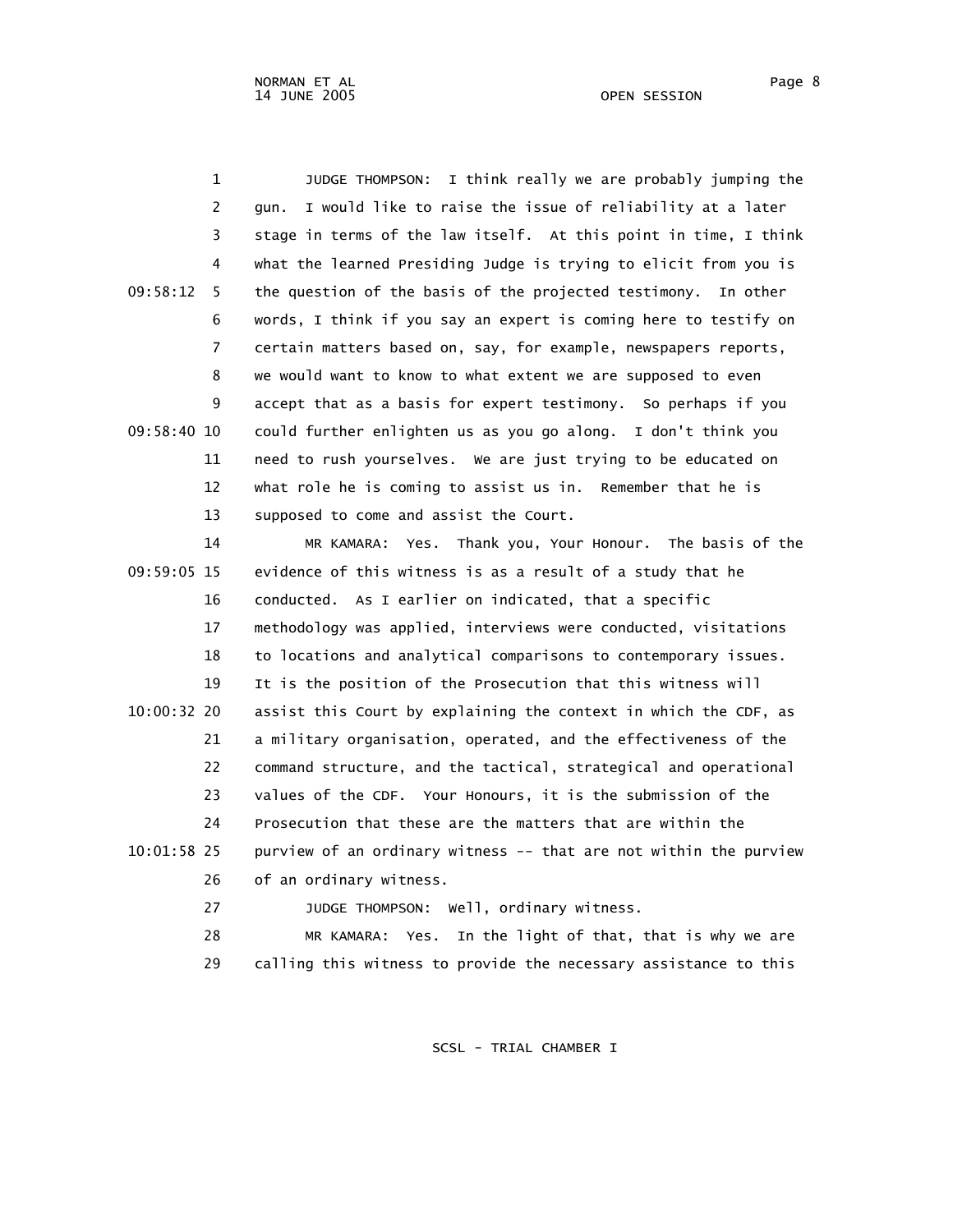1 Court. 2 JUDGE THOMPSON: In short, learned counsel is saying two 3 things and correct me if I am wrong: One, that we don't, at this 4 point in time, have any testimony from the Prosecution's 10:03:01 5 perspective covering these particular areas that you have 6 identified as being within the purview of the expert witness. In 7 other words we have nothing so far. 8 MR KAMARA: I'm not saying nothing. But if even there is 9 it is not in the light of the particular way we want to lead this 10:03:23 10 evidence. 11 JUDGE THOMPSON: I see, so you're modifying. Because when 12 you say these are matters not within the purview of an ordinary 13 witness in the light of -- I mean we already have testimonies 14 from ordinary witness -- 10:03:33 15 MR KAMARA: I agree with you. 16 JUDGE THOMPSON: -- relating to some of the issues you 17 have, this morning, highlighted. My question is: What you are 18 saying is that what we have - and as I say, you're perfectly 19 entitled to correct me if I am wrong - is not enough. 10:03:52 20 MR KAMARA: What we have is not enough and if even is not 21 enough, we need specific guidance as to the expert area to 22 provide the Court with that knowledge that which is not 23 ordinarily provided to the -- 24 JUDGE THOMPSON: I mean, there is no quarrel with that. So 10:04:06 25 in other words again then it follows thus as you are saying that 26 this is an area in respect of which the Bench will not be able to 27 form its own judge without the assistance of the expert. 28 MR KAMARA: Yes. 29 JUDGE THOMPSON: Is that what you're saying. All right. I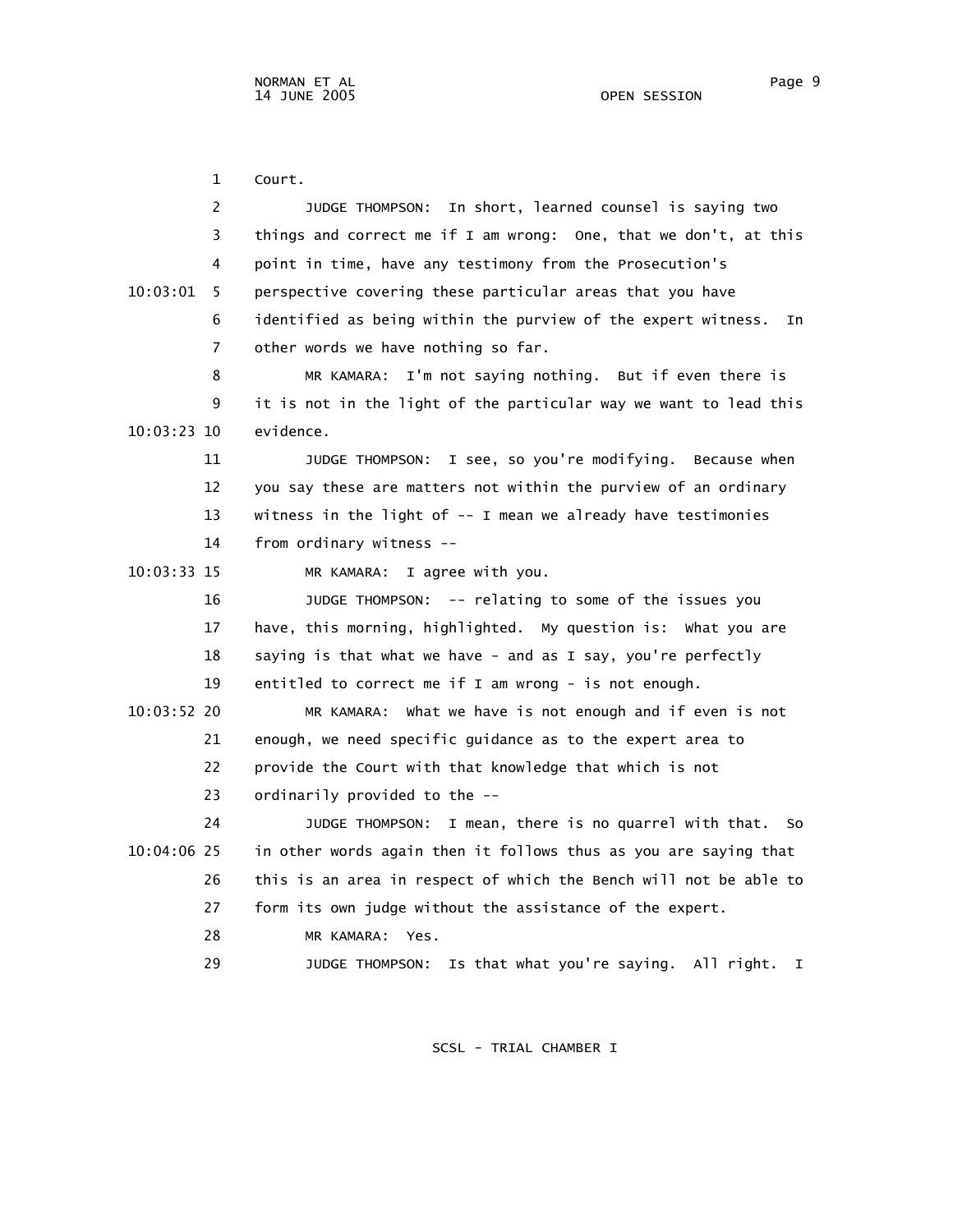1 take that point tentatively. My second and final point is to 2 what extent, if any, will the testimony touch upon the ultimate 3 issue which the Court is supposed to determine. To what extent, 4 if any, or at all, will the testimony, remembering as a matter of 10:04:57 5 jurisprudence -- and I am sure we lawyers know that that experts 6 should not be called to give evidence which might well ultimately 7 amount to a usurpation of the function of the Tribunal as to a 8 determination of the ultimate question before it.

 9 MR KAMARA: I agree totally about the fact that the role 10:05:24 10 the expert is not to usurp the functions of the judges. In this 11 particular case the burden of the Prosecution is to prove the 12 guilt of the persons beyond a reasonable doubt, and that is what 13 we intend to do here. The evidence of the expert is not to usurp 14 the functions of this Court, but to help and assist the Court in 10:05:43 15 arriving at a conclusion which is logical at the end of day. And 16 what he's going to testify about is not as to issues of fact. He 17 bases his opinions on facts but he is not going to touch the 18 evidence of fact as has been led before this Court. And neither 19 is he going to lead anything that is going to be inconsistent 10:06:04 20 with facts that have already been adduced in this Court. His 21 analysis, I agree, would be based on facts which he has been 22 privy to.

 23 PRESIDING JUDGE: But this is one of the issues I raised 24 with you. I want to know as clearly as possible and feasible, 10:06:20 25 what facts have been used by the witness to draw his conclusion. 26 MR KAMARA: That is what I refer to Your Honour, like the 27 interview, the witness's reports and then his study of the 28 transcripts of the trial and his visitations. 29 PRESIDING JUDGE: I would like to hear that from the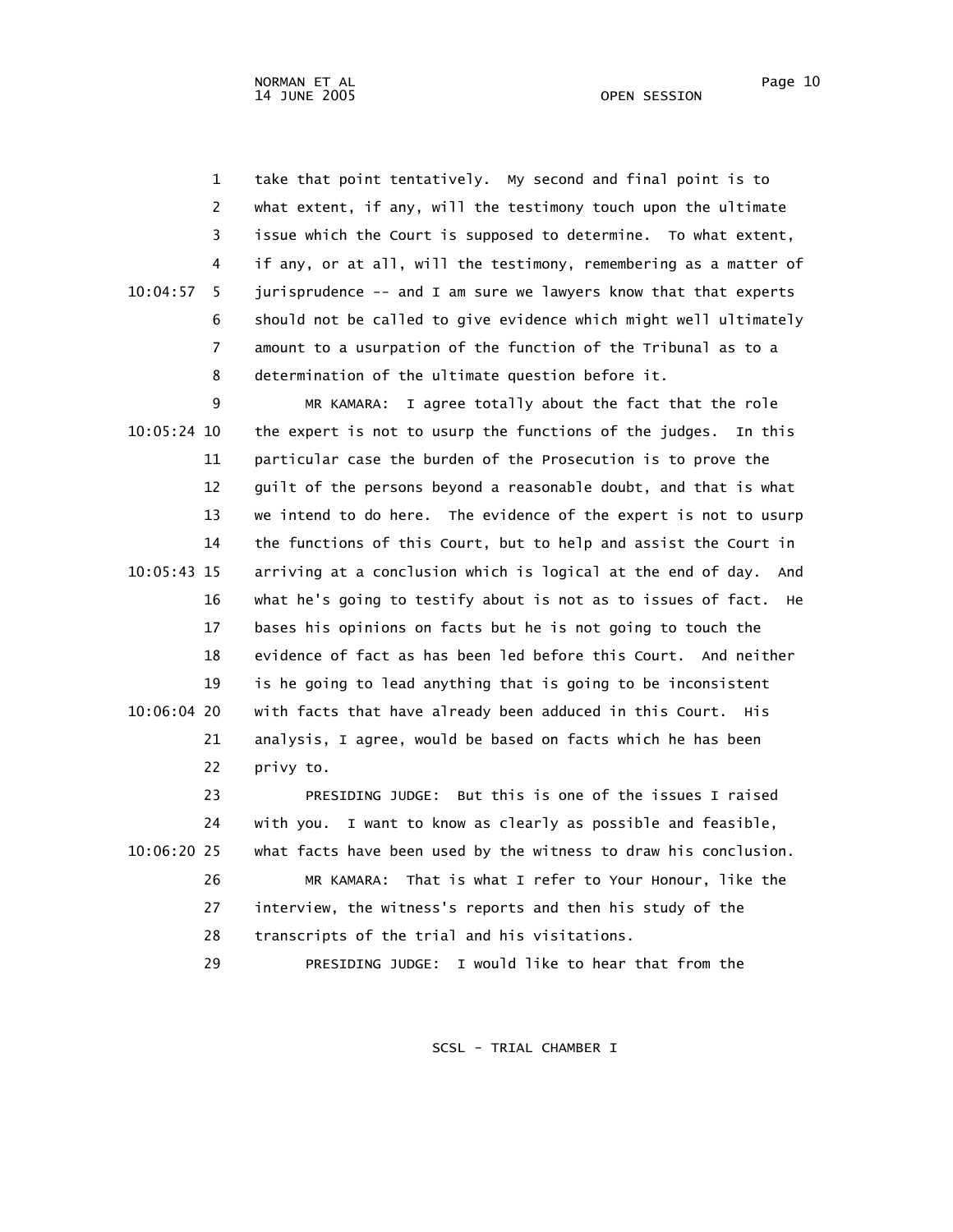1 witness. When you say "his interviews," what does he mean by 2 interview of witnesses and which witnesses are we talking about? 3 MR KAMARA: Once he comes to court he will be available for 4 cross-examination and the Bench with pose questions to him. He 10:06:50 5 will qualify his methodologies specifically and how he obtained 6 his sources and identify the sources. 7 PRESIDING JUDGE: We do not want to lead the examination of 8 your expert; that's for you to do this. We're raising with you 9 the concerns that we have at this time because this is a witness 10:07:03 10 that you are calling. 11 MR KAMARA: You are most welcome. 12 PRESIDING JUDGE: Before, presumably you are calling 13 witness to assist the Court as you have stated. So to assist the 14 Court, we are telling you what the concern that we have at this 10:07:16 15 moment. 16 MR KAMARA: We do appreciate them, Your Honour. 17 PRESIDING JUDGE: So are you ready to proceed? 18 MR KAMARA: Yes, Your Honour. Except if there is any other 19 question. 10:07:31 20 JUDGE THOMPSON: This is not something that you need even 21 to engage you too diligently, but it is just for my own 22 curiosity, judicial curiosity, that we are here in the area of 23 expert testimony and of course, the jurisprudence shows that this 24 Court has consistently followed the approach of other 10:08:07 25 international criminal tribunals and adopted a flexible approach 26 to the admissibility issue, particularly almost in the case of 27 ordinary witnesses and documentary evidence. As a matter of law, 28 is the Bench or the Court authorised to make an exception here 29 when it's dealing with expert evidence. In short, should we make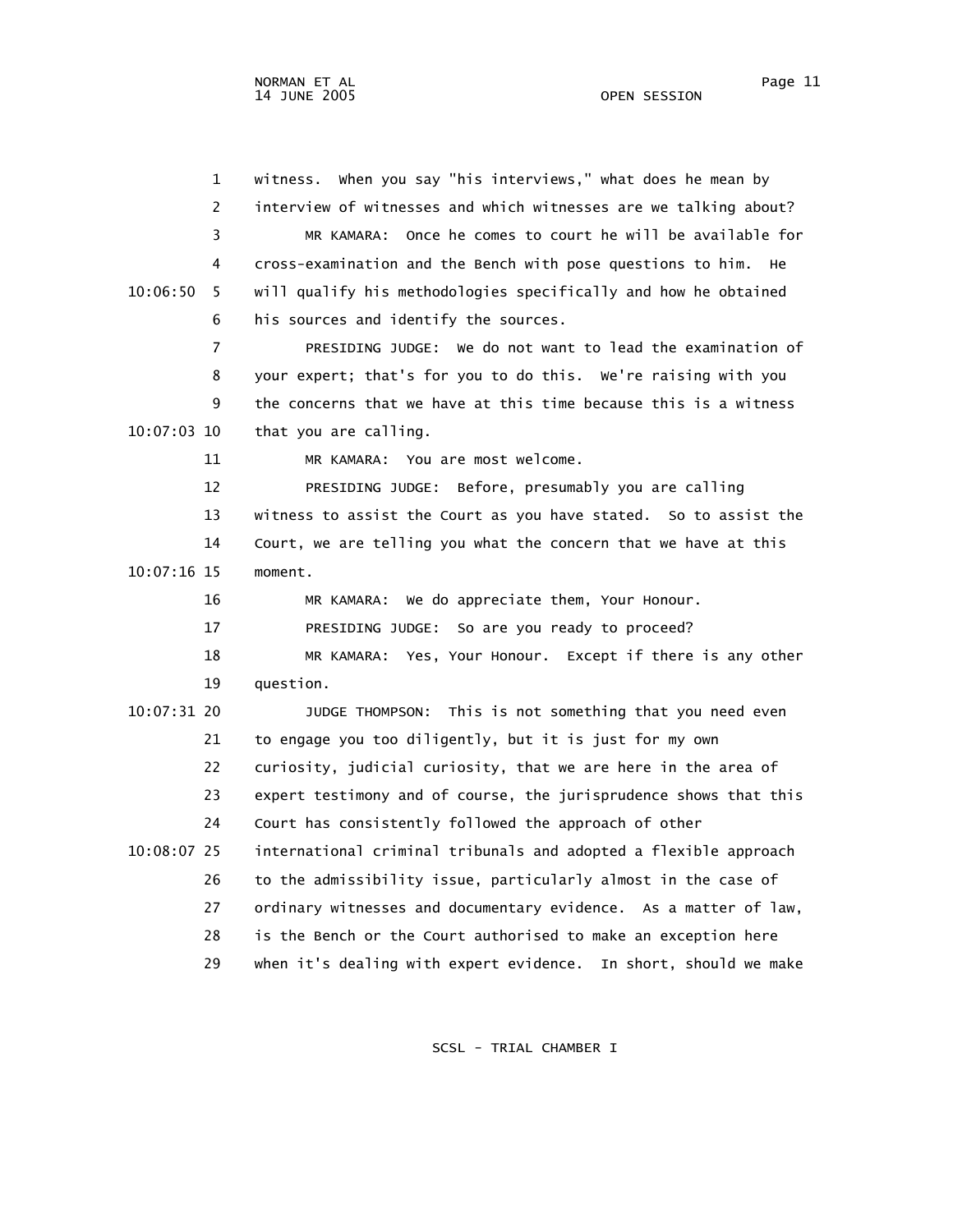1 reliability a function of admissibility? Or is there no need for 2 any differentiation when we deal with nonexpert evidence and 3 leave it entirely as a matter of probative value. 4 MR KAMARA: Your Honour, I think it is a matter of 10:08:54 5 probative value. 6 JUDGE THOMPSON: There is authority for that. 7 MR KAMARA: There is no distinction to be drawn between 8 ordinary witnesses and expert witnesses, and admission is as 9 general as applicable before the Court. 10:09:04 10 JUDGE THOMPSON: In other words reliability should always 11 be a function of probative value and weight, not admissibility. 12 So there is no need for a separate regime of principles governing 13 expert testimony. 14 MR KAMARA: Certainly. 10:09:16 15 JUDGE THOMPSON: In other words we need not even modify the 16 degree of flexibility. 17 MR KAMARA: It is not mandatory on the part of the Bench. 18 JUDGE THOMPSON: I just wanted to be clear on the law. 19 PRESIDING JUDGE: On a separate issue, can you inform the 10:09:33 20 Court as to how much time you think you want to take with this 21 witness in examination-in-chief? I'm just trying to -- 22 MR KAMARA: Without undue punctuations, I might just be 23 within an hour or two or less than that. 24 PRESIDING JUDGE: Very well, we may proceed. Mr Walker, 10:09:54 25 can you bring the witness please? 26 **Example 26** [The witness entered Court] 27 PRESIDING JUDGE: Just for the record I have not asked the 28 Defence if they had any comments because these comments, the 29 observations I was making at that time was to try to clarify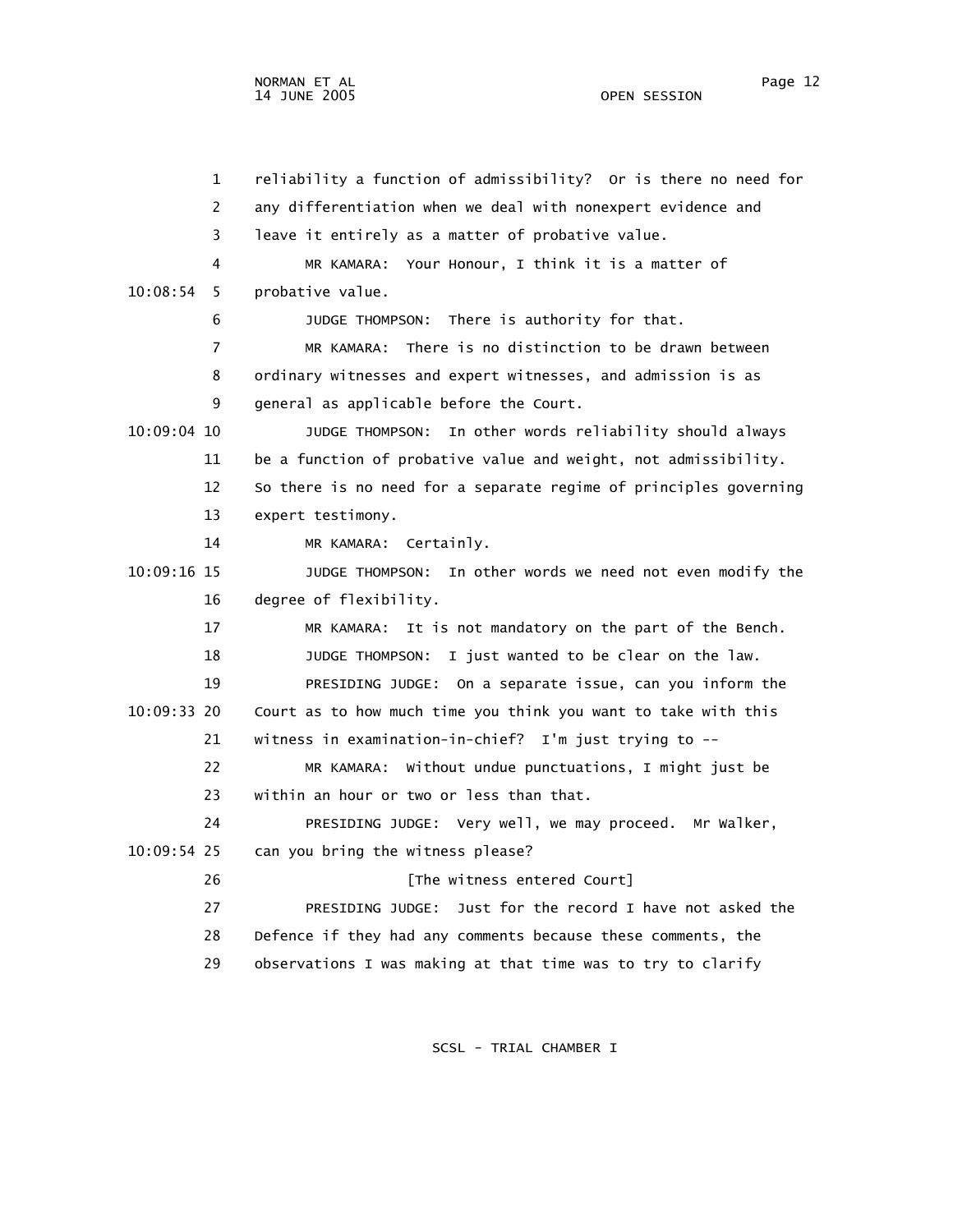| 1              | where the Prosecution was going and how they were intending to    |
|----------------|-------------------------------------------------------------------|
| 2              | lead this evidence so we could make some common sense with what   |
| 3              | they were intending to produce. Obviously that will not deter     |
| 4              | nor limit your capability to proceed with cross-examination as    |
| 10:10:54<br>5  | you wish. And all these matters that we have raised you can       |
| 6              | certainly canvass that when you proceed with your                 |
| $\overline{7}$ | cross-examination and certainly, in due course we will hear       |
| 8              | arguments that you may have about admissibility, probative value  |
| 9              | and so on. So this is not to deprive you of the ability to do so  |
| $10:11:18$ 10  | in due course.                                                    |
| 11             | TF2-EW1 [Sworn]<br>WITNESS:                                       |
| 12             | Your Honours, for consistence, does it meet the<br>MR KAMARA:     |
| 13             | approval to call this witness TF2-EW1?                            |
| 14             | PRESIDING JUDGE: That's fine.                                     |
| 10:12:24 15    | EXAMINED BY MR KAMARA:                                            |
| 16             | Good morning, Mr Witness.<br>Q.                                   |
| 17             | Good morning.<br>А.                                               |
| 18             | Thank you for coming. I shall be posing a few questions to<br>Q.  |
| 19             | you this morning and I will advise that you answer as directly as |
| 10:12:36 20    | possible and your answers will have to be translated to Mende for |
| 21             | the benefit of the accused persons to understand the proceedings. |
| 22             | Also please watch your pace as their Lordships are taking down    |
| 23             | what you are saying. Mr Witness, will you statement your full     |
| 24             | name for the Court.                                               |
| $10:12:58$ 25  | My name is Richard Mortimer Iron.<br>Α.                           |
| 26             | Spell the Mortimer, please.<br>Q.                                 |
| 27             | $M-O-R-T-I-M-E-R$ .<br>А.                                         |
| 28             | JUDGE ITOE:<br>Iron?                                              |
| 29             | MR KAMARA:<br>Iron, $I-R-O-N$ .                                   |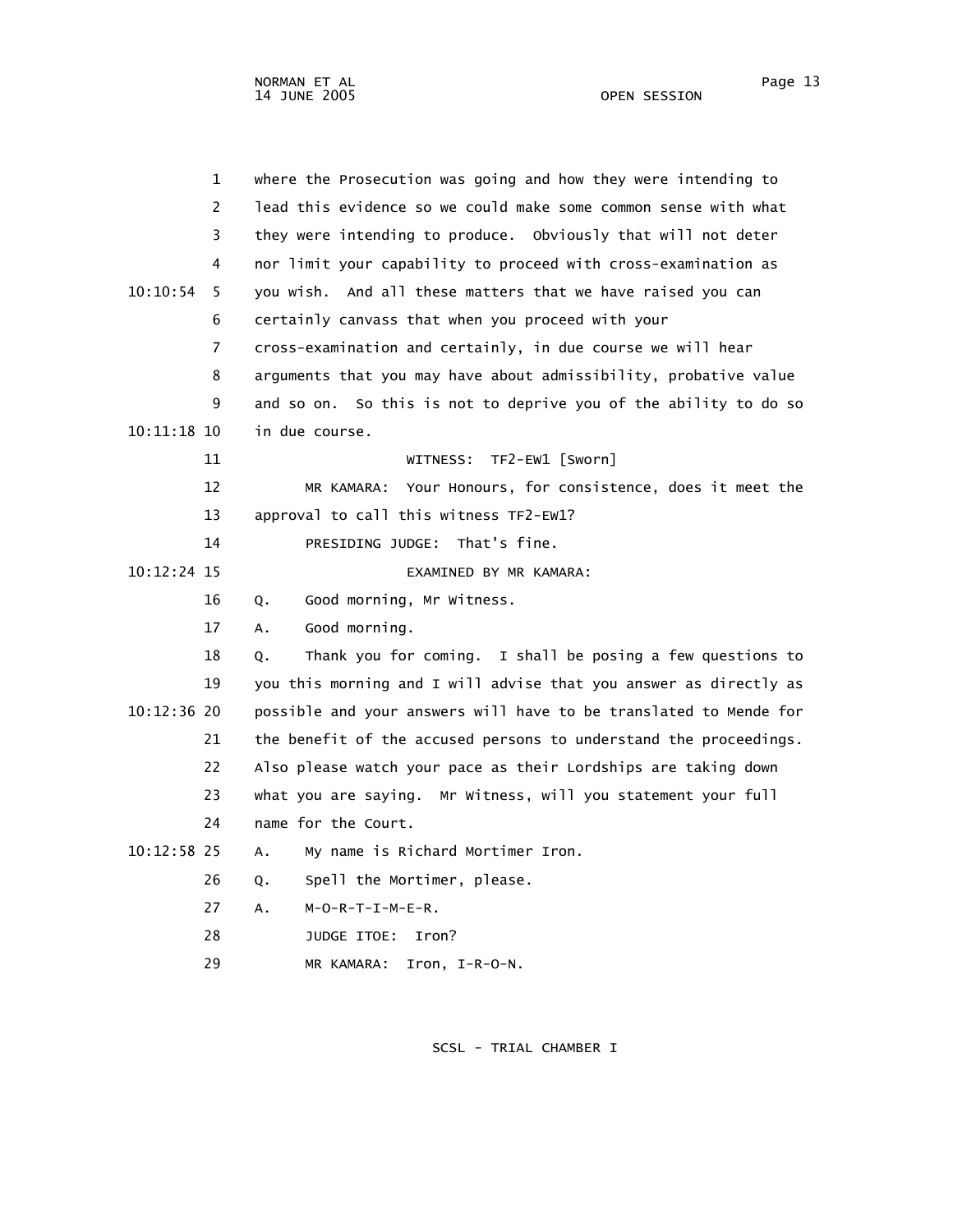NORMAN ET AL Page 14

 1 Q. And where do you live, Mr Witness? 2 A. I live in Norfolk, Virginia in the United States. 3 Q. How old are you, Mr Witness? 4 A. I am 48 years old. 10:13:40 5 Q. Will you tell this Court what you do for a living? 6 A. I am a colonel in the British Army. 7 Q. A colonel in the British Army? 8 A. That is correct. 9 Q. Now, Colonel, for how long have you been in the British 10:14:08 10 Army? 11 A. Just over 30 years. 12 Q. What is your current assignment? 13 A. I am assigned to NATO's Allied Command Transformation, as 14 the British national liaison representative. 10:14:19 15 Q. Take it slowly, please. Can we have that again? 16 A. I'm assigned to NATO, the North Atlantic Treaty 17 Organisation. 18 MR KAMARA: I see the learned Presiding Judge smiling. He 19 seems very familiar. 10:14:46 20 Q. And how long have you been in this assignment? 21 A. Six months. 22 Q. And will you tell this Court what are your responsibilities 23 with regard to this position you have just mentioned? 24 A. In my current position I have two major responsibilities. 10:15:07 25 One is to bring into NATO some of the United Kingdom comes 26 concepts and doctrine. The other responsibility -- 27 Q. Hold it there for a minute. Yes. 28 A. The other responsibility is to lead the develop of NATO's

29 doctrine for land operations.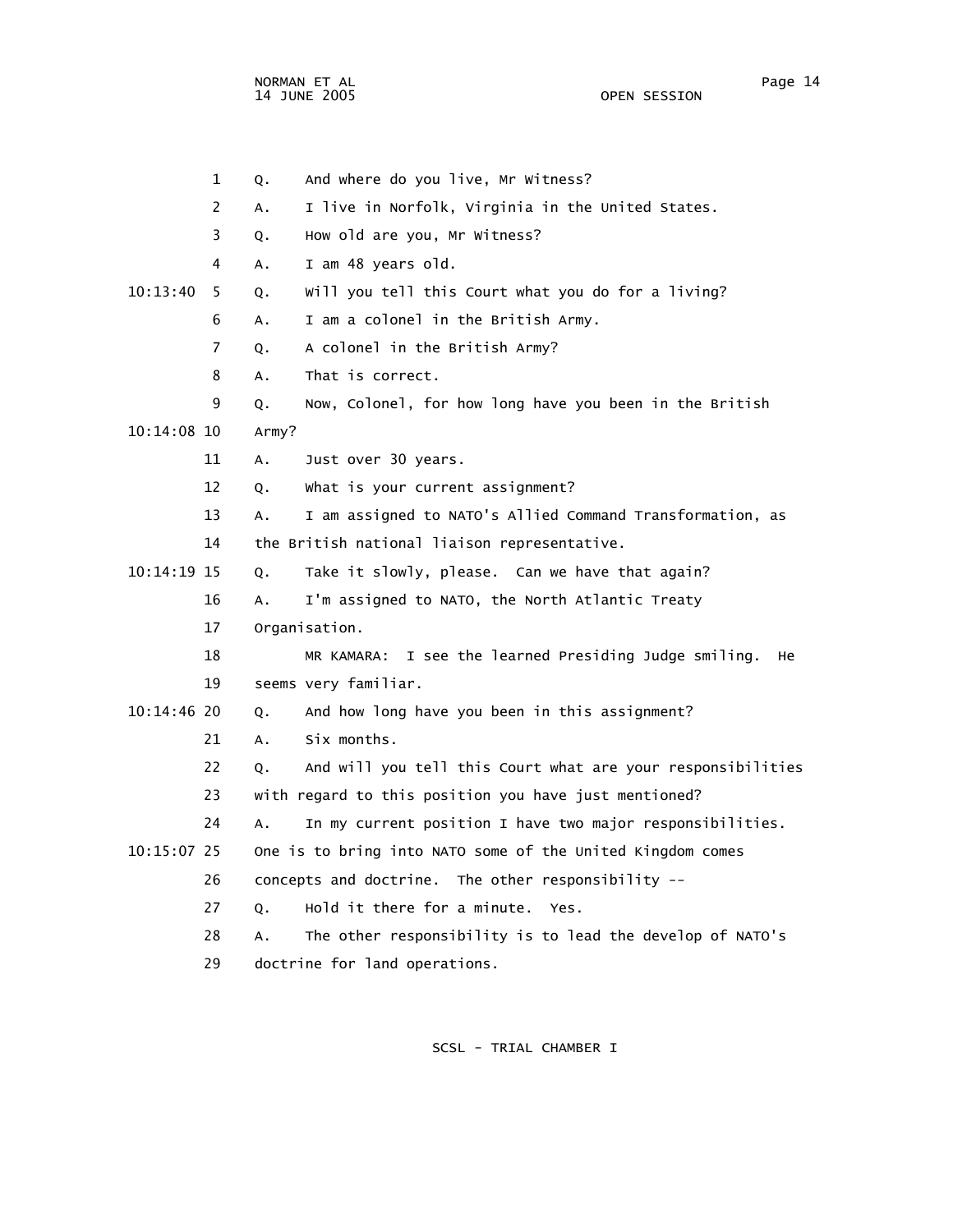1 Q. How long have you been in that position? 2 A. In that second position I have been doing this for three 3 and a half years. 4 Q. Let me be a little bit more direct. Do you have any 10:16:10 5 experience in military organisations and structure? 6 A. Yes. My previous role before my current appointment in 7 NATO was the head of the British Army's doctrine branch. This 8 position I built on my previous experience and academic study to 9 develop doctrine for the British Army. 10:16:55 10 Q. I sense you have been using the word "doctrine". Would you 11 explain that for us who do not understand specifically what you 12 are referring to when you say "doctrine"? 13 A. Yes. Doctrine is essentially the way that armed forces 14 conduct themselves. It requires an -- 10:17:20 15 JUDGE ITOE: The way armed forces do what? 16 THE WITNESS: Conduct themselves, Your Honour. It requires 17 an understanding of the nature of conflict, how the 18 characteristics of conflict evolve as the environment changes, 19 including new and different types of enemy or adversary. 10:18:04 20 Q. Thank you, Colonel. Colonel, in the role that you have 21 just informed us about -- 22 JUDGE ITOE: Please, let us get the last part of what he 23 said. The knowledge of conflict and the characterisation of 24 conflict and -- 10:18:31 25 THE WITNESS: And how armed forces operate within that 26 environment, including how they organise for conflict and how 27 they are commanded. 28 MR KAMARA: 29 Q. Now, in that capacity, Colonel, have you had occasion to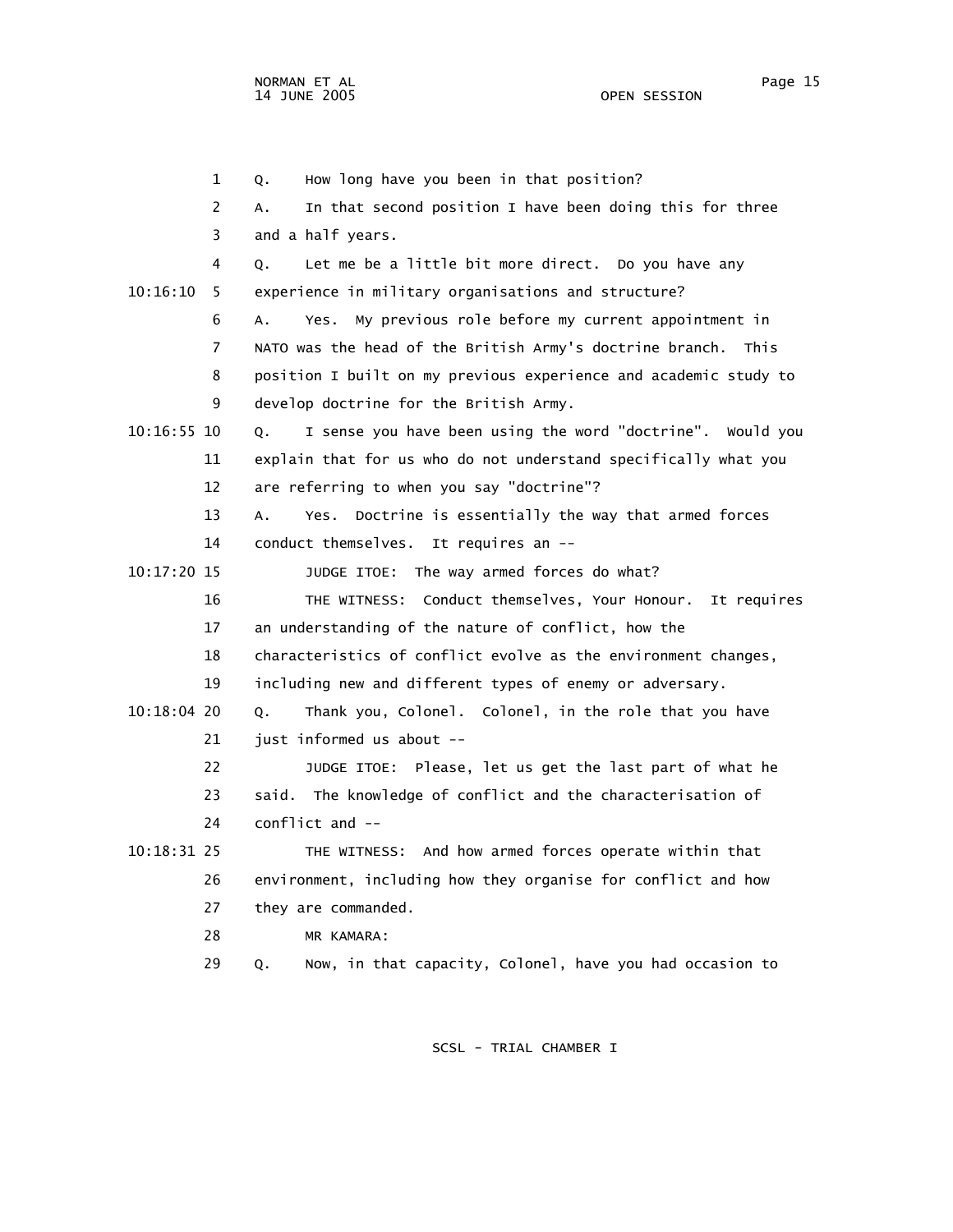|             | $\mathbf 1$ | conduct expert missions?                                          |
|-------------|-------------|-------------------------------------------------------------------|
|             | 2           | I have not been an expert witness before.<br>Α.                   |
|             | 3           | The question is expert mission; that is, have you been on a<br>Q. |
|             | 4           | mission as an expert, not a witness here?                         |
| 10:19:31    | 5           | I have been asked to conduct expert analyses before.<br>А.        |
|             | 6           | Recently I was asked to conduct the British Army's analysis of    |
|             | 7           | the recent Iraq war, including the subsequent insurgency.         |
|             | 8           | Take it slowly please. What have you been asked to do?<br>Q.      |
|             | 9           | I was asked to analyse the performance of the British armed<br>А. |
| 10:20:04 10 |             | forces, in particular the land forces, in the war.                |
|             | 11          | You did mention experience in the Iraq -- I did hear you<br>Q.    |
|             | 12          | say.                                                              |
|             | 13          | This was the Iraq war.<br>Α.                                      |
|             | 14          | Yes.<br>Q.                                                        |
| 10:20:22 15 |             | So I authored the British Army's general staff publication<br>А.  |
|             | 16          | of the analysis of the land conflict in Iraq.                     |
|             | 17          | You authored the -- what is it?<br>Q.                             |
|             | 18          | The British Army's general staff publication on the land<br>Α.    |
|             | 19          | operations in Iraq.                                               |
| 10:20:44 20 |             | Talking about publications, have you published any other<br>Q.    |
|             | 21          | books or articles?                                                |
|             | 22          | I have been responsible for either authoring or being the<br>A.   |
|             | 23          | editor-in-chief of a number of doctrine publications.             |
|             | 24          | Could you let us have two examples?<br>Q.                         |
| 10:21:23 25 |             | JUDGE THOMPSON: Can you go slowly? You are more or less           |
|             | 26          | accelerating the pace.                                            |
|             | 27          | I am sorry, Your Honour.<br>MR KAMARA:                            |
|             | 28          | Responsible for either being the author --<br>JUDGE THOMPSON:     |
|             | 29          | THE WITNESS: Or the editor-in-chief.                              |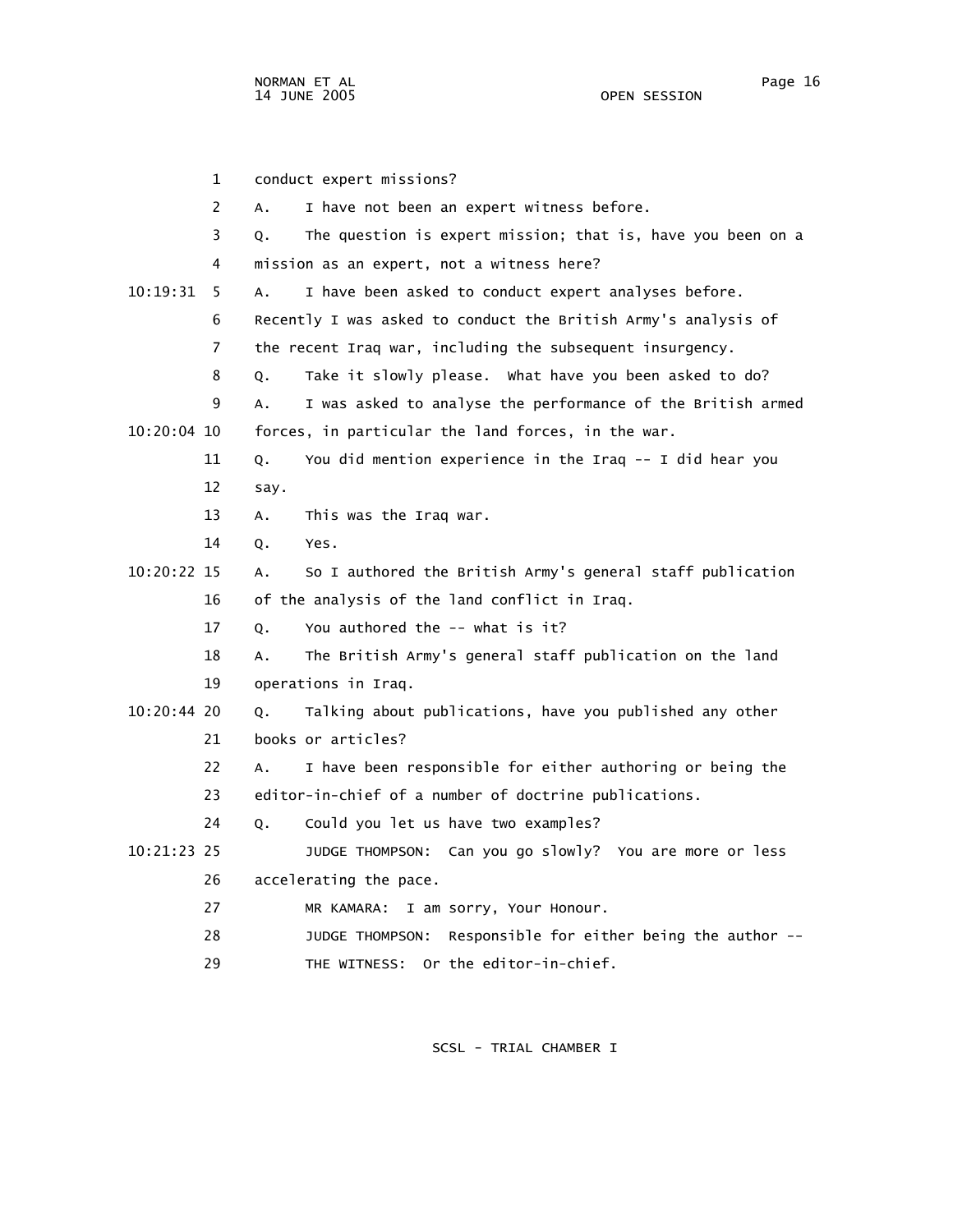1 JUDGE THOMPSON: Or the editor-in-chief. 2 THE WITNESS: -- of a number of doctrine publications. 3 Examples include the British Army's highest level doctrine 4 publication called "Army Doctrine Publication, Land Operations". 10:22:23 5 JUDGE ITOE: Called -- 6 THE WITNESS: Army Doctrine Publication -- shortened 7 sometimes to ADP -- Land Operations. And also within the NATO 8 environment, we are currently, for example, on a project to 9 develop NATO's counter-insurgency doctrine. 10:23:07 10 MR KAMARA: 11 Q. Now, Colonel, can you tell this Court how these 12 publications have been received by your peers? 13 A. They are the top-level publications of how, in the British 14 Army's case, in the land operations case, the British Army 10:23:27 15 conducts its business. The other one is how NATO conducts its 16 business. They are regarded as being seminal publications. 17 Q. Thank you. Colonel, have you ever received any form or 18 reward or honour for any work that you have done in the military? 19 A. I have received a number of operational awards, most 10:24:15 20 recently as a battalion commander in the Bosnia in the late 21 1990s. 22 O. A battalion commander in Bosnia? 23 A. Yes. 24 Q. Any national honours? 10:24:34 25 PRESIDING JUDGE: What was the honour you received for 26 service in Bosnia? 27 THE WITNESS: I was made an Officer of the British Empire, 28 a peculiarly British institution, although some Commonwealth 29 countries also use it.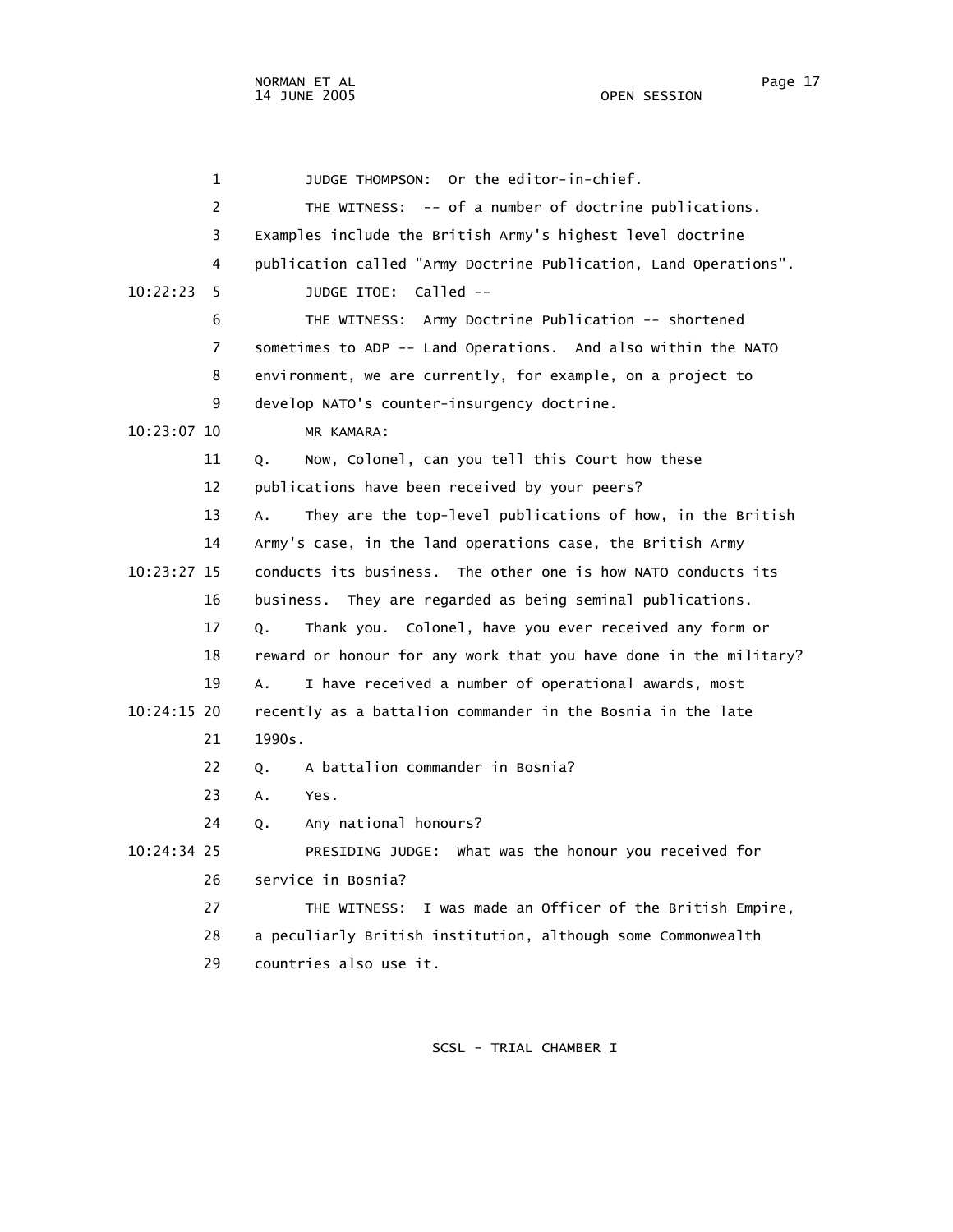|               | 1  |          | MR KAMARA:                                                       |
|---------------|----|----------|------------------------------------------------------------------|
|               | 2  | Q.       | An Officer of the British Empire?                                |
|               | 3  | Α.       | That is correct.                                                 |
|               | 4  |          | JUDGE ITOE: For Bosnia, you received the MBE or the OBE?         |
| 10:25:05      | 5  |          | THE WITNESS: The OBE, Your Honour.                               |
|               | 6  |          | MR KAMARA:                                                       |
|               | 7  | Q.       | who made that conferment?                                        |
|               | 8  | А.       | I am sorry?                                                      |
|               | 9  | Q.       | Who made that conferment $-$ - the OBE?                          |
| $10:25:15$ 10 |    | А.       | It was awarded by Her Majesty, the Queen.                        |
|               | 11 |          | JUDGE ITOE: It is known.                                         |
|               | 12 |          | MR KAMARA: We are being cautious, Your Honour.                   |
|               | 13 | Q.       | when was this honour conferred; do you remember?                 |
|               | 14 | Α.       | I was awarded -- received it in 1999.                            |
| 10:25:37 15   |    | Q.       | Now, Colonel, let me ask you this question: How extensive        |
|               | 16 |          | is your experience in military analysis of non-conventional      |
|               | 17 | warfare? |                                                                  |
|               | 18 | A.       | You will appreciate that in the British Army most of our         |
|               | 19 |          | experience is in what you describe as non-conventional warfare.  |
| $10:26:16$ 20 |    |          | Most of my education has been in this area. In addition, much of |
|               | 21 |          | my operational experience has been what you would describe as    |
|               | 22 |          | non-conventional warfare. For example, I have spent about four   |
|               | 23 |          | to five years in operational service in Northern Ireland doing   |
|               | 24 | this.    |                                                                  |
| 10:26:42 25   |    | Q.       | Thank you. Now, Colonel, let me take you to your education       |
|               | 26 |          | background. Could you give the Court a short description of your |
|               | 27 |          | educational background?                                          |
|               | 28 | А.       | Certainly. I was educated in school in England, in King's        |
|               | 29 |          | School, Canterbury. I was then fortunate enough to pass exams to |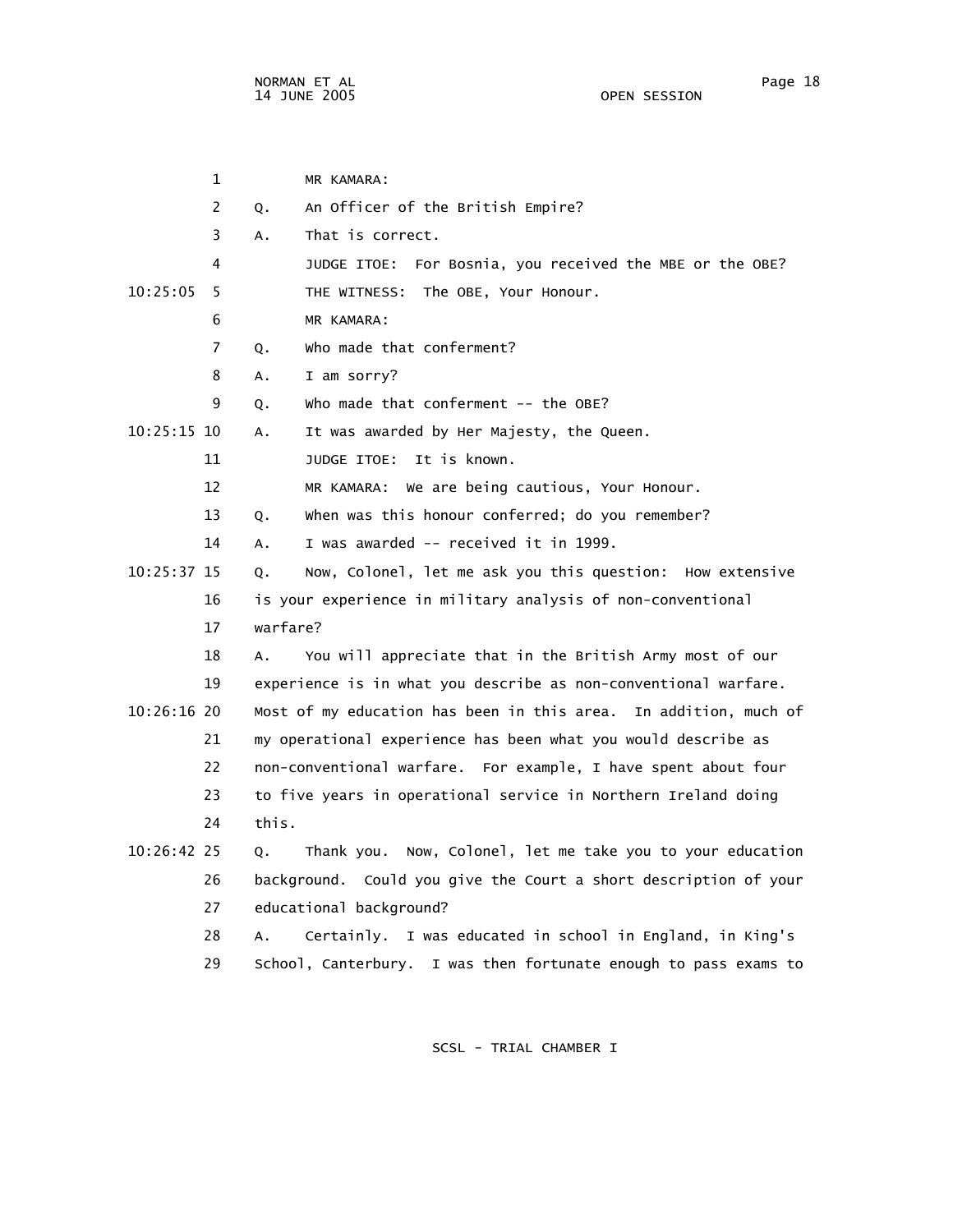1 go to Cambridge University, where I studied engineering. 2 Q. You studied engineering at Cambridge? 3 A. That is correct. Within the military environment, I was 4 selected to go to the Royal Military Academy at Sandhurst, where 10:27:53 5 I learned the basics of how to be an officer and military 6 thought. Later in my career I attended both the British Army 7 Staff College at Camberley and the United States staff Army 8 College at Fort Leavenworth, Kansas. 9 Q. Hold it, Colonel. You said you attended Staff College at 10:28:47 10 Camberley. What did you study at Camberley? 11 A. The staff colleague is known as the Command and Staff 12 College. It is responsible for developing not just the skills 13 required for middle and senior ranks but also to educate people, 14 or army officers, in military analytical thought. One of the 10:29:29 15 principal areas that I studied, of course, was the area of 16 insurgency and counter-insurgency, as this is what the British 17 Army tends to get involved in most of all. 18 Q. Okay. You also mentioned attending the US Army Staff 19 College at Fort Leavenworth. 10:30:09 20 A. That is correct. 21 0. What certificate did you obtain from that institute? 22 A. Both courses at Camberley and at Fort Leavenworth are 23 essentially masters degree level courses. But it was at Fort 24 Leavenworth where they gave me a masters degree in this military 10:30:38 25 art and science -- an MMAS. 26 Q. Colonel, I am going to give you a document. 27 *Document shown to witness*] 28 A. Thank you. 29 Q. Colonel, do you recognise that document?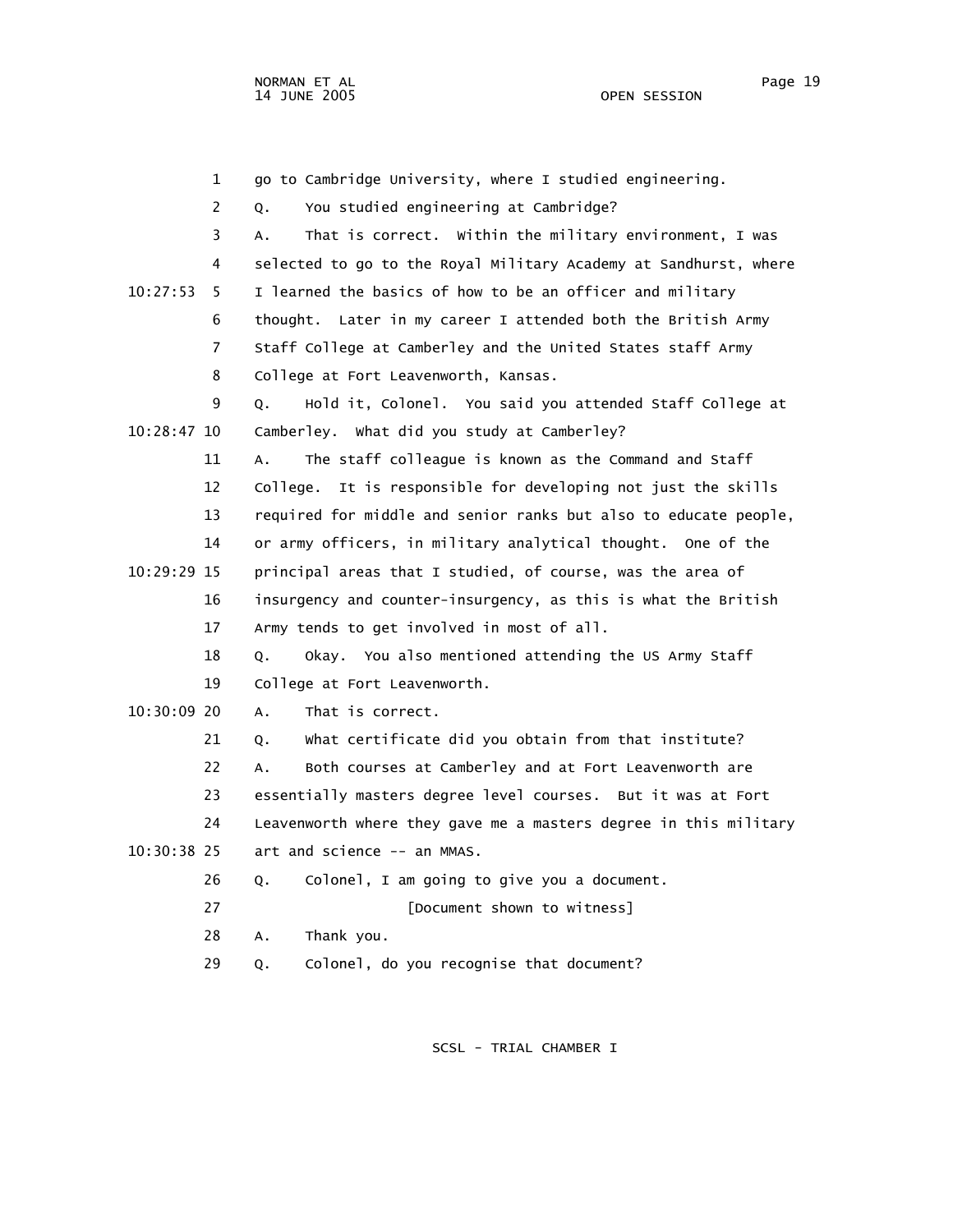|               | 1              | А.          | Yes.                                                        |
|---------------|----------------|-------------|-------------------------------------------------------------|
|               | 2              | Q.          | what is it?                                                 |
|               | 3              | A.          | It is my curriculum vitae.                                  |
|               | 4              | Q.          | Does it reflect what you have just stated to this Court as  |
| 10:31:58      | 5              |             | being your qualifications?                                  |
|               | 6              | A.          | Yes.                                                        |
|               | $\overline{7}$ | Q.          | And you want the Court to take a look at it?                |
|               | 8              | A.          | Yes.                                                        |
|               | 9              |             | MR KAMARA: Your Honour, we wish to tender this document.    |
| $10:32:29$ 10 |                |             | PRESIDING JUDGE: I thought it was already part of the --    |
|               | 11             |             | MR KAMARA: It was filed.                                    |
|               | 12             |             | PRESIDING JUDGE: Any objection from the Defence?            |
|               | 13             |             | MR YILLAH: None, My Lord.                                   |
|               | 14             |             | MR BOCKARIE:<br>None.                                       |
| $10:32:37$ 15 |                |             | PRESIDING JUDGE: Mr Margai?                                 |
|               | 16             |             | MR MARGAI: No objection, My Lord.                           |
|               | 17             |             | PRESIDING JUDGE: Okay. Mr Walker, where are we in the       |
|               | 18             |             | numbering -- 96 or 97 --                                    |
|               | 19             |             | MR WALKER: 96, Your Honour.                                 |
| $10:32:54$ 20 |                |             | PRESIDING JUDGE: 96. So the curriculum vitae is marked as   |
|               | 21             | Exhibit 96. |                                                             |
|               | 22             |             | [Exhibit No. 96 was admitted]                               |
|               | 23             |             | MR KAMARA: Thank you, Your Honour.                          |
|               | 24             |             | PRESIDING JUDGE: Can we have copies?                        |
| 10:33:30 25   |                |             | $[HM140605B - CR]$                                          |
|               | 26             |             | MR KAMARA:                                                  |
|               | 27             | Q.          | Colonel Irons, has any request been made to you to serve as |
|               | 28             |             | an expert witness before the Special Court?                 |
|               | 29             | А.          | NO.                                                         |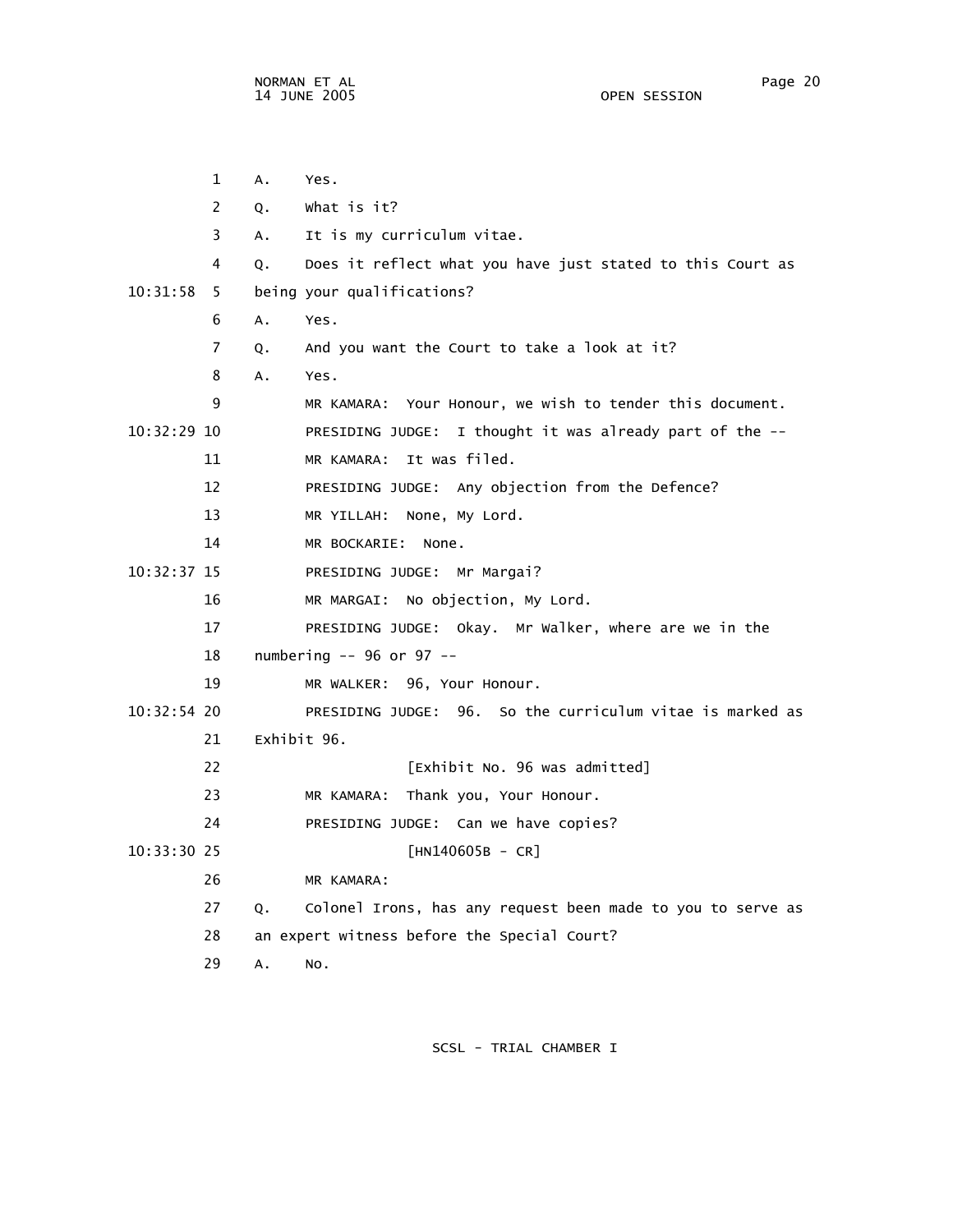NORMAN ET AL Page 21

 1 Q. Colonel Irons, would you tell this Court how you were 2 approached, as in the capacity in which you are sitting there? 3 A. Yes. As far as I understand, the Special Court made a 4 request to the British Ministry of Defence. Within the Ministry 10:34:41 5 of Defence, they passed a request -- 6 Q. Take it slowly, please. 7 A. Certainly. 8 Q. A request was made to the British Ministry of Defence? 9 A. In London. Ministry of Defence then passed the request to 10:35:02 10 the organisation in which I then worked. This organisation was 11 called the Directorate General of Development and Doctrine. 12 Directorate General, development and doctrine, sometimes 13 abbreviated to DGD&D. This was the organisation which dealt with 14 such matters including, as I say, doctrine and command and 10:35:55 15 control. Within DGD&D, the request was passed to me as the head 16 of the British Army's Doctrine Branch, as I was the most suitably 17 qualified person in the army to do it. 18 Q. Thank you. Colonel Irons, just a question before I move on 19 to the next issue. What do you know about Mons Military College? 10:36:42 20 A. Mons was one of the two principle means of commissioning 21 young officers into the British Army. It actually closed in the 22 early 1970s. It was the school that commissioned the majority of 23 officers into the army but had a shorter course than the one at 24 Sandhurst. 10:37:20 25 Q. Thank you. Colonel, you did mention how you came about to 26 be where you are now. Do you get paid for the services? 27 A. Yes. 28 Q. And by whom?

29 A. I get paid by the Special Court.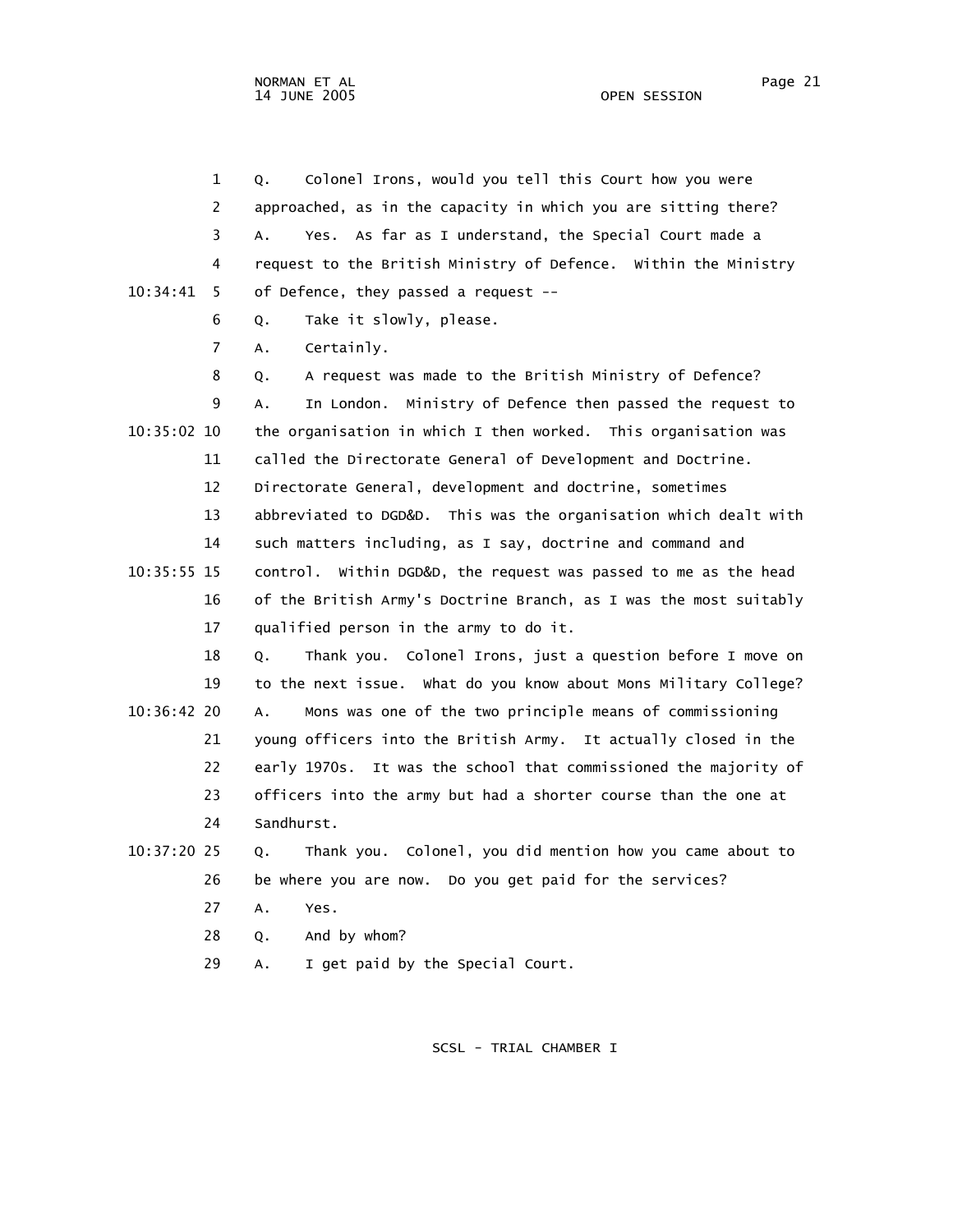1 Q. How much have you received so far, excluding travel 2 expenses? 3 A. I receive \$200 per day for the time I spend here in Sierra 4 Leone. I do not get paid for most of the work that I have done, 10:38:22 5 which is the work I have done at home, either in the United 6 Kingdom, or in the USA. 7 Q. Thank you. Now, Colonel, I will be more direct with you on 8 this issue. Have you ever done military analysis of the Civil 9 Defence Forces of Sierra Leone? 10:38:56 10 A. Yes. 11 Q. When did you start such work? 12 A. I started work specifically on the CDF in June last year. 13 I had done preliminary work prior to that on the war in Sierra 14 Leone and also on developing a methodology to meet this 10:39:43 15 requirement. 16 JUDGE ITOE: And to develop a methodology? 17 THE WITNESS: To meet this requirement; the requirement 18 asked of me, Your Honour. 19 MR KAMARA: 10:40:12 20 Q. Colonel, what research methods were adopted by you on this 21 assignment? 22 A. First I had to establish a methodology, in order to 23 determine the extent to which the CDF was a military 24 organisation, and the extent to which command was effective. If 10:40:50 25 I may just make a note here. 26 JUDGE ITOE: Please, wait, wait. 27 THE WITNESS: Sorry. 28 JUDGE ITOE: The extent to which CDF is a military 29 organisation and?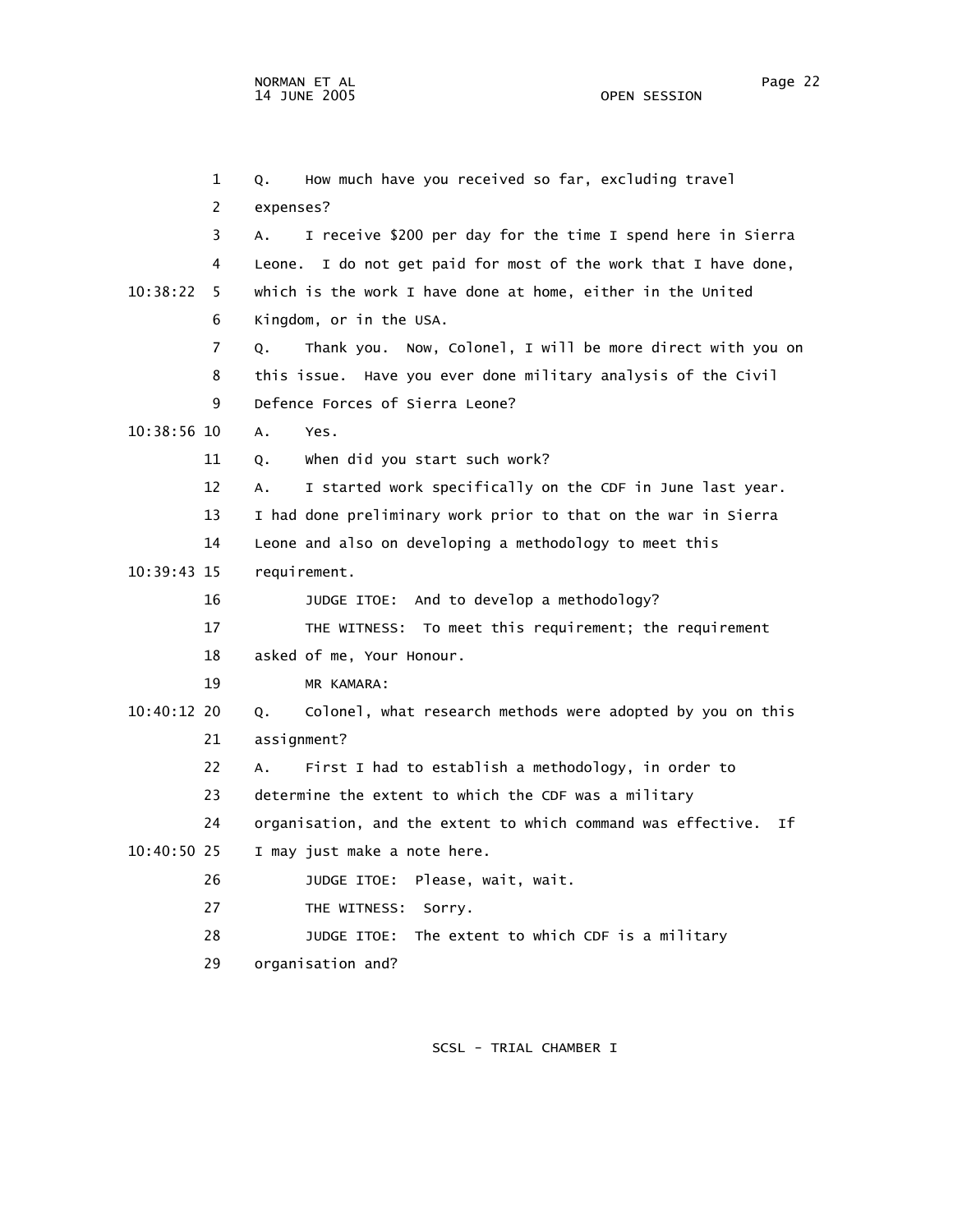|               | $\mathbf 1$ | THE WITNESS: The extent to which command was effective.          |
|---------------|-------------|------------------------------------------------------------------|
|               | 2           | If I could just make a note of explanation, when I use the word  |
|               | 3           | "command" within our definition, it includes control. So many    |
|               | 4           | laymen use the expression "command control". You might find me   |
| 10:41:35      | 5.          | saying simply "command", which includes and implies "control".   |
|               | 6           | MR KAMARA:                                                       |
|               | 7           | You have given us the extent to which the CDF was a<br>Q.        |
|               | 8           | military organisation and their effectiveness of command.        |
|               | 9           | That's right. So I had to determine a methodology, which I<br>A. |
| 10:42:04 10   |             | did, based on four questions. These questions essentially were   |
|               | 11          | $- -$                                                            |
|               | 12          | Hold it. What were the four questions?<br>Q.                     |
|               | 13          | The first question was whether the CDF had a military<br>А.      |
|               | 14          | hierarchy and structure. The second question was whether the CDF |
| 10:43:03 15   |             | exhibited the characteristics of a military organisation.<br>The |
|               | 16          | third question was whether the organisation was coherent.<br>In  |
|               | 17          | other words, was there a clear connection between strategic,     |
|               | 18          | operational and tactical levels.                                 |
|               | 19          | You may have to go over that last one again.<br>Q.               |
| 10:43:54 20   |             | The coherence of a military organisation can be determined<br>А. |
|               | 21          | by ensuring $-$ by examining the extent to which $-$             |
|               | 22          | Just a minute.<br>JUDGE ITOE:                                    |
|               | 23          | JUDGE THOMPSON: Can we have it in the form of a question,        |
|               | 24          | first?                                                           |
| $10:44:12$ 25 |             | JUDGE ITOE: Whether.                                             |
|               | 26          | JUDGE THOMPSON: Before you explain or analyse.                   |
|               | 27          | THE WITNESS: Sure.                                               |
|               | 28          | JUDGE THOMPSON: Let's keep it in the question form,              |
|               | 29          | whether the organisation was coherent.                           |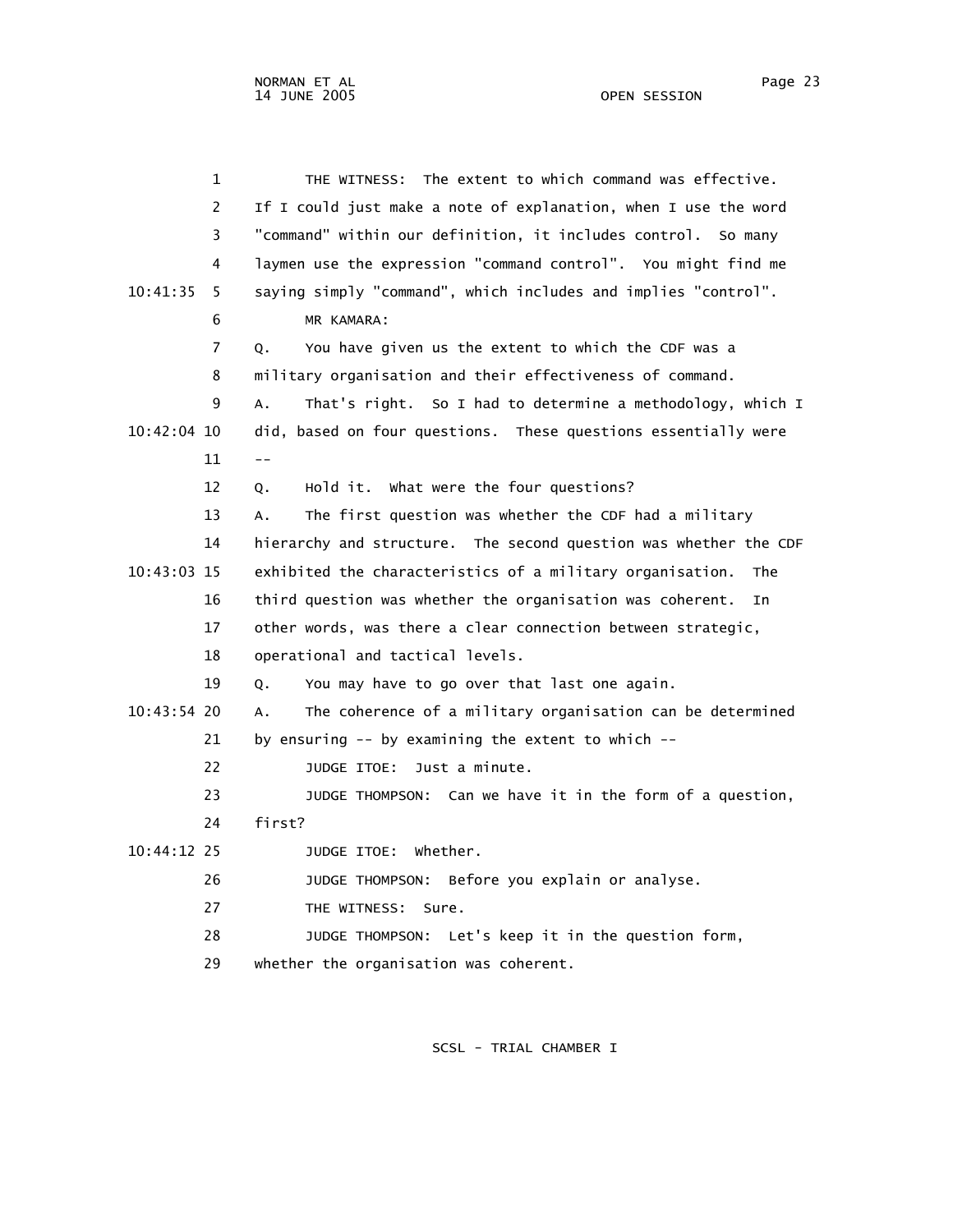1 JUDGE ITOE: Coherent. In other words, whether it was -- 2 THE WITNESS: A clear connection between the strategic, 3 operational and -- 4 JUDGE THOMPSON: And tactical. 10:44:34 5 THE WITNESS: -- tactical levels, yes, Your Honour. In 6 broad terms -- 7 JUDGE THOMPSON: Before you continue, are those the three 8 questions on which you had to establish your methodology? 9 THE WITNESS: There is a fourth. 10:44:50 10 JUDGE THOMPSON: Okay. 11 THE WITNESS: Should I go to the fourth? I can continue to 12 explain the third, if you wish. 13 JUDGE THOMPSON: For the sake of tidiness, wouldn't it be 14 important first to have the fourth question in the methodological 10:45:05 15 thing, then you can add something about the third later on. 16 THE WITNESS: The fourth question was: was command 17 effective. 18 MR KAMARA: 19 Q. You were trying to provide an explanation in the third. 10:45:33 20 Can you let us know what you have to say on that? 21 A. Yes. It was -- we can measure the coherence of an 22 organisation by determining the extent to which the strategic 23 aims of the organisation are transferred down to tactical 24 activity on the ground. 10:46:07 25 JUDGE ITOE: By determining? 26 THE WITNESS: The extent to which the tactical activities 27 on the ground meet the strategic aims. In military terms, we do 28 this by describing three levels of warfare: strategic; 29 operational; and tactical. I wanted to look at how these levels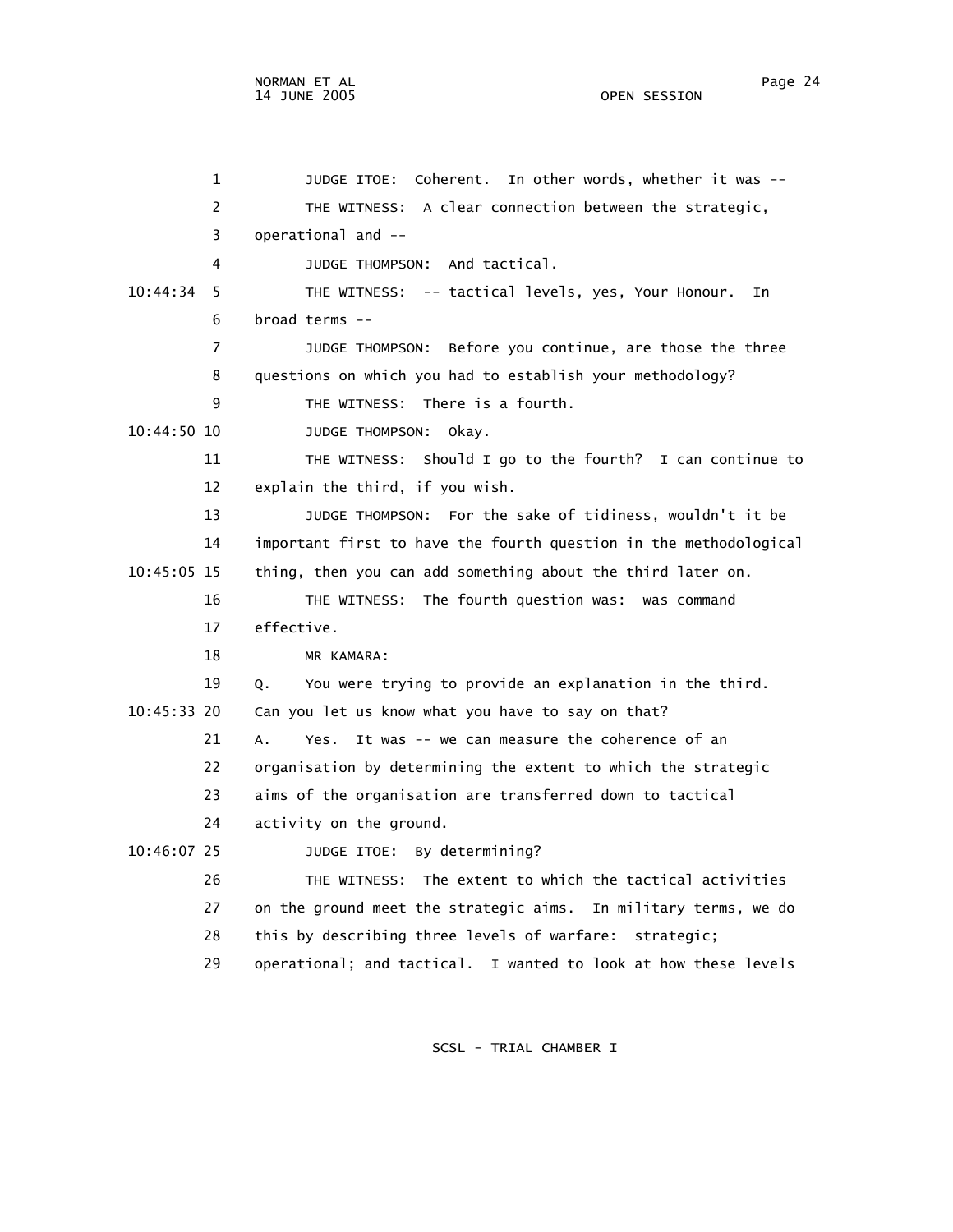1 corresponded to each other.

2 MR KAMARA:

|               | 3  | Colonel, in order to undertake your study of giving us<br>Q.      |
|---------------|----|-------------------------------------------------------------------|
|               | 4  | these questions that you asked yourself, how did you go about     |
| 10:47:45      | 5  | providing answers to these questions? What's your basis?          |
|               | 6  | My original intention was to examine the written evidence<br>Α.   |
|               | 7  | in terms of witness statements and transcripts. But I quickly     |
|               | 8  | realised that this was not going to be sufficient. The witness    |
|               | 9  | statements and transcripts tended to be about crime or potential  |
| $10:48:42$ 10 |    | crime, and I was not interested in crime. I was interested in     |
|               | 11 | the CDF as a military organisation, as to how it worked; what     |
|               | 12 | made it tick. So I needed to examine sources myself. I also       |
|               | 13 | realised that I would have to go out on to the ground with the    |
|               | 14 | sources. So I could relate --                                     |
| $10:50:10$ 15 |    | JUDGE ITOE: Go out to the ground with the sources?                |
|               | 16 | THE WITNESS: With the sources, yes. So I could relate             |
|               | 17 | what they were saying to the real geography. In this way --       |
|               | 18 | To the real?<br>JUDGE ITOE:                                       |
|               | 19 | THE WITNESS: Geography, Your Honour. In this way, I could         |
| 10:50:48 20   |    | get a much better understanding of what went on, and how various  |
|               | 21 | activities related to each other on the ground.                   |
|               | 22 | MR KAMARA:                                                        |
|               | 23 | Colonel, you mentioned visitations to places on the ground.<br>Q. |
|               | 24 | Which places did you visit?                                       |
| 10:51:30 25   |    | I principally visited the places relating to what I<br>Α.         |
|               | 26 | describe as the Koribundu-Bo campaign. So I visited Koribundu,    |
|               | 27 | Bo and some of the minor battlefield sites, Gondama, Sembehun.    |
|               | 28 | G-O-N-D-A-M-A; and Sembehun, S-E-M-B-E-H-U-N?<br>Q.               |
|               | 29 | Correct. And also the villages and locations from which<br>А.     |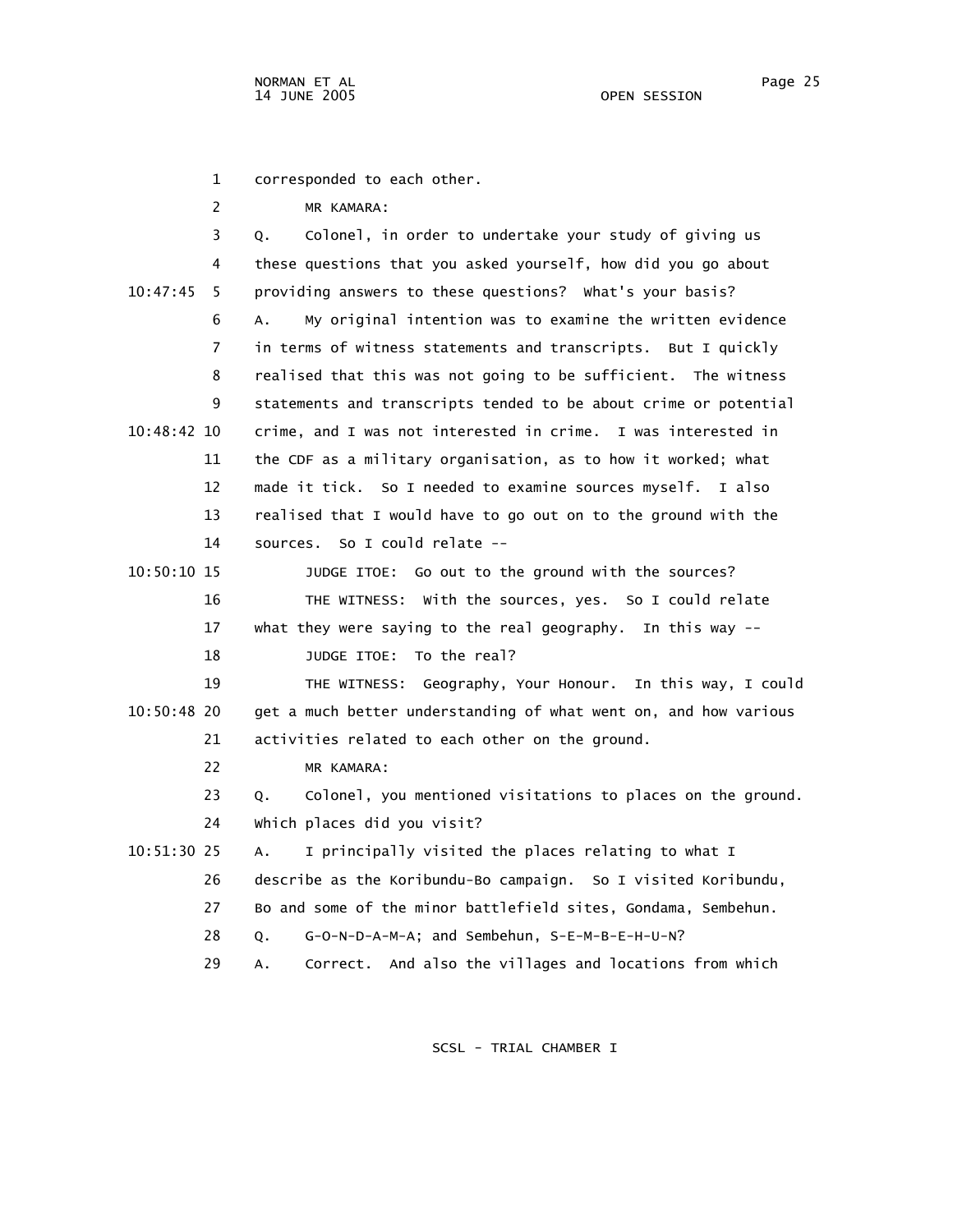NORMAN ET AL Page 26

OPEN SESSION

 1 these operations were mounted, such as Kpetewoma. 2 Q. K-P-E-T-E-W-O-M-A. 3 A. Correct. And Gbaama. 4 Q. G-B-A-A-M-A. 10:52:57 5 JUDGE ITOE: Let's have the first spelling, please. 6 MR KAMARA: K-P-E-T-E-W-O-M-A. Kpetewoma. 7 JUDGE ITOE: Kpetewoma. 8 MR KAMARA: Yes, and Gbaama, which is G-B-A-A-M-A? 9 THE WITNESS: And Bumpeh. 10:52:34 10 MR KAMARA: 11 Q. B-U-M-P-E-H. Now, Colonel, in the conduct of your study, 12 did you arrive at conclusions, findings? 13 A. Yes. 14 Q. And were you able to reduce these findings of yours in 10:53:28 15 writing? 16 A. Yes, I wrote a report. 17 Q. Are you the only one that authored the report? 18 A. Yes. Although, when I first wrote the methodology, I did 19 discuss this with some of my colleagues, the methodology. The 10:54:12 20 rest of the report is mine. 21 Q. When did you prepare that report? 22 A. I completed it in May 2005, last month. 23 Q. Last month, 2005. Do you have that original report with 24 you? 10:54:41 25 A. I think I gave it to you. 26 Q. Take a look at this document, Colonel. 27 **EDocument shown to witness**] 28 Q. Do you recognise that document? 29 A. Yes, it is the report I wrote on Civil Defence Force.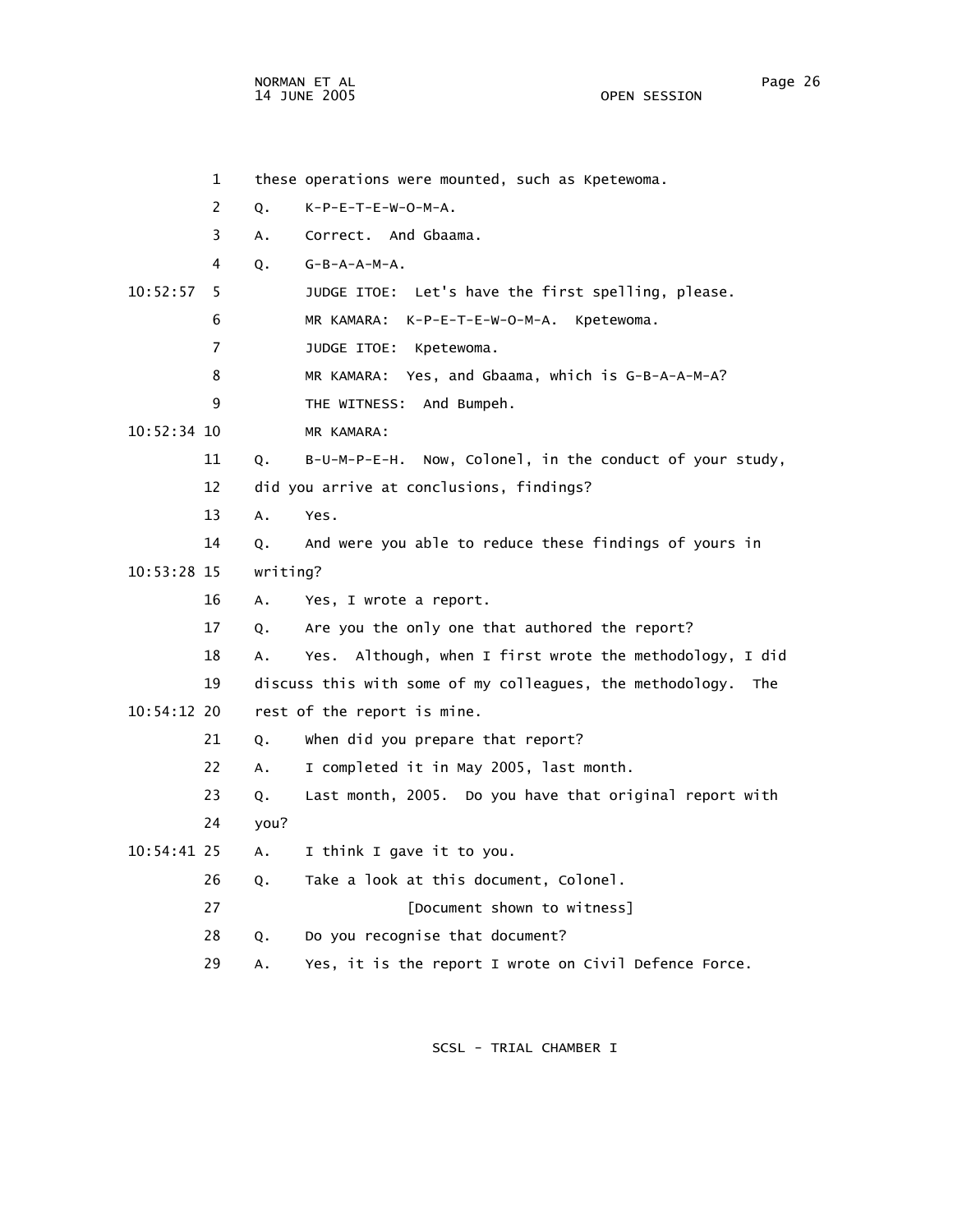1 Q. And you would like this Court to take a look at it? 2 A. Yes, please. 3 MR KAMARA: It is the wish of the Prosecution to tender 4 this report, Your Honour. 10:55:38 5 PRESIDING JUDGE: Counsel for first accused, can you 6 comment? 7 MR YILLAH: I have no objection. Just that I wanted to see 8 the report to compare it to what was served to us. 9 PRESIDING JUDGE: Mr Walker, could you please show the 10:55:52 10 original report to the Defence. 11 MR YILLAH: No objection, My Lord, it's the same report. 12 PRESIDING JUDGE: Mr Bockarie? 13 MR BOCKARIE: No objection. 14 PRESIDING JUDGE: Thank you. Mr Margai? 10:56:26 15 MR MARGAI: Basically, My Lord, I have no objection, but 16 I'm not sure whether my learned friend is tendering the document 17 or - because what he said was that he would wish to tender it. I 18 mean, that's an indication of a future conduct. Anyway, no 19 objection. 10:56:51 20 PRESIDING JUDGE: I am aware from his comments that he was 21 tendering the report as an exhibit. 22 JUDGE ITOE: That is what I understood him to have meant, 23 from the way he tendered the curriculum vitae, Exhibit 96. 24 MR MARGAI: There is this question of people in addressing, 10:57:06 25 "I wish to". "I wish to" is an intention of a future conduct. 26 JUDGE THOMPSON: I take the point myself that I find -- do 27 you want the Court to look at it as legally ambiguous? 28 MR MARGAI: As my Lord pleases. 29 JUDGE ITOE: I understand he's not toeing the legal line as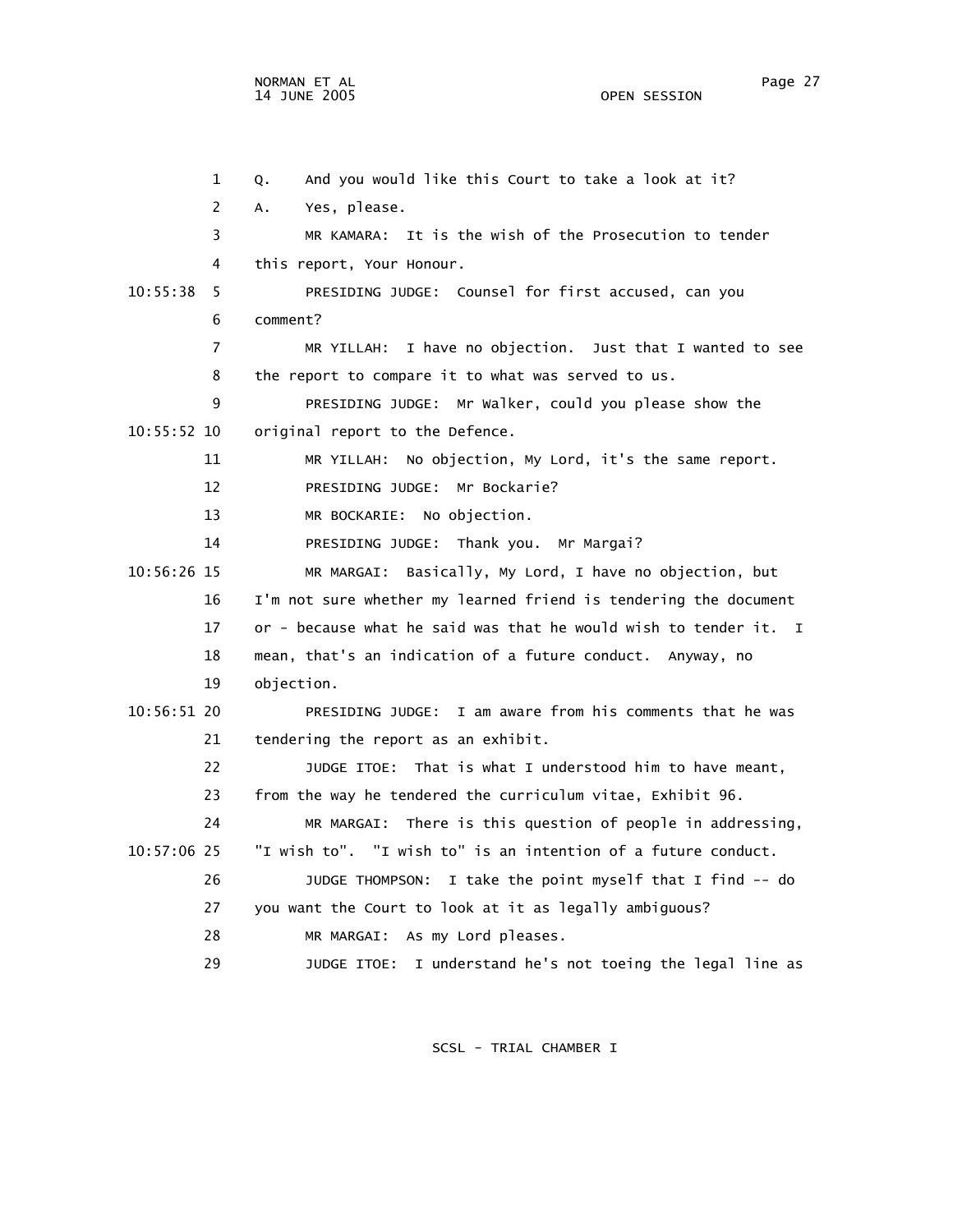1 we know it, or the traditional methods of the ways of tendering 2 documents. I'm sure that's where your objection resides. 3 MR MARGAI: I'm not objecting, I just observed. 4 JUDGE ITOE: I mean your observation. 10:57:37 5 MR MARGAI: As My Lord pleases. 6 PRESIDING JUDGE: So you are tendering this document as an 7 exhibit? 8 MR KAMARA: Yes, Your Honour, and the use of the word 9 "wish" was contingent upon objections, if at all. 10:57:53 10 PRESIDING JUDGE: In that sense it might be seen to be a 11 very prudent method, but the Court accepts this document as 12 Exhibit 97. It is the military expert's report on the Civil 13 Defence Forces of Sierra Leone by Colonel Iron and it is 14 dated May 2005. 10:58:20 15 [Exhibit No. 97 was admitted] 16 MR KAMARA: It is not the intention of the Prosecution to 17 go into depth with the report as it already forms part of the 18 evidence, but I seek to do an overview of the report with the 19 witness. 10:58:41 20 Q. Can you briefly describe to this Court the CDF organisation 21 from a military perspective? 22 A. The CDF organisation evolved over time. Prior to the coup 23 in 1997 the CDF was organised on what you might describe as 24 territorial grounds. They were distributed -- 10:59:25 25 JUDGE ITOE: CDF was organised? 26 THE WITNESS: Territorially, Your Honour. They were 27 distributed across Sierra Leone and organised on a chiefdom 28 basis. And they operated in their own local areas. 29 MR KAMARA: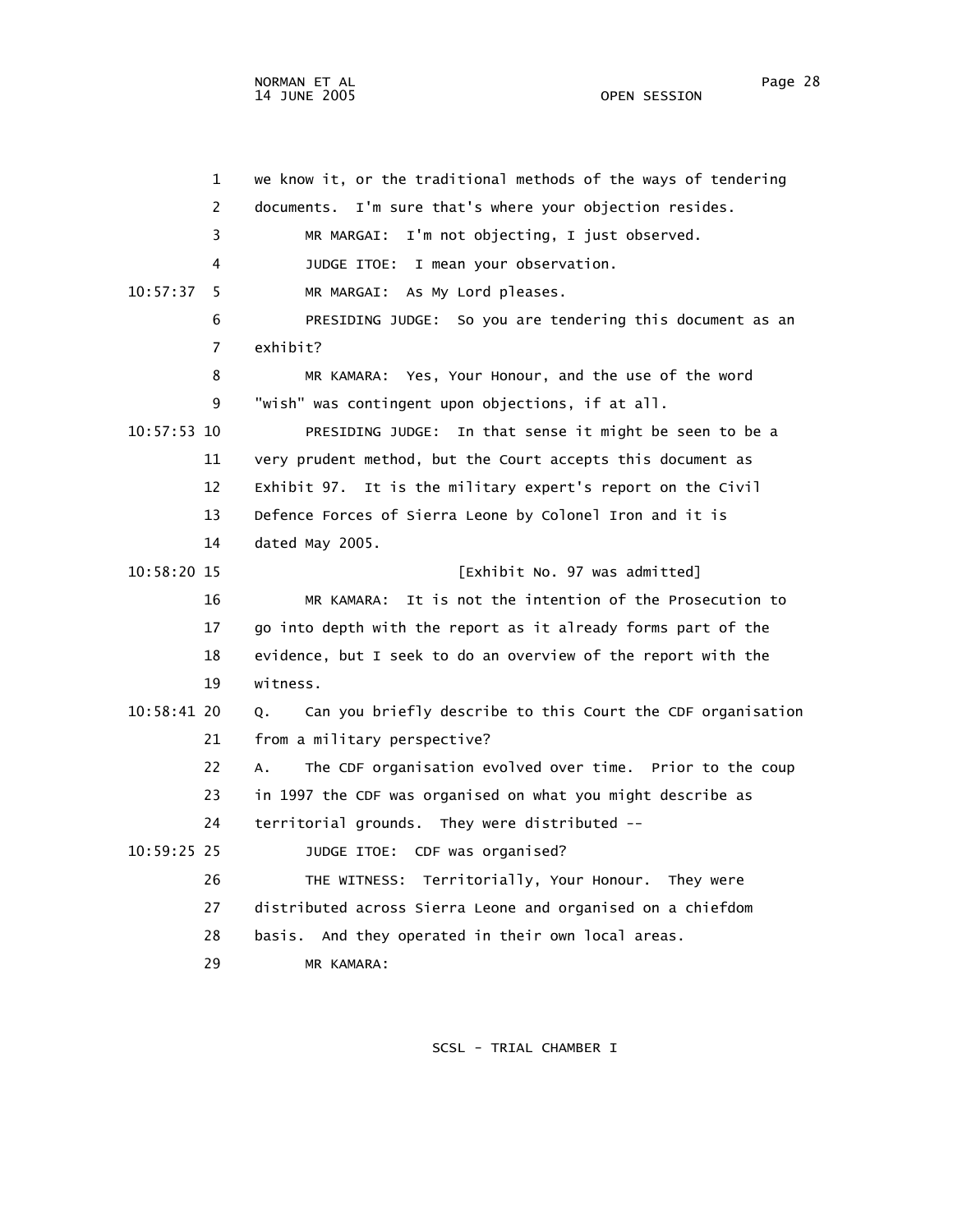1 Q. We are still pre-1999? 2 A. This is pre, prior to, the junta coup. After the coup, the 3 organisation changed. The CDF was expelled from many of its 4 areas, and we see the beginning of a new structure. Headquarters 11:00:56 5 was established in Talia, in Bonthe District, and for the first 6 time, we see the creation of a large body, centralised body of 7 CDF fighters in Talia. So during the time of the junta, we see 8 the CDF having two organisations - two types of structure. 9 Q. What are those two types? 11:01:53 10 A. We still have what I describe as territorial forces 11 dispersed in areas still controlled by the CDF. 12 PRESIDING JUDGE: You say that was in chiefdoms controlled 13 by the CDF? 14 THE WITNESS: That is correct, Your Honour. 11:02:23 15 PRESIDING JUDGE: What you just said before was that before 16 it was throughout all chiefdoms, if I can put it this way, and 17 then it was more focused or on a more limited scope? 18 THE WITNESS: That is correct. The second type of 19 structure we have is what we can describe later as becoming the 11:02:52 20 offensive force, the counterattack force. 21 MR KAMARA: 22 Q. Offensive? 23 A. Offensive. It's a military term, it was the counterattack 24 force created at Talia. It was this force that we subsequently 11:03:12 25 see taking part in the major attacks on Koribundu and Bo. 26 Q. Thank you, Colonel. Could you describe to this Court what 27 the hierarchy of this military structure was? 28 A. The headquarters of the CDF was based at Talia. Within 29 Talia, there was the commander of the CDF and a small staff,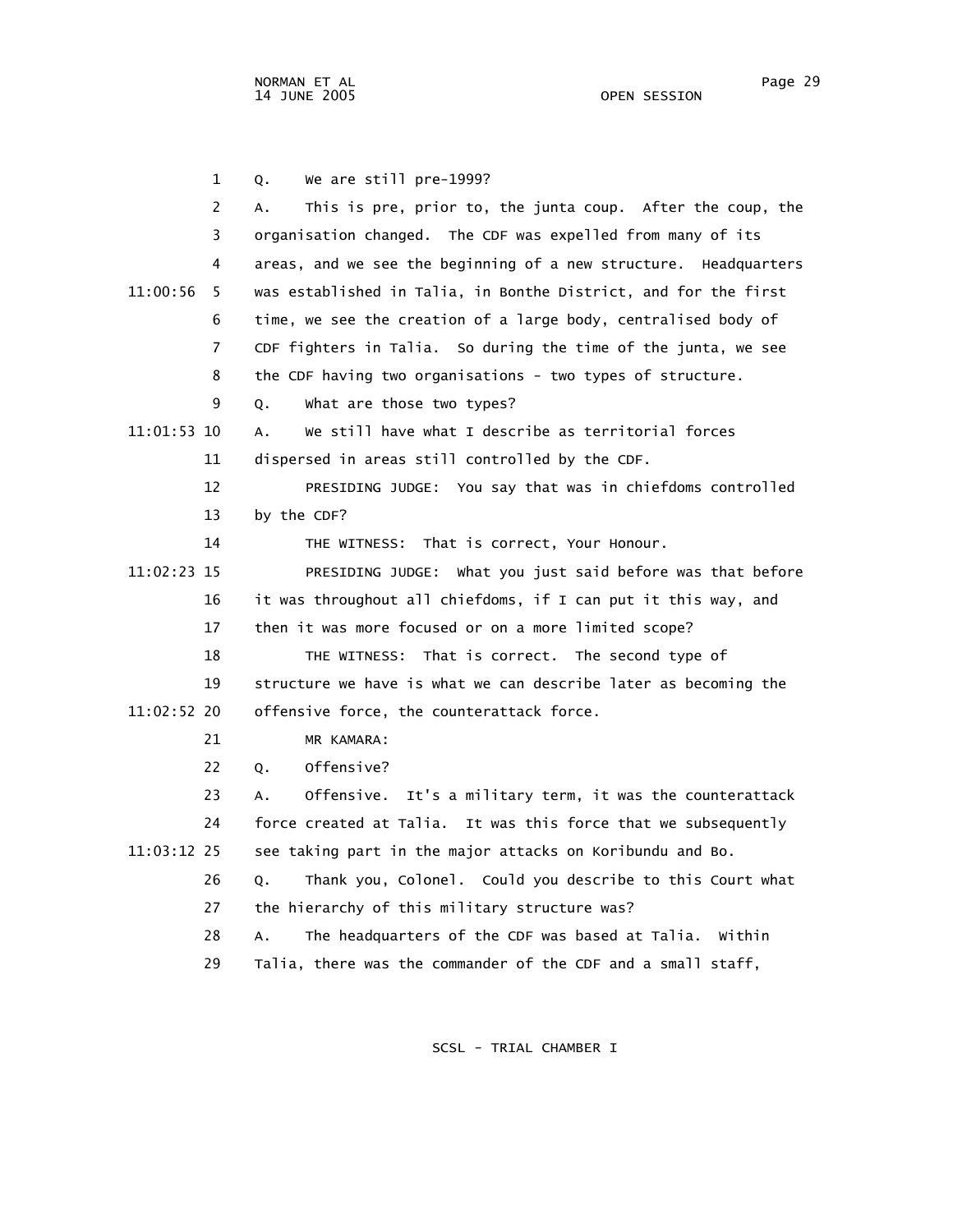1 what, in military terms, we can describe as staff officers to 2 support the commander command. There were also a large number of 3 CDF units based in Talia on a hierarchal structure. 4 JUDGE ITOE: Did you say on a higher-ranking structure? 11:04:58 5 THE WITNESS: Hierarchal, as in a hierarchy. 6 MR KAMARA: 7 Q. Now, colonel, you mentioned the commander. Do you know the 8 person in that position? 9 A. I don't know him personally, but I know it to be Hinga 11:05:16 10 Norman. 11 Q. Colonel, how effective, if I may ask, was this structure, 12 in the light of command which, from your explanation, also 13 implies control? 14 A. It was mixed. At the -- 11:06:03 15 Q. Take your time, Colonel. 16 A. It was mixed. At what I describe as the strategic and 17 operational level, command was highly effective. 18 PRESIDING JUDGE: So are there two levels: strategic and 19 operational? 11:06:27 20 THE WITNESS: Correct, Your Honour. At the tactical level, 21 command -- 22 JUDGE ITOE: You say at this level command was effective? 23 THE WITNESS: Effective, highly effective. At the tactical 24 level, command tended to be less effective because of the 11:06:51 25 inexperience and lack of training of many of the junior 26 commanders. Not all, but many. 27 MR KAMARA: 28 Q. Colonel, I venture to invite you to assist this Court 29 further, specifically as to what you mean by highly effective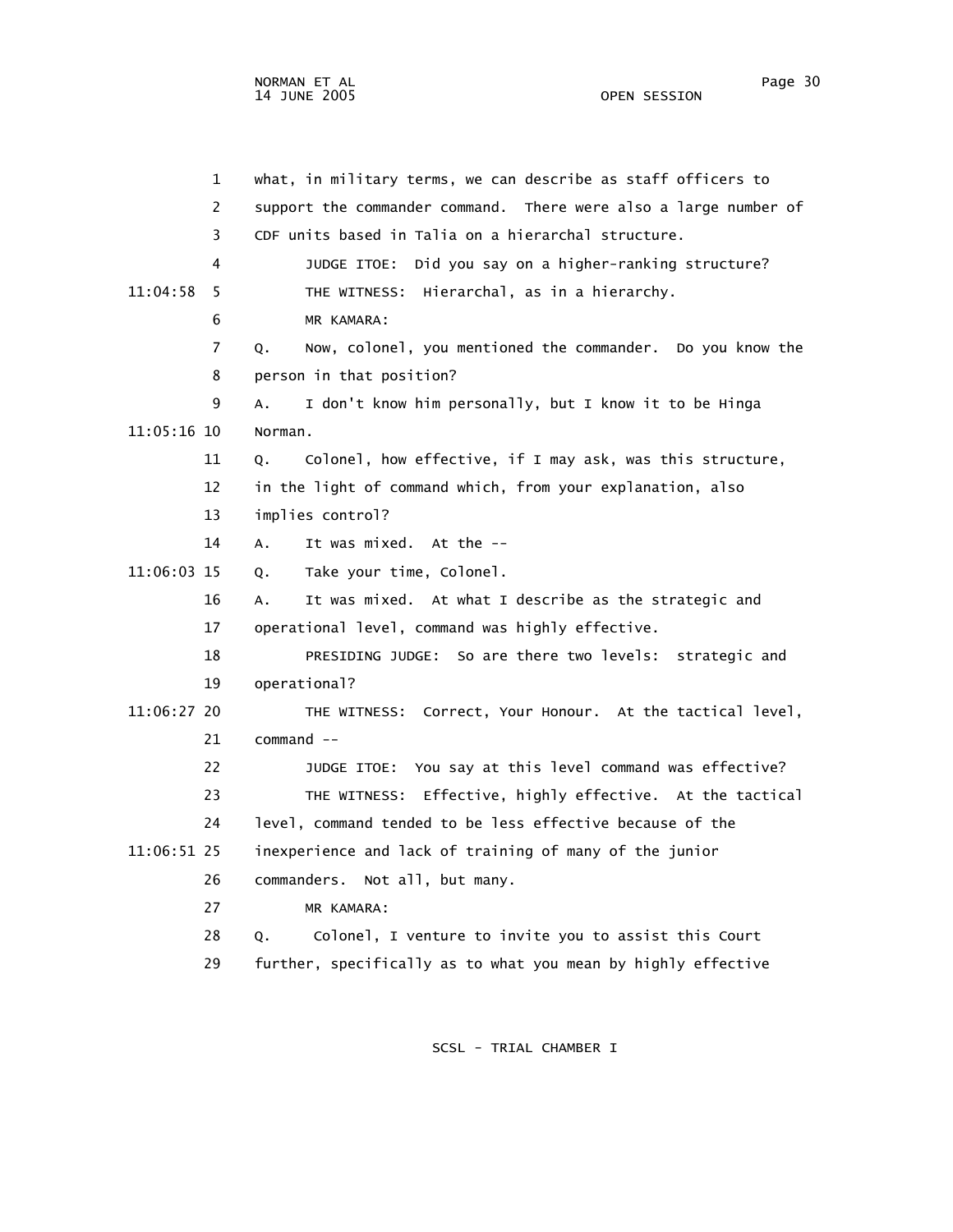| $\mathbf{1}$  | command within the strategic and operational level. You have      |
|---------------|-------------------------------------------------------------------|
| 2             | given us a broader perspective of it. What we want at this point  |
| 3             | in time is to give us particulars so we can feel and understand   |
| 4             | what you mean by highly effective.                                |
| 11:07:56<br>5 | In my report I describe a model of command. This is the<br>А.     |
| 6             | model used both in the United Kingdom and in NATO. This model     |
| 7             | has three elements: decision-making; leadership; and control.     |
| 8             | Now, within the CDF, decision-making at high level seems to have  |
| 9             | been excellent in that the CDF had a number of strategic          |
| 11:08:56 10   | problems --                                                       |
| 11            | JUDGE THOMPSON: Could you repeat that? Seemed to be - did         |
| 12            | you use the word "seems"?                                         |
| 13            | THE WITNESS: Correct, yes, Your Honour.                           |
| 14            | And you used the word "excellent", did you?<br>JUDGE ITOE:        |
| 11:09:09 15   | THE WITNESS: That's correct. I'm about to qualify why I           |
| 16            | think it to be so.                                                |
| 17            | Right.<br>JUDGE THOMPSON:                                         |
| 18            | THE WITNESS: Because the CDF had a number of strategic            |
| 19            | problems after the coup.                                          |
| 11:09:29 20   | PRESIDING JUDGE: Can you give some example of what you            |
| 21            | mean by this?                                                     |
| 22            | THE WITNESS: Yes, sir. After the coup, they were driven           |
| 23            | from many of their traditional areas; the chiefdom structure of   |
| 24            | the CDF broke down; they were under attack from the AFRC and RUF, |
| 11:10:06 25   | who, at this stage, were much stronger than the CDF. So the CDF   |
| 26            | leadership recognised that they must first preserve their         |
| 27            | organisation and then build up their strength so as then          |
| 28            | subsequently to counterattack against junta forces. The           |
| 29            | establishment of a safe base, a safe haven, at Talia was a        |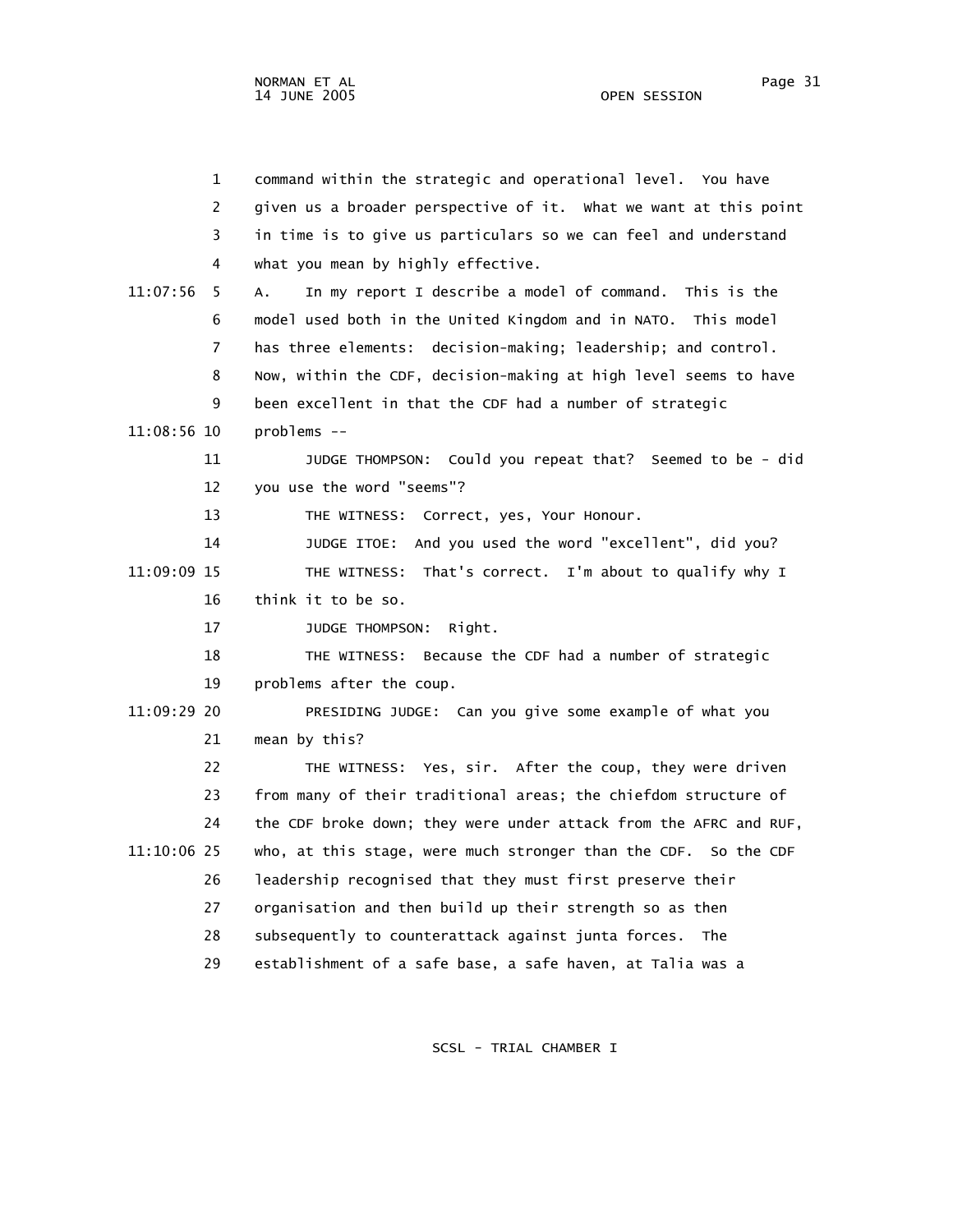1 strategic decision that ensured the survival of the CDF. And the 2 decision to mass recruit people directly into the CDF rather than 3 through the chiefdom system allowed a significant recruitment, a 4 significant enlargement of the CDF and the creation of what I 11:12:13 5 describe as an offensive force, an offensive capability at Base 6 Zero in Talia. 7 JUDGE ITOE: An effective -- 8 MR KAMARA: Offensive capability. 9 JUDGE ITOE: Offensive capability. 11:12:39 10 MR KAMARA: Yes, at Talia. 11 THE WITNESS: These were strategic decisions. Also a 12 strategic decision was the operation to launch -- or the 13 decision, I'm sorry, the decision that the tide was turning at 14 the end of the year and prior to the ECOMOG intervention in 1998, 11:13:17 15 and that the CDF could launch limited counteroffences in order to 16 prepare the ECOMOG intervention. 17 MR KAMARA: 18 Q. Thank you, Colonel. If I may take you now to the issue of 19 the military strength from your findings, are you in a position 11:13:44 20 to tell us what would you estimate to have been the military 21 strength of the CDF in terms of numbers between 1996 and 1999? 22 A. I can not estimate with any accuracy. The reports indicate 23 that there were some thousands at Talia, maybe 5,000, maybe 24 10,000. Dispersed amongst the territorial forces, there might 11:14:20 25 have been the same similar number, maybe many, many more. I'm 26 afraid I can't give you any greater estimation than that and I 27 don't think anybody, even in the CDF, could give you an accurate 28 figure. 29 Q. Thank you, Colonel. Are you in a position to tell this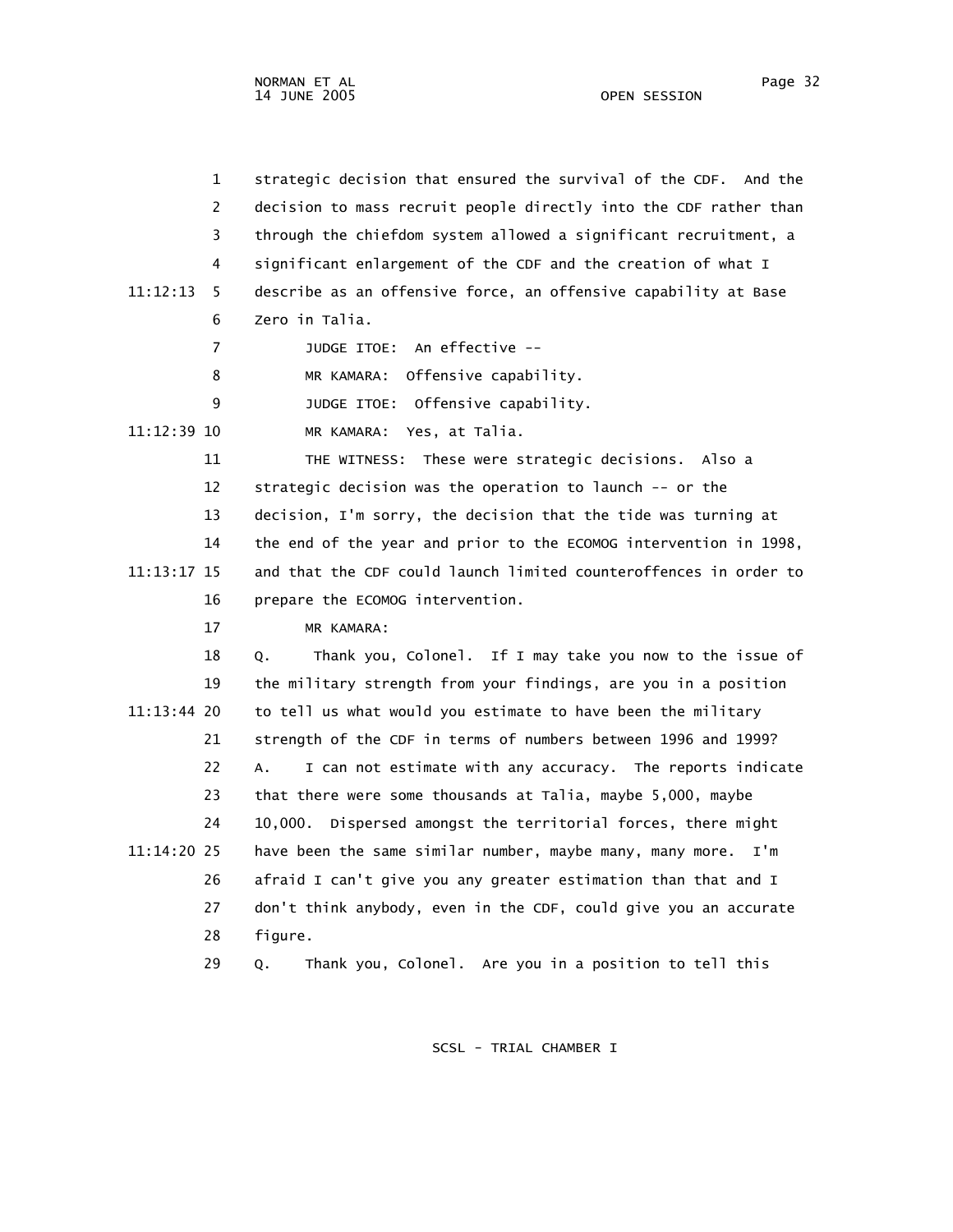1 Court how extensive were the CDF military operations? 2 A. Yes. There were two types of military operation that took 3 place during this period. One were the dispersed defensive 4 operations that took place -- 11:15:07 5 Q. Hold it there. 6 A. I'm sorry. The dispersed and defensive operations. 7 Q. Could you explain those? 8 A. Yes, these are the one that took place in the regions that 9 the CDF still controlled primarily in the north and east of the 11:15:29 10 country. They were conducted by those forces, those territorial 11 defence forces still in place. I have not seen evidence that 12 these were coordinated activities. 13 Q. You're referring to the dispersed -- 14 A. That's correct, that's correct. The second type of 11:16:07 15 operations are the operations that took place in the south and 16 the west of the country closer to Talia. These were much closer, 17 obviously, to CDF headquarters within reach of the jungle 18 communication system - the much easier reach of the jungle 19 communication system. 11:16:46 20 PRESIDING JUDGE: What do you mean by jungle -- 21 MR KAMARA: Jungle communication system. 22 THE WITNESS: There were very few, if any, radios being 23 used at this level, so the communications had to be run by hand. 24 This could either be by motorbike or moped in the areas 11:17:11 25 controlled by the CDF, or on foot through the jungle in other 26 areas. So in this southern and western region, we see 27 coordinated operations controlled from Talia involving both what 28 I describe as the offensive capability, the offensive force at 29 Talia, and the territorial forces in those regions.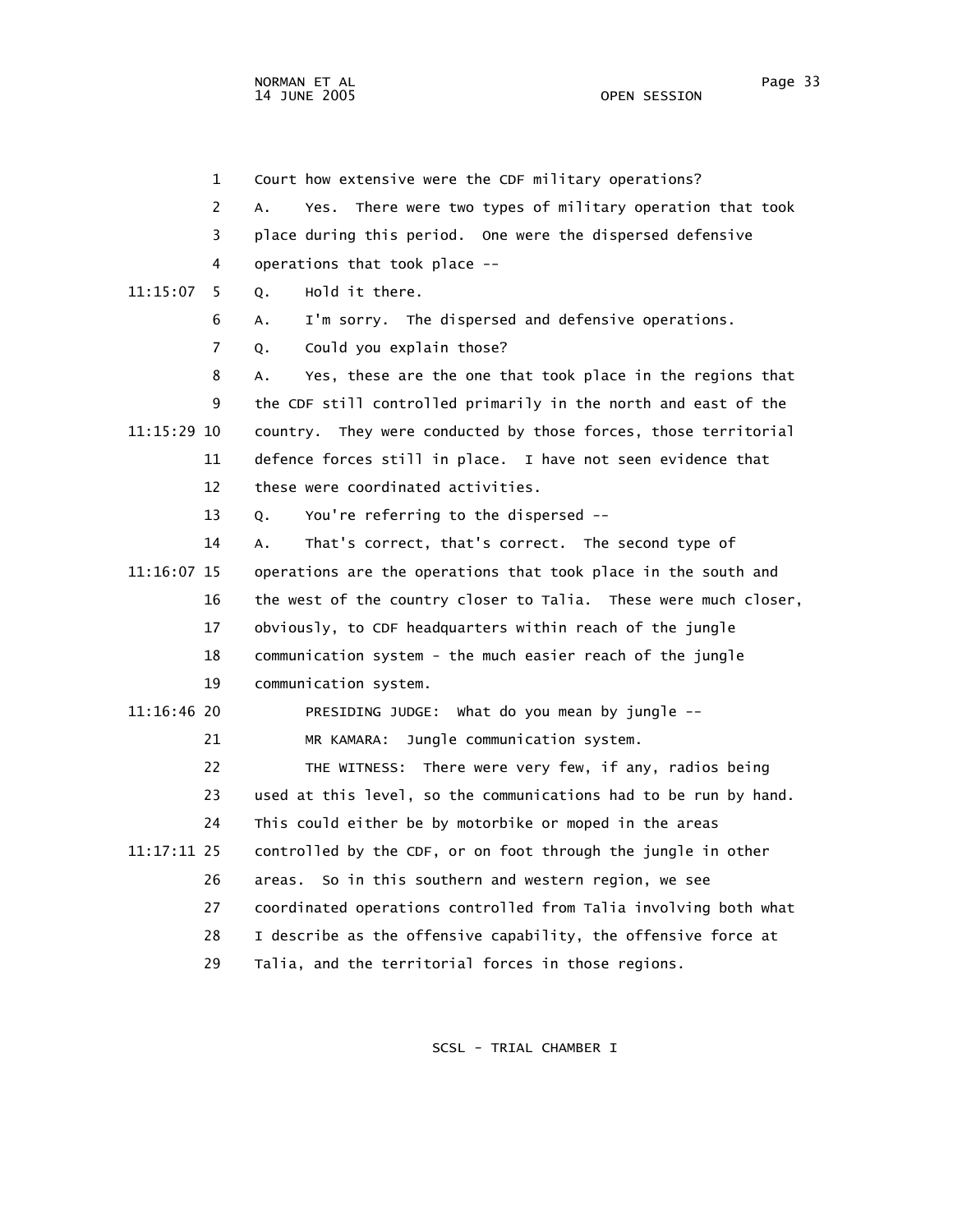1 MR KAMARA: 2 Q. Colonel, you have referred to several operations. Were 3 these operations systematic or were they patterned along any 4 particular military strategy? 11:18:27 5 A. All CDF operations as far as I can see appear to have been 6 driven by the central strategic idea of the CDF, which was to 7 defend their homelands -- 8 JUDGE ITOE: All CDF operations were? 9 THE WITNESS: I can't recall the exact words, but seemed to 11:18:58 10 accord to the central idea of the CDF, which was to defend their 11 homelands against the RUF and subsequently junta forces. But 12 specifically in the south and west there were clear strategic 13 ideas as the campaign developed, as the war developed. So we see 14 the CDF starting from a defensive posture after the junta. 11:19:27 15 [HN140605C-RK] 16 A. Moving to an offensive posture to correspond -- coincide 17 with the ECOMOG intervention. And these operations were 18 coordinated from Talia. 19 Q. Colonel, in your answer a short while ago you mentioned 11:20:14 20 about a jungle communication system? 21 A. Yes. 22 Q. And my question to you now about that issue is what was the 23 flow of reporting between what you may have referred to as the 24 tactical level commanders and the operational and strategic level 11:20:35 25 commanders? 26 A. Certainly in the south and west area, the area that I view 27 as being under the direct control from Base Zero from Talia, 28 including Bo and Koribundu operations, the flow of communications 29 appears to have been good. Now, communications has three aspects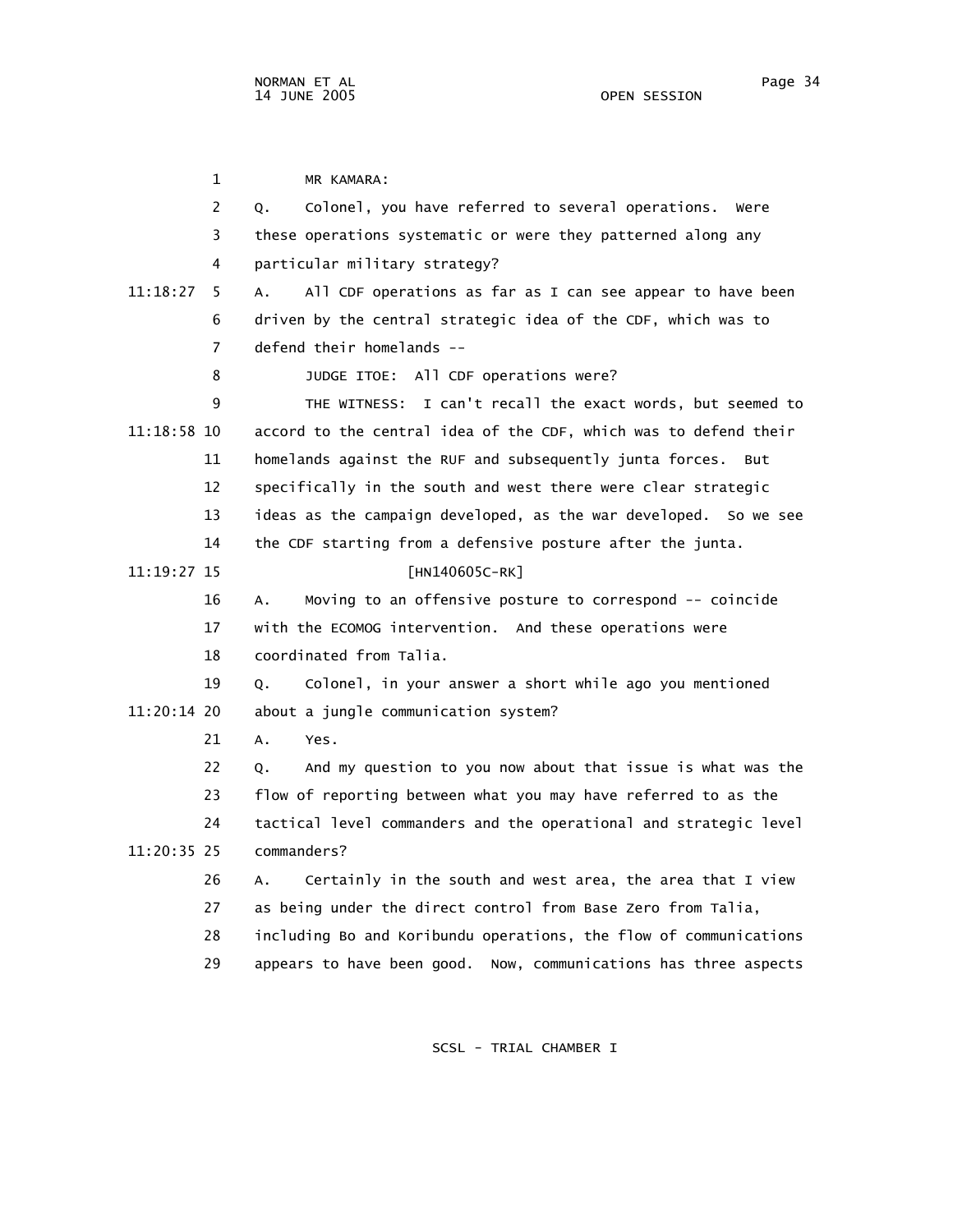1 to it: There's reliability; there is security; and there is 2 timeliness. The -- what I describe as the CDF jungle 3 communications systems appear to be reliable. I have not come 4 across instances of messages being lost. They appear to be 11:21:45 5 secure in that the RUF and the AFRC do not seem to have been able 6 to intercept them. The only issue relates to timeliness, because 7 they did not use radios, but used either foot or motorbikes, the 8 communications were slower. But nevertheless, I think we can 9 view that communications throughout this period and throughout 11:22:24 10 this region were good and that the command, High Command, in 11 Talia understood what was going on on the ground, even if it was 12 a few hours or maybe a few days later. 13 Q. Thank you, Colonel. Colonel, let us now examine the issue 14 of the morale component. As you know, that the maintenance of 11:23:10 15 morale is a principle of war, both morale and physical aspects. 16 How would you analyse the morale component been the CDF? 17 A. Again, this was mixed. In general terms, I would view the 18 CDF as having high morale. Unlike most of the other 19 organisations involved in this war, its people generally were 11:23:49 20 volunteers. They generally appear to believe in what they were 21 doing, so they start from a higher position than some of the 22 other organisations. In addition, the process of initiation 23 aided in creating cohesion within the CDF. This cohesion in a 24 military organisation is very important, a sense of belonging. 11:24:42 25 That sense that makes you risk your life on behalf of your 26 friends. So initiation was an important part of building the 27 morale component within the CDF. In addition, immunisation was 28 an important part of building the will to fight. And it is 29 noticeable that many top-up immunisation ceremonies would take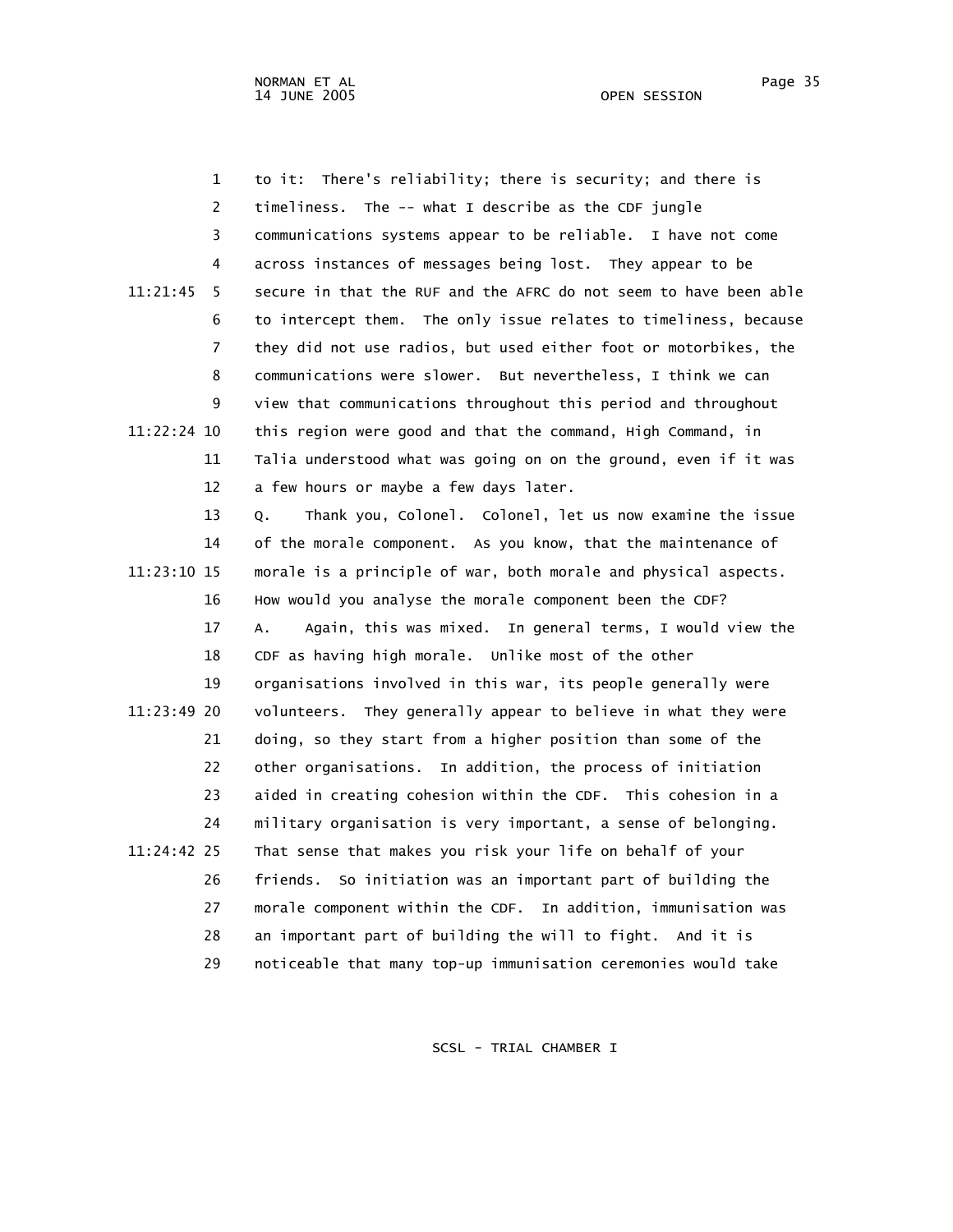1 place immediately prior to attacks. 2 Q. You are trying to use words in local parlance. Explain to 3 this Court what you mean as top-up? 4 A. In order to give fighters confidence that they are indeed 11:25:55 5 immunised against bullet wounds, they would be given additional 6 immunisation treatment, if that's the right word, prior to an 7 attack. The other aspect, though, of their morale is that 8 sometimes, often, it appears to be fragile. The CDF, especially 9 in the early days were not robust when it came to tactical 11:26:48 10 reverses. 11 Q. Tactical reverses? 12 A. Yes, when things started going wrong, the CDF units tended 13 to disintegrate. Frequently, it would be if one of the people 14 was killed, then the rest of the unit would run away and they 11:27:24 15 were less robust than the other two organisations involved in 16 this war when it came to tactical battles. So this is in the 17 early days; later in 1999, we see them being much stronger 18 tactically than 1997, 1998. 19 Q. And to what would you attribute that to? 11:27:59 20 A. Greater experience. 21 Q. Colonel, how would you relate the military leadership of 22 the CDF to the issue of morale within the CDF. What was the role 23 of leadership to this issue of morale? 24 A. Morale, of course, is a leadership issue. It is one of the 11:28:37 25 attributes of leadership to be able to create and maintain 26 morale. I think we see within the CDF a very strong lead given 27 by the leadership to morale. There was a great deal of personal 28 loyalty to Hinga Norman which helped to create leadership -- 29 sorry, cohesion. And the leadership's promotion of initiation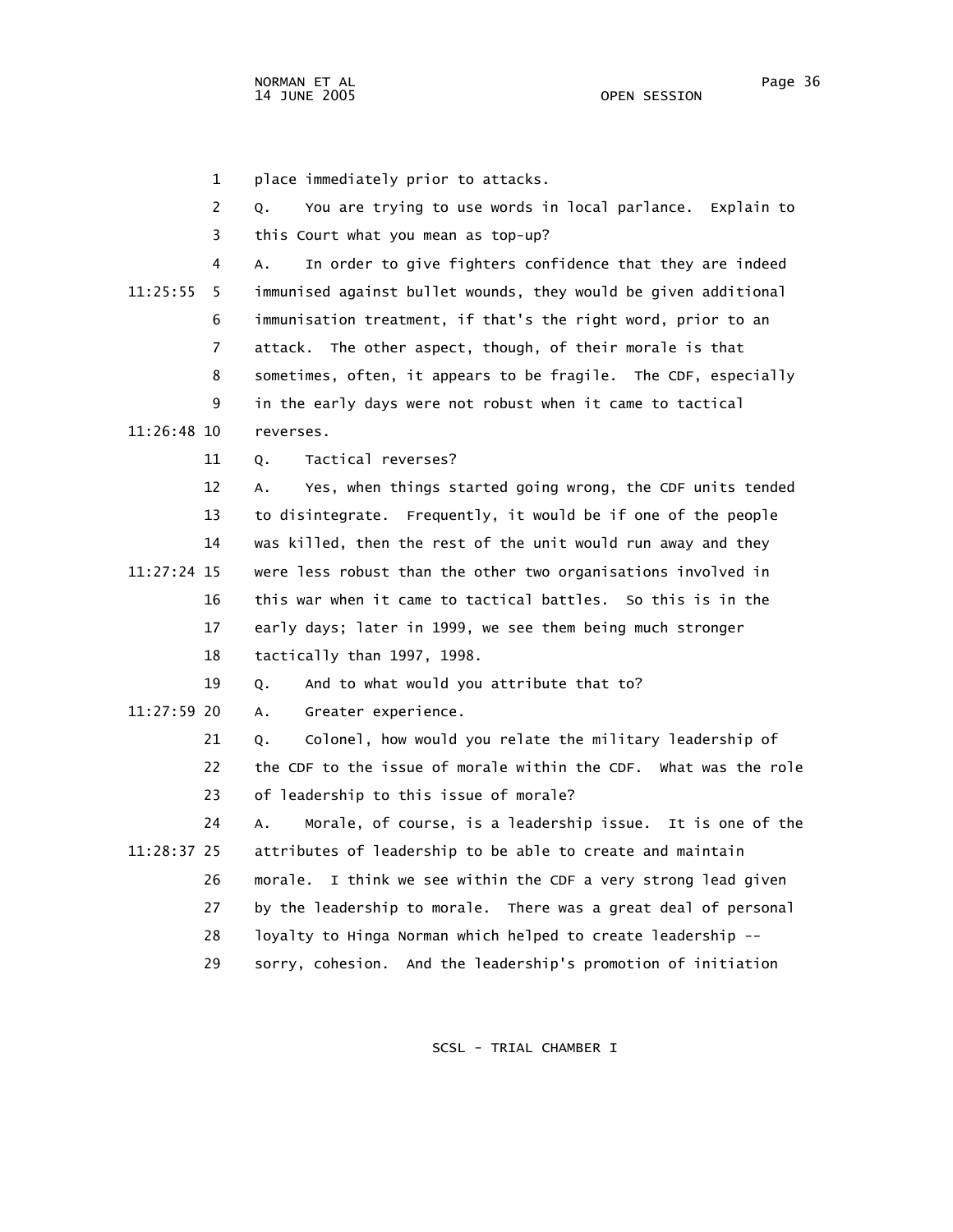1 and immunisation, I think was very important.

|             | $\overline{2}$ | Now, Colonel, I will take your mind briefly to the issue of<br>Q. |
|-------------|----------------|-------------------------------------------------------------------|
|             | 3              | discipline. How would you describe for this Court the element of  |
|             | 4              | discipline within the CDF?                                        |
| 11:30:26    | 5              | This is a very complex issue. At some levels discipline<br>A.     |
|             | 6              | was harshly enforced within the CDF, at other levels it was not.  |
|             | 7              | So we see very strict discipline being enforced in the obeying of |
|             | 8              | orders, direct orders, and if a commander failed to obey, for     |
|             | 9              | example, one of Hinga Norman's orders, then he could expect to be |
| 11:31:33 10 |                | punished. But there are many other areas that -- in which I       |
|             | 11             | would describe discipline as being lax where many what I view as  |
|             | 12             | wrongdoings went uninvestigated and unpunished. This was          |
|             | 13             | particularly so in Base Zero. And my opinion is that the          |
|             | 14             | environment, the culture, the ethos that was created in Base Zero |
| 11:32:28 15 |                | transferred itself into the battle field.                         |
|             | 16             | what is that culture, that ethos?<br>Q.                           |
|             | 17             | In which -- if you do something wrong, it will not be<br>А.       |
|             | 18             | investigated and it will not be punished.                         |
|             | 19             | And that is what reflected itself on the<br>Q.<br>I see.          |
| 11:32:56 20 |                | battlefront?                                                      |
|             | 21             | That's correct. Now, of course, wrong is a relative term.<br>Α.   |
|             | 22             | what might be wrong to me may not be wrong to someone else; this  |
|             | 23             | is an issue. But on the battlefront we certainly see a lack of    |
|             | 24             | discipline. At Bo, for example, two days after Bo was captured    |
| 11:33:21 25 |                | we still find many fighters firing their weapons for no reason at |
|             | 26             | all, creating a dangerous environment for the civilians and, of   |
|             | 27             | course, the fighters themselves.                                  |
|             | 28             | Now, Colonel, I am on the penultimate issue and that is the<br>Q. |
|             | 29             | one of treatment of prisoners of war. What are the general        |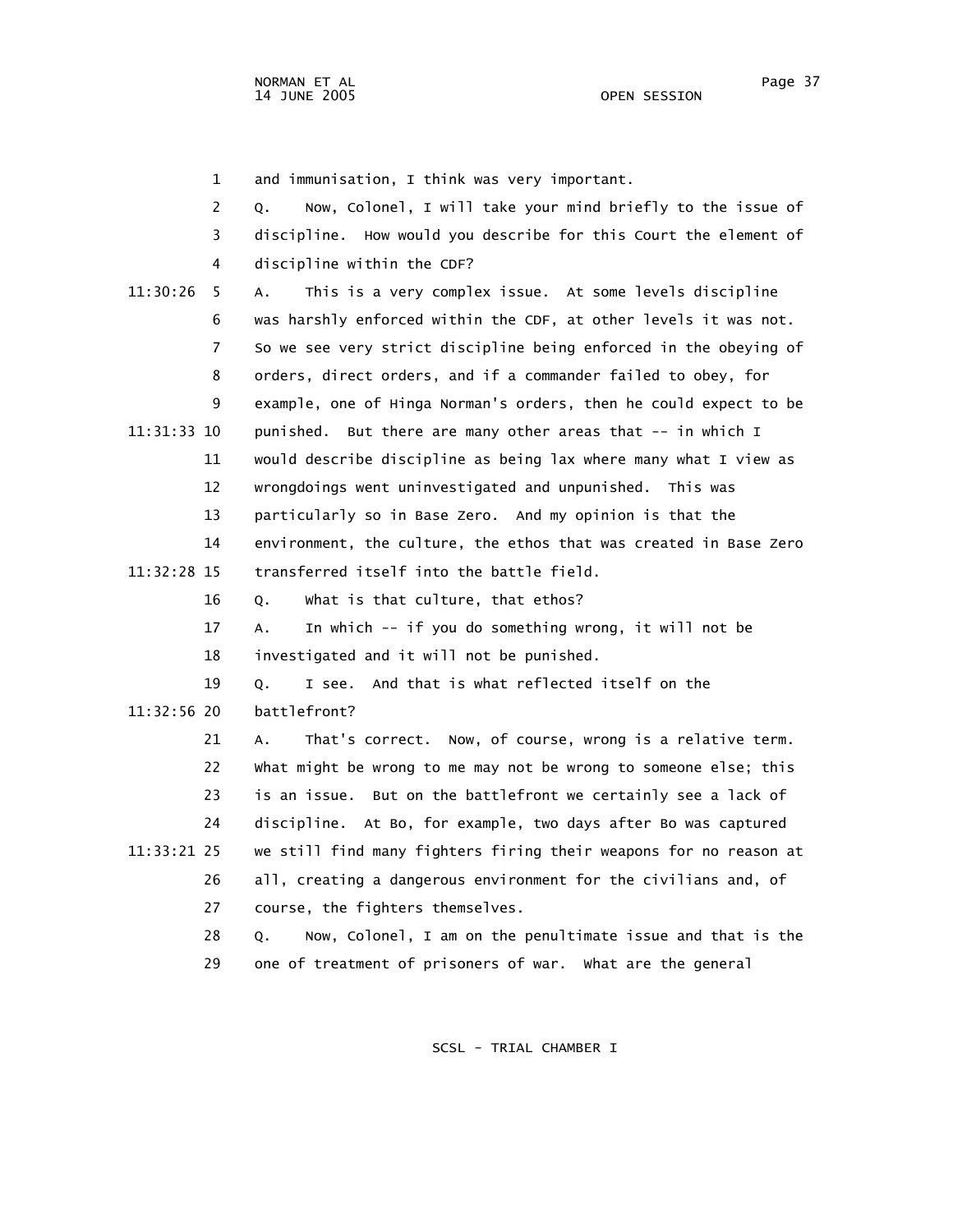NORMAN ET AL Page 38

 1 guiding rules with respect to treatment of prisoners of war? 2 A. Armies are, of course, guided by the Geneva Convention, the 3 law of armed conflict, where those who capture prisoners of war 4 have a duty to safeguard them and to look after them both in 11:34:27 5 their creature comforts, such as food, water, but in most 6 particular to safeguard them and to actually take them away from 7 the danger of the battlefield. 8 Q. Thank you. Now, from your study, and I'm being very 9 particular here, were you informed on how the CDF treated 11:34:52 10 prisoners of war? 11 A. This was not one of the -- one of my major areas of 12 examination. As I said before, I was interested mostly not in 13 crime. 14 JUDGE THOMPSON: Yes, he indicated that his concern was not 11:35:18 15 in crime. 16 PRESIDING JUDGE: I would like as well to be enlightened on 17 this particular aspect of the evidence of the expert witness, 18 because it is not my recollection that the witness -- that you 19 did not asked this Court to accept this witness as an expert in 11:35:36 20 the treatment of prisoners of war or any issue having to do with 21 prisoners of war, at least I did not see that and I did not read 22 that anywhere. Maybe it is part of command structure and so on. 23 I don't know how you link this to the expertise of this witness. 24 MR KAMARA: You're very correct, Your Honour. 11:35:57 25 PRESIDING JUDGE: This is not what we were asked -- I'm not 26 saying that the witness has no knowledge of that, but this is not 27 what you've asked the Court to accept the evidence of this 28 witness for that purpose. 29 JUDGE THOMPSON: Yes.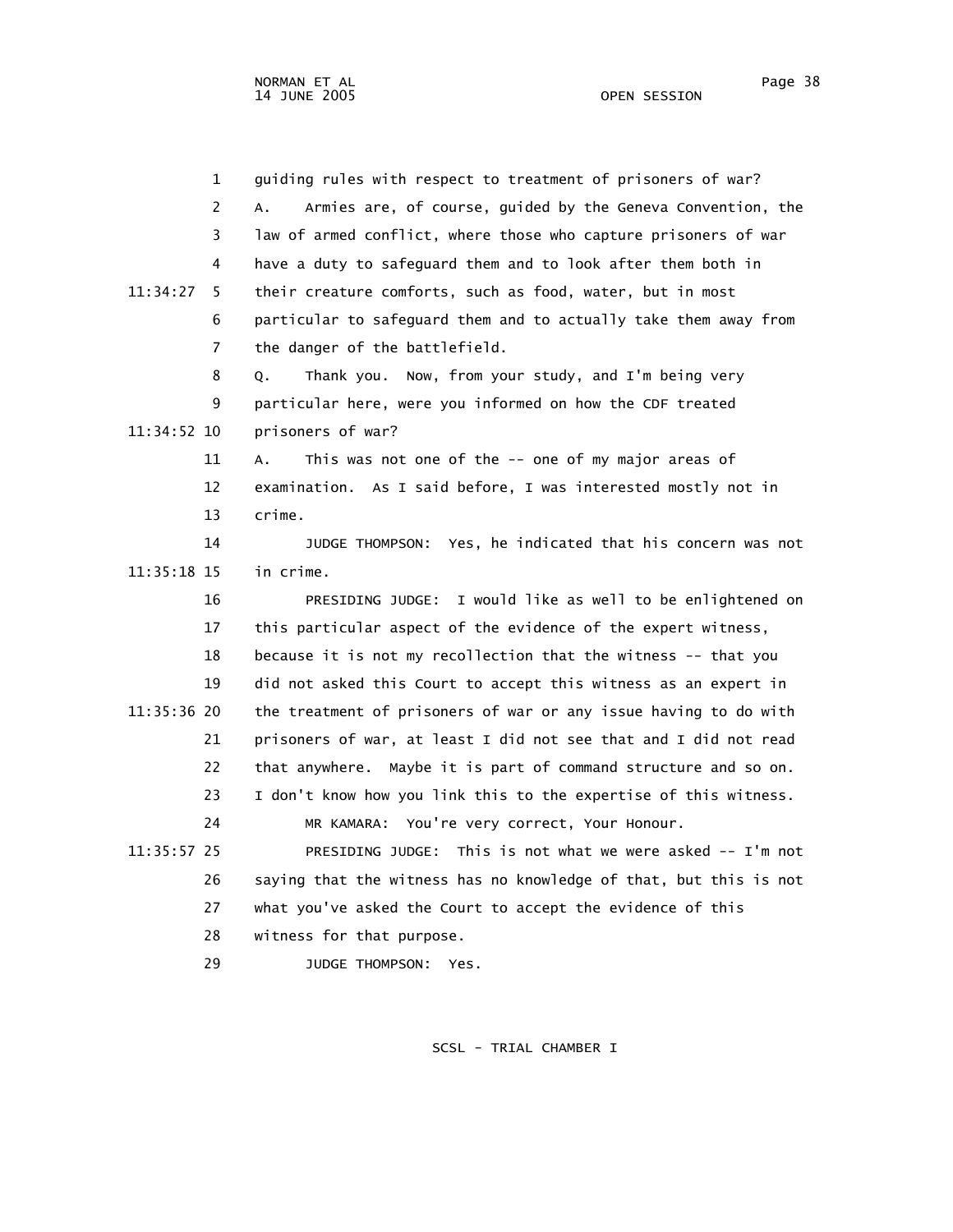| 1              | We are on the same page, Your Honour.<br>MR KAMARA:              |
|----------------|------------------------------------------------------------------|
| $\overline{2}$ | JUDGE THOMPSON: Clearly we're moving outside the scope of        |
| 3              | his expertise. Unless you can say that Exhibit 97 does address   |
| 4              | that, that if it does, I don't know how we deal with it.         |
| 11:36:27<br>5. | MR KAMARA: I do appreciate Your Honours concerns.<br>I was       |
| 6              | looking at it from a general military perspective.               |
| 7              | No. Again, for me if an expert comes<br>JUDGE THOMPSON:          |
| 8              | here, we need to be extremely cautious about the testimony       |
| 9              | because the Court is being assisted and asked to believe what he |
| 11:36:45 10    | says, because the Court cannot form its own judgment without the |
| 11             | assistance, so we need to be very careful that you do not go     |
| 12             | beyond the scope.                                                |
| 13             | MR KAMARA: I won't press that, Your Honours. Thank you.          |
| 14             | Finally, Colonel, to round up the examination-in-chief, I<br>Q.  |
| 11:37:11 15    | will ask you a few questions that require short replies.         |
| 16             | Firstly, taking your analysis as a whole, was the CDF a          |
| 17             | recognisable -- does the CDF have a recognisable military        |
| 18             | hierarchy and structure?                                         |
| 19             | Yes, it does.<br>Α.                                              |
| 11:37:54 20    | was there a demonstrated level of coherence between<br>Q.        |
| 21             | strategic, operational and tactical levels within the CDF?       |
| 22             | Yes, in particular at the higher levels, tactical levels,<br>Α.  |
| 23             | frequently they will be let down by tactical inexperience, but   |
| 24             | yes.                                                             |
| 11:38:21 25    | And would you say that the CDF was an armed organisation<br>Q.   |
| 26             | with a responsible command?                                      |
| 27             | what do you mean by the adjective "responsible"?<br>Α.           |
| 28             | Responsible in the sense of command that you've used in<br>Q.    |
| 29             | terms of effective command and --                                |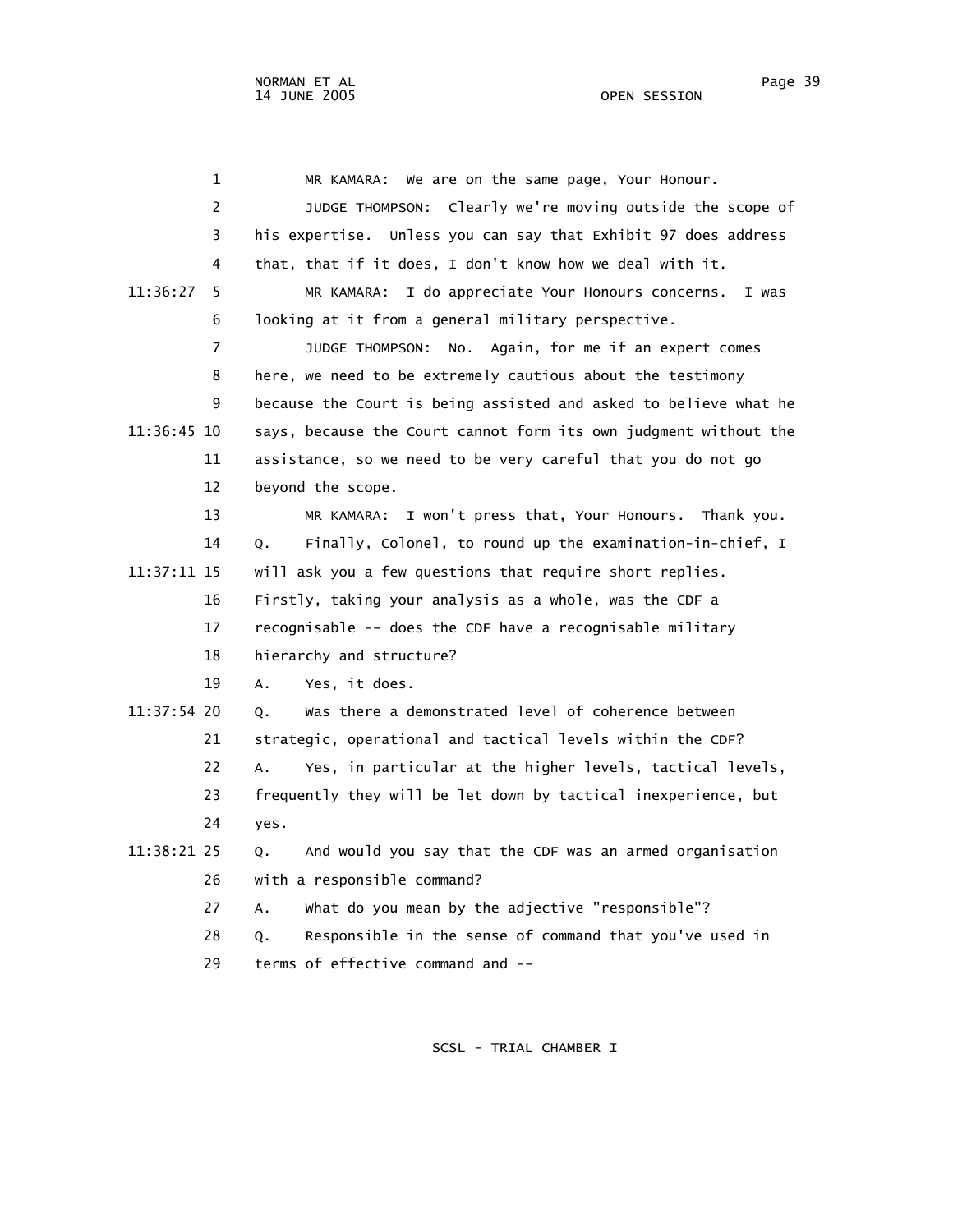NORMAN ET AL Page 40

OPEN SESSION

 1 A. Yes, I would. Definitely effective command, yes. 2 Q. And finally, from your findings, Colonel, who would you say 3 welded the ultimate power in a military sense within the CDF? 4 A. Hinga Norman. 11:39:04 5 MR KAMARA: That is all for this witness, Your Honour. 6 Thank you, Colonel. 7 PRESIDING JUDGE: Thank you. 8 Before we proceed with the cross-examination by the first 9 accused we'll break for ten minutes. Court is adjourned for ten 11:40:00 10 minutes. 11 [Break taken at 11.40 a.m.] 12 [HN140605D 11.45 - AD] 13 [Upon resuming at 12.05 p.m.] 14 PRESIDING JUDGE: Counsel for the first accused, are you 12:08:11 15 ready to proceed with the cross-examination of the expert. 16 MR YILLAH: Yes, My Lord. 17 PRESIDING JUDGE: Please proceed. 18 MR YILLAH: Thank you, My Lord. 19 CROSS-EXAMINED BY MR YILLAH: 12:08:25 20 Q. Colonel, I take it from the introductory paragraph in your 21 report that you were asked by the UK ministry of defence to 22 determine the extent to which CDF and other organisations in the 23 Sierra Leone war were military organisations; is that correct? 24 A. That is -- not exactly. I was asked by the UK ministry of 12:09:04 25 defence to assist the Special Court as a military expert witness. 26 In a follow-up meeting with a representative of the office of the 27 Prosecutor, he then explained the requirement to determine the 28 extent to which the CDF organisation was a military organisation, 29 and to the extent that command and control was effective.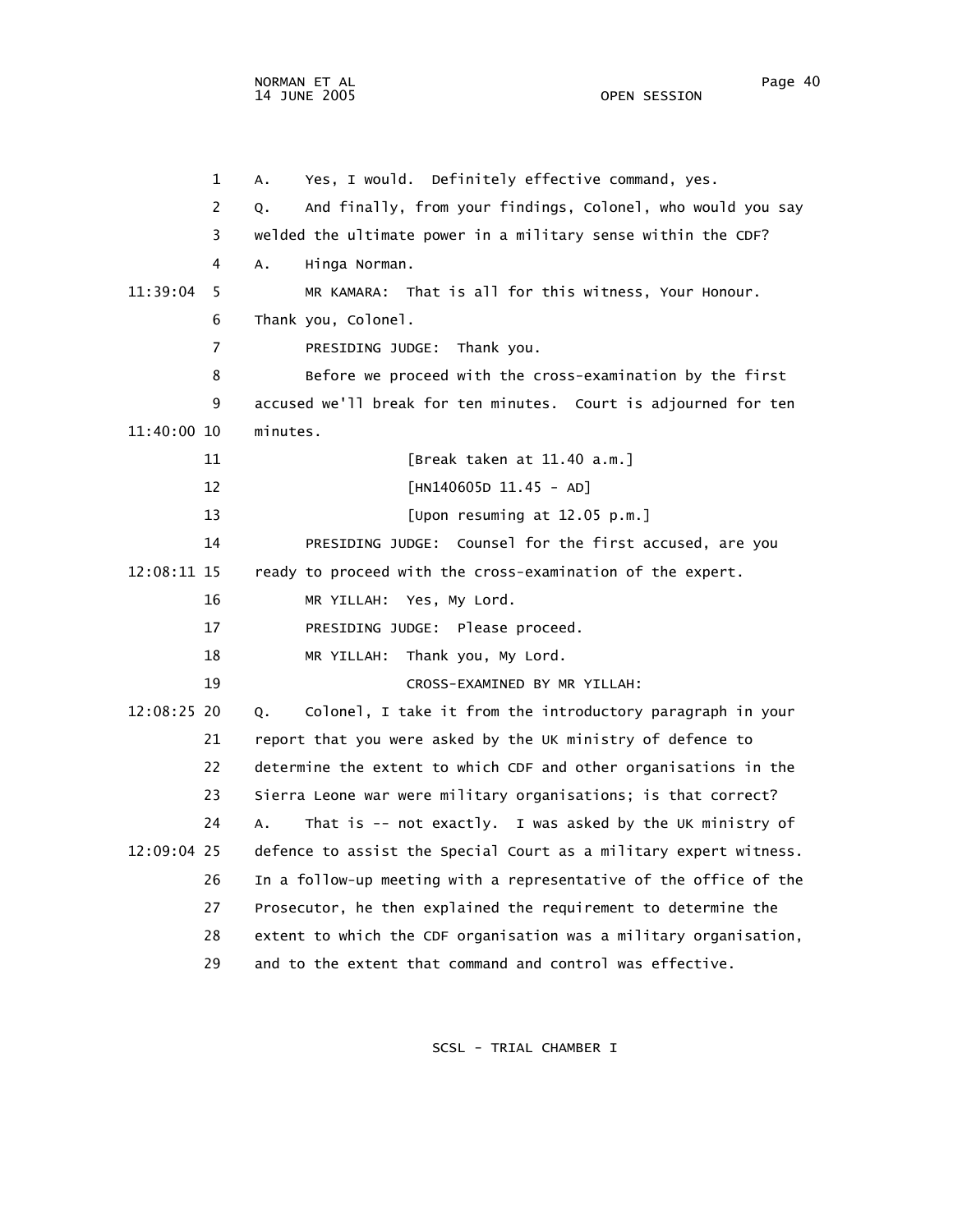|             | $\mathbf 1$<br>Q. | But you would agree with me that that latter bit does not         |
|-------------|-------------------|-------------------------------------------------------------------|
|             | 2                 | appear on your report. You just said you were contacted by the    |
|             | 3                 | ministry of Defence to determine the extent to which these        |
|             | 4                 | organisations were military organisations with military control   |
| 12:09:46    | 5                 | and command simpliciter.                                          |
|             | 6<br>А.           | Yes.                                                              |
|             | 7<br>Q.           | Mr Witness, when was the first time you came to                   |
|             | 8                 | Sierra Leone in pursuance of this objective?                      |
|             | 9<br>Α.           | The first time was in June last year, 2004.                       |
| 12:10:17 10 | Q.                | Mr Witness, do you know a General Richards in the British         |
| 11          | Army?             |                                                                   |
| 12          | Α.                | Yes.                                                              |
| 13          | Q.                | Do you also know one Brigadier Riley?                             |
| 14          | А.                | Yes.                                                              |
| 12:11:06 15 |                   | JUDGE ITOE: Can you spell that, learned counsel.                  |
| 16          |                   | Riley, from the spelling I have, is R-I-L-E-Y,<br>MR YILLAH:      |
| 17          |                   | Brigadier Riley.                                                  |
| 18          | Q.                | Do you know also one Colonel Mike Vucher from the British         |
| 19          | Army?             |                                                                   |
| 12:11:30 20 | Α.                | Could you spell his name.                                         |
| 21          | Q.                | The spelling that I have is $V-U-C-H-E-R$ .                       |
| 22          | А.                | No, I don't.                                                      |
| 23          | Q.                | You don't. Colonel, do you know whether General Richards          |
| 24          |                   | and Brigadier Riley were sent by the British military to organise |
| 12:12:06 25 |                   | the CDF; do you know or do you not?                               |
| 26          | Α.                | I know that they were sent by the British government to           |
| 27          |                   | assist in the stabilisation of Sierra Leone.                      |
| 28          | Q.                | Colonel, did you personally make and input, or did you make       |
| 29          |                   | any input into the work of General Richards and Brigadier Riley?  |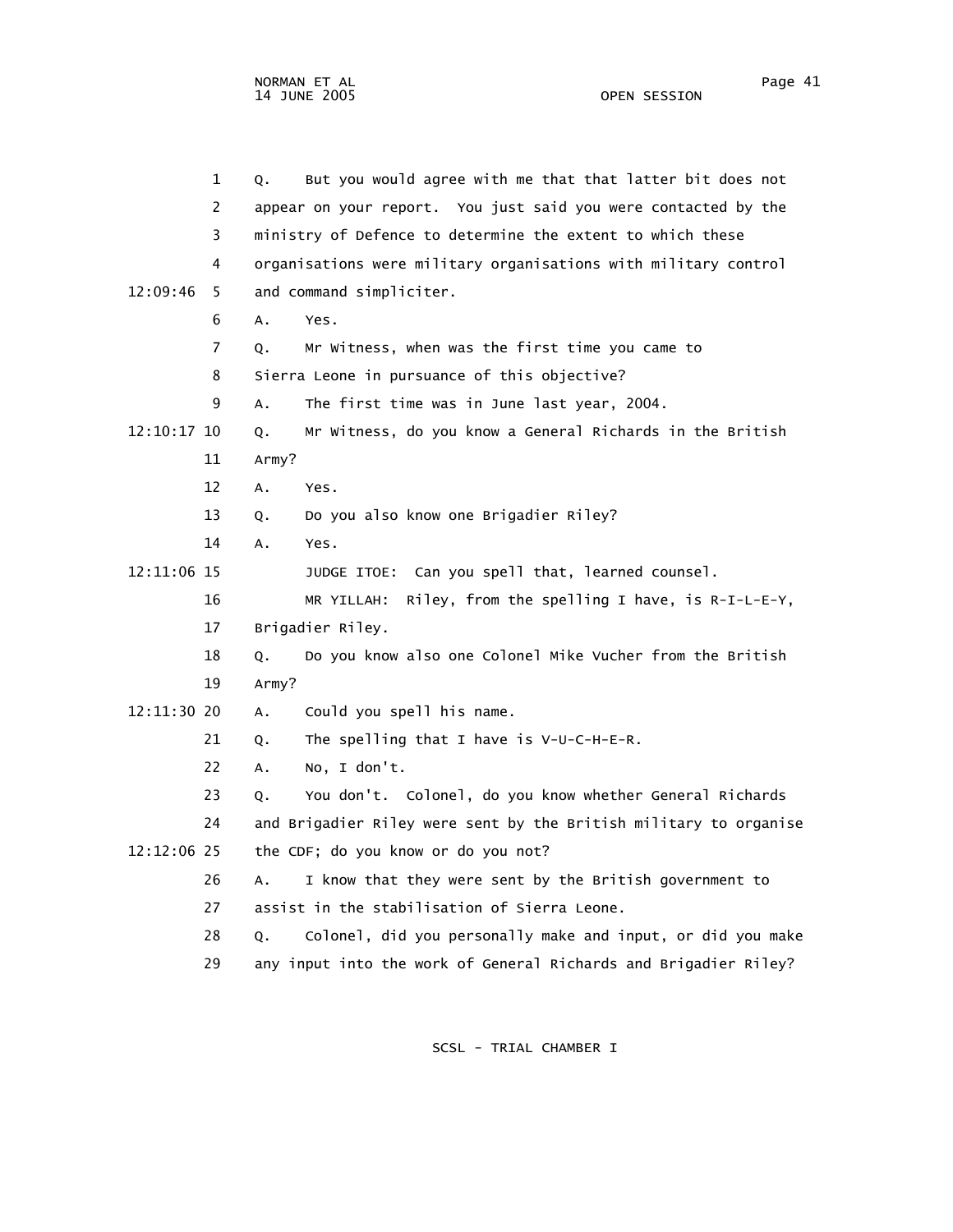1 A. No. 2 Q. Colonel, did you, during your visit to Sierra Leone and 3 during your research, did you find out the various bodies that 4 comprise the CDF in Sierra Leone, the various groupings? 12:13:46 5 A. I am not sure if I understood the question, but what I did 6 was -- 7 JUDGE ITOE: Why don't you understand the question, 8 Colonel, so that you are very sure of the answer that you are 9 providing to the Court. Learned counsel, can you please put the 12:14:04 10 question. 11 MR YILLAH: As My Lord pleases. 12 Q. Now Colonel, my question was: The CDF was an umbrella 13 organisation. Do you know the various bodies that constituted 14 that umbrella organisation? 12:14:25 15 A. Thank you. The focus of my examination was on the events 16 that occurred in the south and west of the country. Therefore,, 17 the group that I examined the most was the Kamajor grouping, 18 rather than the others. But I am aware that it is an umbrella 19 organisation and there are other groups. 12:15:12 20 JUDGE THOMPSON: You say that you are aware that the CDF 21 was an umbrella organisation. 22 THE WITNESS: It consisted of a number of tribal 23 organisations. 24 JUDGE THOMPSON: Yes, for the want of a better phraseology, 12:15:25 25 umbrella is it? 26 THE WITNESS: I think that works, Your Honour. 27 MR YILLAH: 28 Q. Colonel, I take it from your evidence that the thrust of 29 your study or investigations was focused on the Kamajors, is that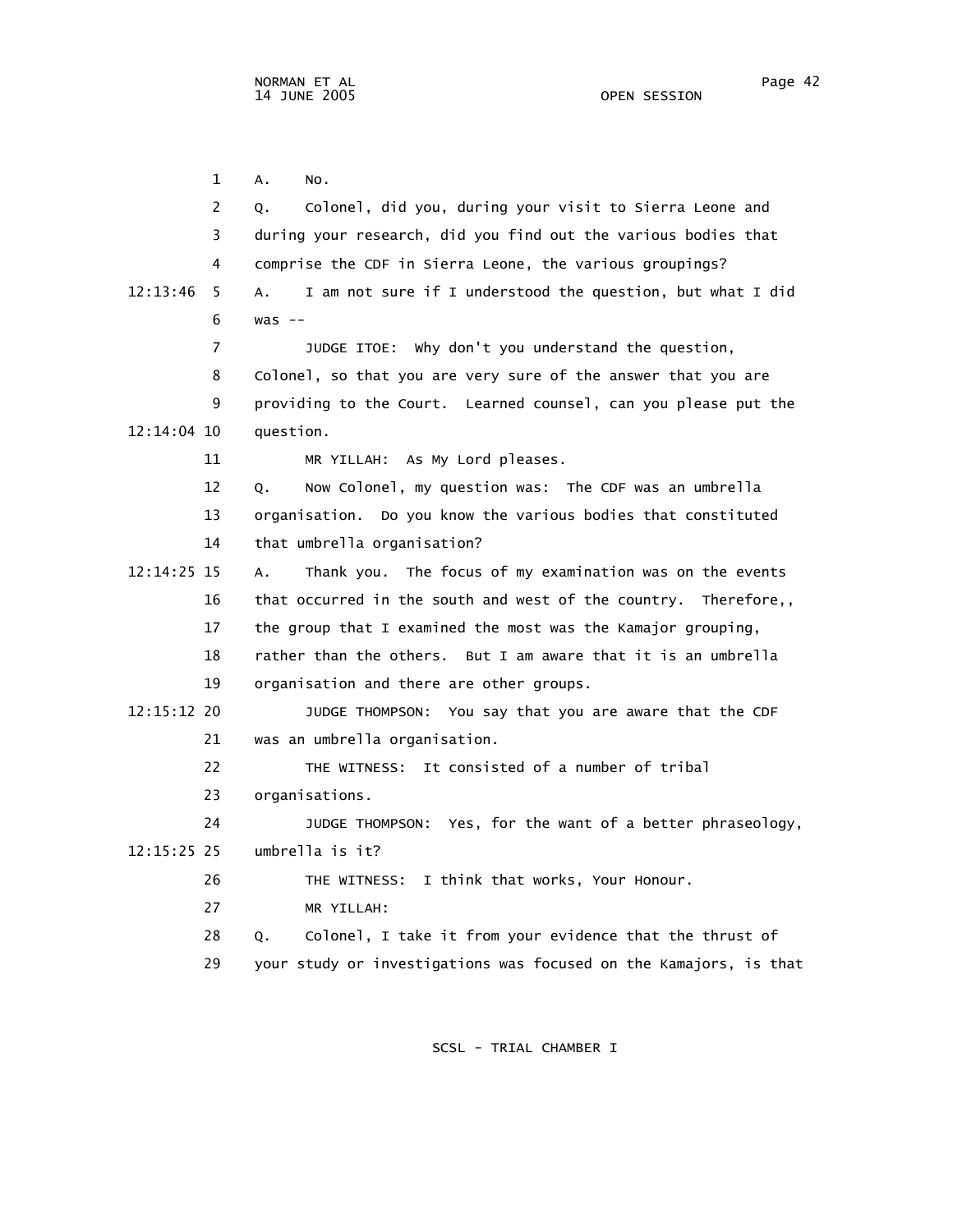1 what you are telling the Court?

| $\overline{2}$ | That is correct. As I mentioned in my evidence there are<br>А.      |
|----------------|---------------------------------------------------------------------|
| 3              | two types of organisation within the CDF. There is the dispersed    |
| 4              | organisation and the focused organisation based at Talia. Apart     |
| 12:16:06<br>5. | from a very small group of Kapras, that was entirely Mende,         |
| 6              | Kamajors and so that was the focus of my examination because that   |
| 7              | was the offensive grouping which took part in the Koribundu-Bo      |
| 8              | campaigns.                                                          |
| 9              | Colonel, prior to your being contacted by the ministry of<br>Q.     |
| 12:16:36 10    | defence and therefore, the Special Court, what did you know about   |
| 11             | the parties or the military organisations involved in the Sierra    |
| 12             | Leone conflict?                                                     |
| 13             | I knew as much as the normal well-informed military analyst<br>Α.   |
| 14             | would. So, my focus was on the British military activity that       |
| 12:17:05 15    | took place here and the environment in which they operated. I       |
| 16             | did not start to examine the CDF or other organisations in detail   |
| 17             | until I was asked to take on this assignment.                       |
| 18             | Colonel, in answer to a previous question that I asked you<br>Q.    |
| 19             | you said that your investigations were based on the group           |
| 12:18:01 20    | operating in the southwest, mainly the Kamajors?                    |
| 21             | A.<br>That is correct.                                              |
| 22             | Curiously your report analyses and makes conclusions about<br>Q.    |
| 23             | the CDF, the umbrella organisation. How is that so?                 |
| 24             | It is not that difficult. The CDF, as I mentioned,<br>А.            |
| 12:18:28 25    | consisted of two major elements; the territorial defence element    |
| 26             | up and then offensive element. The territorial defence appears      |
| 27             | in the areas they were operating to operate in a similar fashion    |
| 28             | whether they were operating up in Port Loko or further south.       |
| 29             | The key to the CDF lay in its offensive capability in Talia.<br>So, |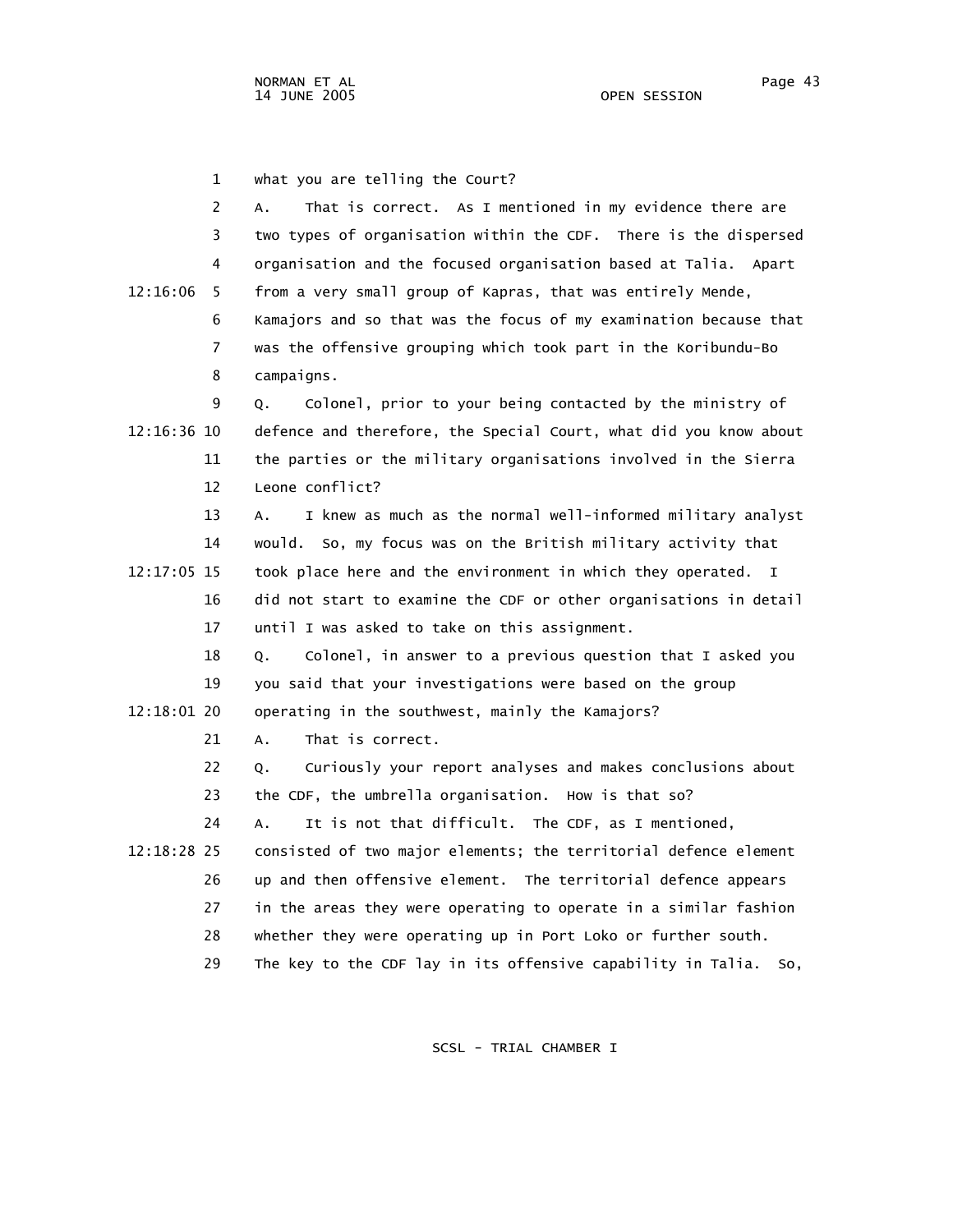1 that was where the focus of my analysis -- investigation and 2 analysis was. 3 Q. Colonel, during the course of your investigations and 4 research, were you informed by your sources or by the military or 12:19:40 5 military in the UK that the Civil Defence force was legitimised 6 formally by the Sierra Leone parliament; were you informed of 7 this? 8 A. I am aware of it, yes. 9 Q. Thank you. Colonel, do you have a branch of the British 12:20:22 10 military known as the Territorial Army? 11 A. Yes, we do. 12 Q. Now were you informed by either your sources here or the 13 military to the UK that the CDF was moulded on the basis of the 14 British Territorial Army; were you informed about that? 12:21:07 15 A. No, I wasn't. 16 Q. Now, Colonel, you said earlier in answer to a question that 17 I asked, you said that you knew that the CDF was legitimised by 18 the Sierra Leone parliament. Did you bother to look at the 19 documents legitimising the CDF? 12:21:46 20 A. It is not a question of being bothered. The focus of my 21 analysis was the extent to which the CDF was a military 22 organisation and command was effective. I was not interested in 23 issue of legality, quite deliberately not interested in issues of 24 legality. 12:22:11 25 Q. I will accept the answer. Colonel, you mentioned -- during 26 your evidence in chief you made mention of the Geneva convention; 27 is that correct? 28 A. I think I made mention of it in passing in a section which 29 was in the subsequently not permitted to be discussed.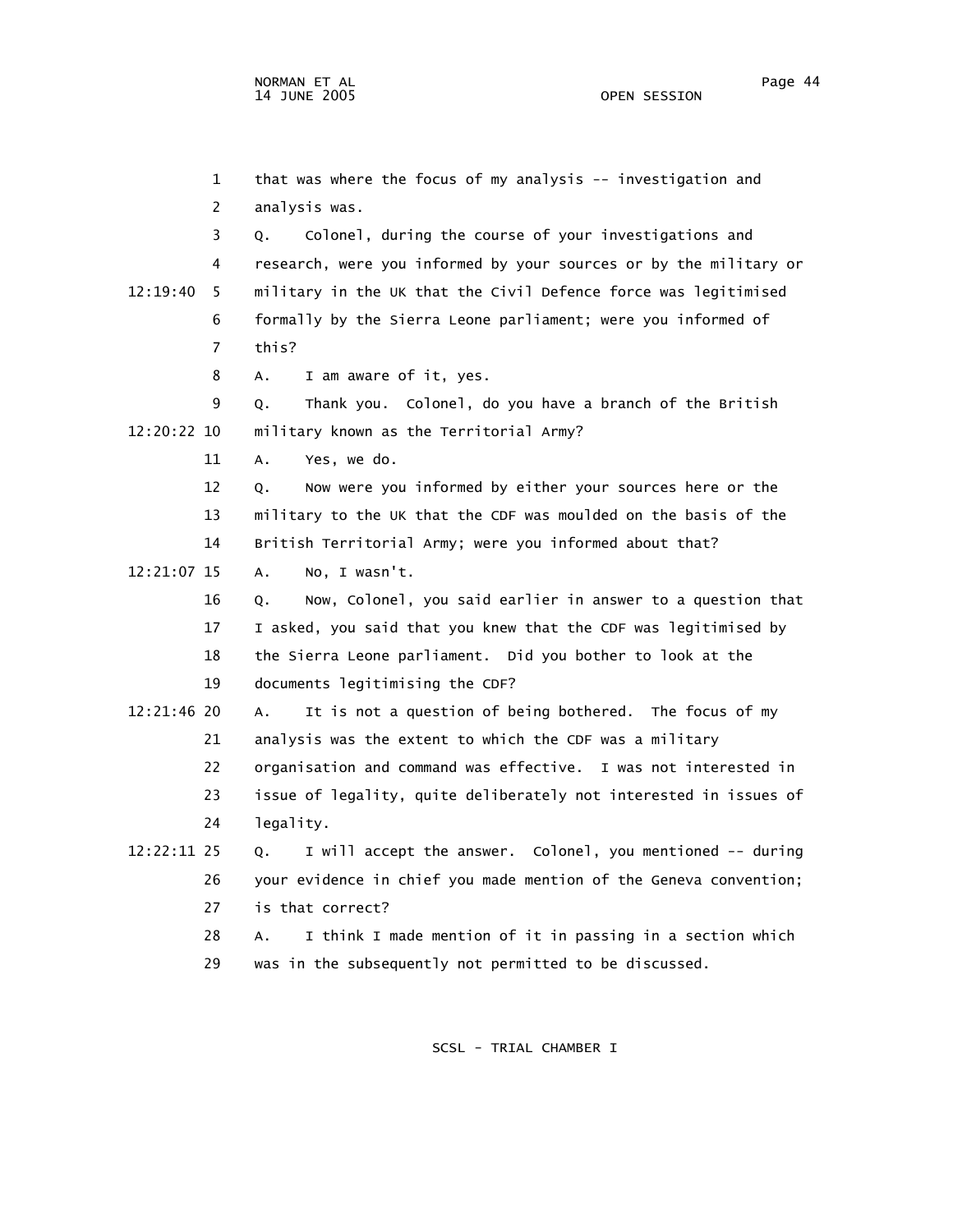1 Q. I take that. Would you agree you made mention of it? 2 A. I agree I made mention of it. 3 Q. Colonel, are you familiar - on a personal note - are you 4 familiar with that convention and the protocols thereto? 12:23:22 5 A. I am broadly familiar with it like every British soldier. 6 We are educated in the law of armed conflict and have to pass a 7 test on the law of armed conflict. 8 Q. Thank you. Colonel, would you agree with me if I were to 9 say to you, or if I were to state here that civil defence is 12:24:20 10 recognised by the Geneva convention, would you agree with me? 11 Civil defence organisations are recognised by the Geneva 12 Conventions, so far as you know. 13 PRESIDING JUDGE: Are we not moving outside the scope of 14 his expertise. That was the essence of why the Court intervened 12:24:41 15 to say to the Prosecution, well, the witness has been accepted as 16 an expert in specific areas. Now if you're moving in that areas, 17 we specifically said to the Prosecutor and the witness that the 18 witness is not qualified in the sense that this is not the 19 expertise we have recognised for this expert. 12:24:59 20 JUDGE THOMPSON: Let me add my voice to this. I think we 21 have a very forthright response by the witness that he was not 22 interested in issue of legality. 23 JUDGE ITOE: In any event, that's a legal issue you are 24 putting across and which should be contain in the instrument you 12:25:20 25 are seeking to refer to. When the time comes you could address 26 the Court on that. 27 MR YILLAH: As My Lord pleases. I thank Your Lordships.

 28 Q. Colonel, would were you informed by your sources, either 29 here or in the UK that there was no organisation known as Civil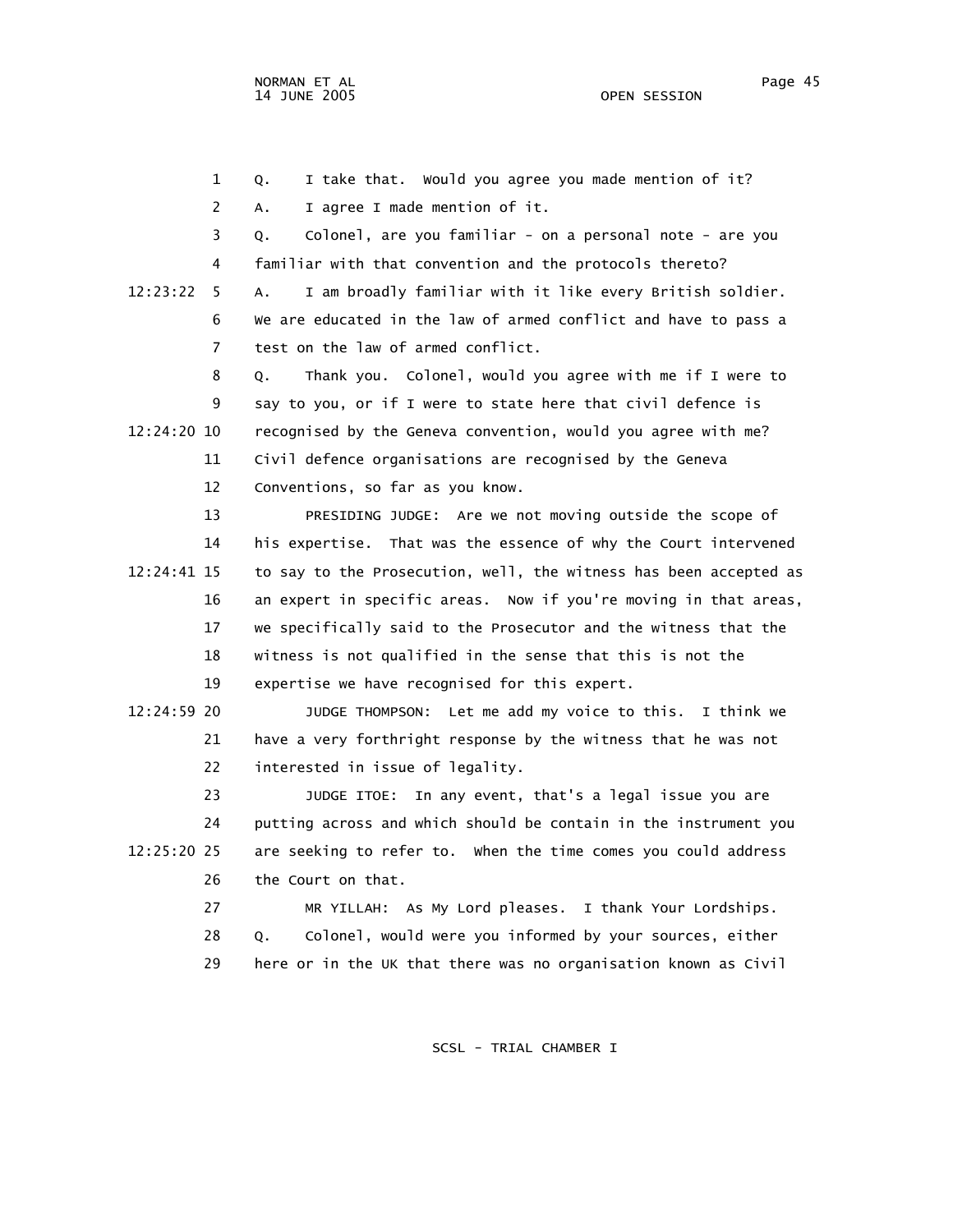1 Defence prior to the reinstatement of the democratically elected 2 government in February of 1988. 3 A. I am not sure that reflects exactly what I was told. But I 4 am aware that the CDF, as an organisation, emerged out of these 12:26:21 5 more regional organisations, essentially as a response, as we 6 discussed earlier, to the breakdown of the chiefdom structure as 7 a result of the junta. 8 I am sorry, does that answer your question? 9 Q. I will do a follow up, I am waiting for their Lordships. 12:26:58 10 Colonel, would you agree with me if I suggest to you that 11 what we had operating in the southwest that you have focused on 12 were groupings; Kamajors, Kapras and the like operating as small 13 military organisation in those areas. Would you agree with me if 14 I were to suggest that to you? 12:27:26 15 A. Partly, if I may qualify that answer in that, yes, there 16 were small groupings operating dispersed across the countryside 17 in the villages and chiefdom areas. But there was also built up 18 in Talia what I describe as an offensive grouping, a 19 counterattack force, that was responsible for the major campaigns 12:27:54 20 that then took place. Without this counterattack force the CDF 21 could not have achieved many of the operational successes they 22 later had. 23 Q. Colonel, in the course of your investigations, did you come 24 across a name, did you come across an ECOMOG officer by the name 12:28:43 25 of General Khobe? 26 A. Yes. 27 JUDGE ITOE: The name or the person? 28 MR YILLAH: The name.

29 THE WITNESS: I came across his name, yes.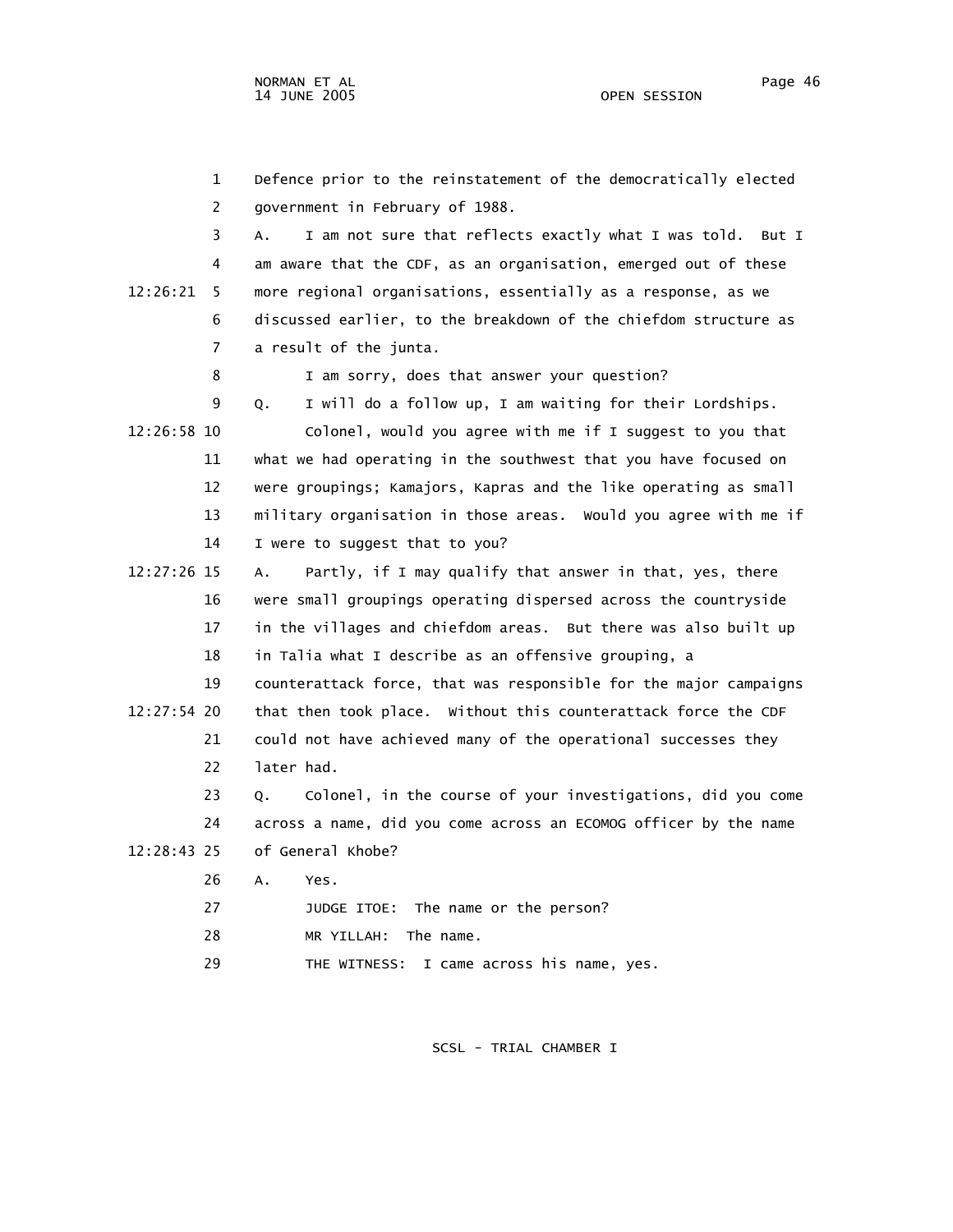1 MR YILLAH: 2 Q. Now, certainly, were you informed that it was this during 3 your investigations that it was General Khobe who organised these 4 small groupings into what was known as Civil Defence Force after 12:29:42 5 February 1998? 6 A. I am aware that the general was made the chief of defence 7 staff here in Sierra Leone. I was aware that there were a number 8 of difficulties and issues relating to the command responsibility 9 between the CDF and ECOMOG forces after the intervention. I am 12:30:14 10 not aware, to answer your specific question, that he assumed 11 personal responsibility for the organisation of the CDF after 12 February 1998. I have not come across evidence from my sources 13 to suggest that this was so. The evidence relates to the fact 14 that there was difficulty over command and the relationship 12:31:07 15 between these two organisations. 16 JUDGE ITOE: That is ECOMOG and the CDF? 17 THE WITNESS: Yes, Your Honour. 18 MR YILLAH: 19 Q. Now, Colonel, were you also informed by your sources that 12:31:44 20 this CDF, this arrangement or grouping of these small-small 21 military organisations, was done by the government in order to 22 enhance a central means of communicating to these different 23 groupings? Were you informed about that? 24 A. Are you talking after February 1998? 12:32:10 25 Q. Yes, after February 1998. 26 A. The centralised command and control of most of the CDF had 27 already been achieved before February 1998 with the creation of 28 this major force down this Talia. After the intervention and the 29 recapture much of Sierra Leone by ECOMOG and CDF, the CDF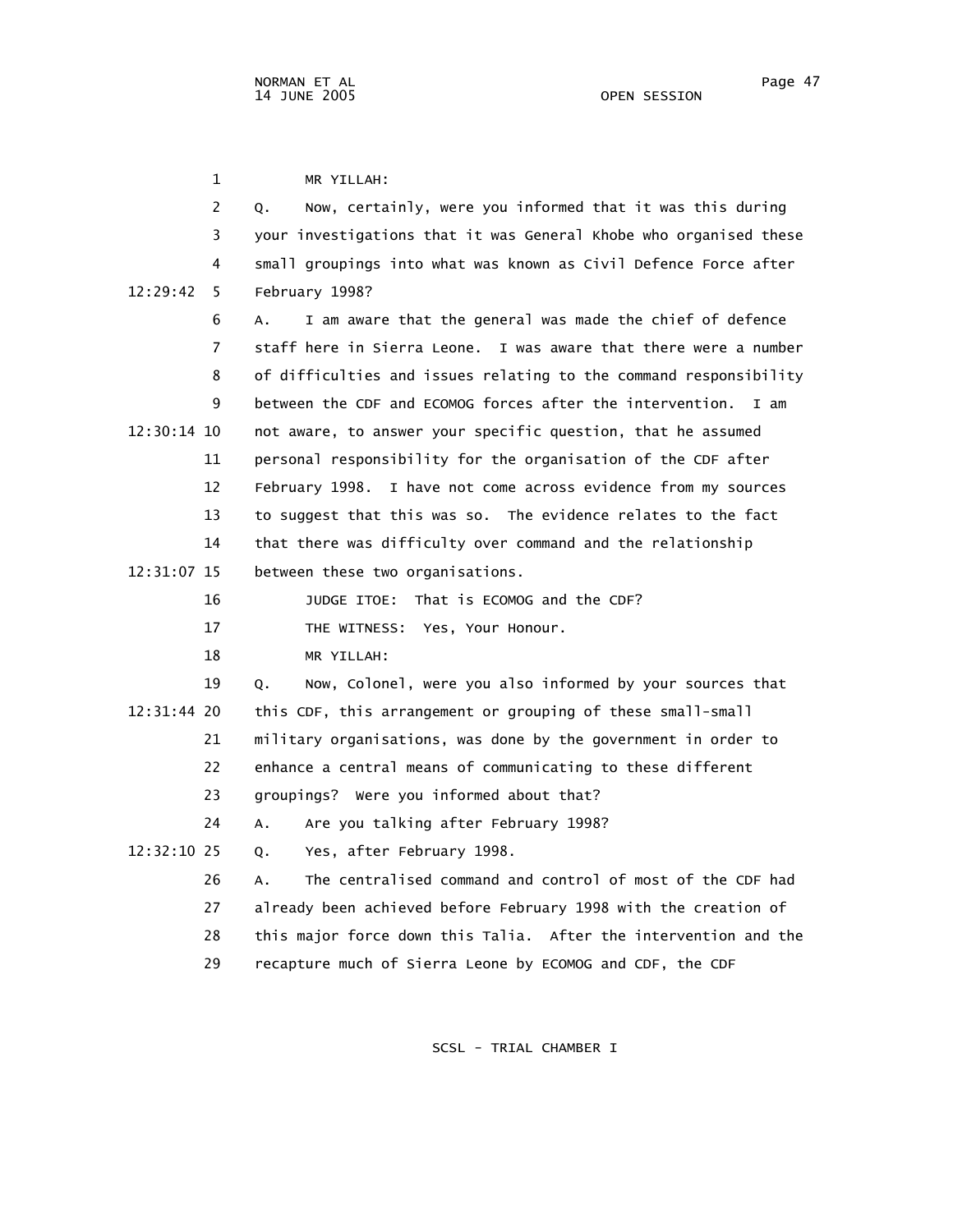NORMAN ET AL Page 48

 1 established its network of command to absorb the territorial 2 forces that were in other regions, other than the south and west. 3 I am sorry. And as they did so, some of the forces that had been 4 in this counterattack force in Talia and individual commanders 12:33:04 5 became allocated to various areas from whence they had originally 6 come. 7 Q. I take it that your answer is that you did not come across 8 any such information. 9 A. The information that it was the government who organised 12:33:26 10 it. 11 Q. These different groupings into CDF, this big umbrella 12 organisation so that they would have a central body through which 13 to channel rations and supplies and the like. 14 A. I am aware that as the CDF took more control back from -- 12:33:46 15 across Sierra Leone that they spread their centralised control. 16 They already had centralised control over the forces which they 17 were able to control at the time. As they took over more area, 18 the junta withdrew to the Kono district, then the CDF became 19 organised in other regions too. So the answer is yes, you your 12:34:10 20 question. 21 Q. So yes, it was an arrangement by the government to -- 22 A. It was an arrangement by the senior -- 23 MR KAMARA: I think my learned friend is missing the point 24 now and beginning to confuse the witness here. There are two 12:34:22 25 issues in the question posed: Firstly, as to the identity of 26 formation, whether it was the government that formed these small 27 groups he is referring to. And the second issue in that question 28 is the purpose for which they were formed and I believe the 29 witness is making clearly in his explanation what led to the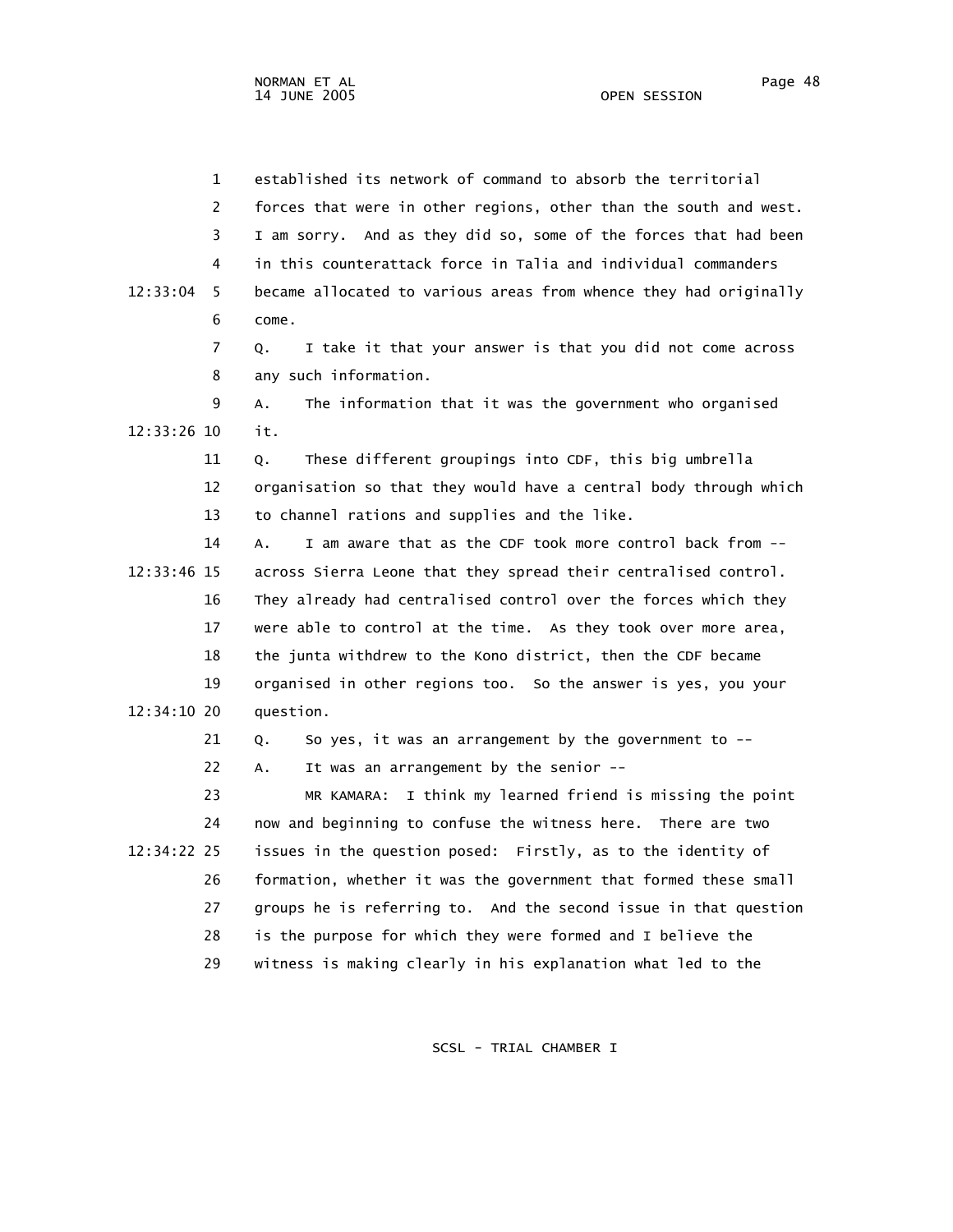| $\mathbf{1}$   | formation and how they were formed. But not as to agree with my           |
|----------------|---------------------------------------------------------------------------|
| $\overline{2}$ | learned friend that the government actually formed these little           |
| 3              | groupings for the very purpose he has intimated to the Court.             |
| 4              | PRESIDING JUDGE: Yes, Mr Yillah.                                          |
| 12:34:56<br>5  | I will not fight with my learned friend on that<br>MR YILLAH:             |
| 6              | point. I will put the -- for the benefit of clarity in the                |
| $\overline{7}$ | evidence, I will put the question again simply.                           |
| 8              | PRESIDING JUDGE: The question, I think you can put that                   |
| 9              | very clearly to the witness, is that whether it was the                   |
| 12:35:07 10    | government. That was the essence of your question.                        |
| 11             | MR YILLAH: Yes, My Lord.                                                  |
| 12             | PRESIDING JUDGE: Repeat that question,                                    |
| 13             | MR YILLAH:                                                                |
| 14             | Mr Witness, were you informed that the group by the name<br>Q.            |
| 12:35:23 15    | CDF was formed by the government of Sierra Leone?                         |
| 16             | I am not aware of the government's role in the formation of<br>A.         |
| 17             | the CDF.                                                                  |
| 18             | Thank you.<br>Q.                                                          |
| 19             | PRESIDING JUDGE: Mr Defence counsel, your question was                    |
| 12:35:47 20    | directed in post February 1998.                                           |
| 21             | MR YILLAH: Post February 1998, My Lord.                                   |
| 22             | Colonel, were you also informed that in areas where CDF<br>Q.             |
| 23             | operated alongside ECOMOG, ECOMOG was in overall command?                 |
| 24             | I was informed that both organisations, after the ECOMOG<br>$A_{\bullet}$ |
| 12:36:33 25    | intervention, tended to operate together. So they did operate             |
| 26             | together. This did not mean that there were not difficulties in           |
| 27             | command; there were difficulties in command because it appears            |
| 28             | that ECOMOG attempted to take CDF forces under command. This was          |
| 29             | resisted by CDF commanders, including Hinga Norman.                       |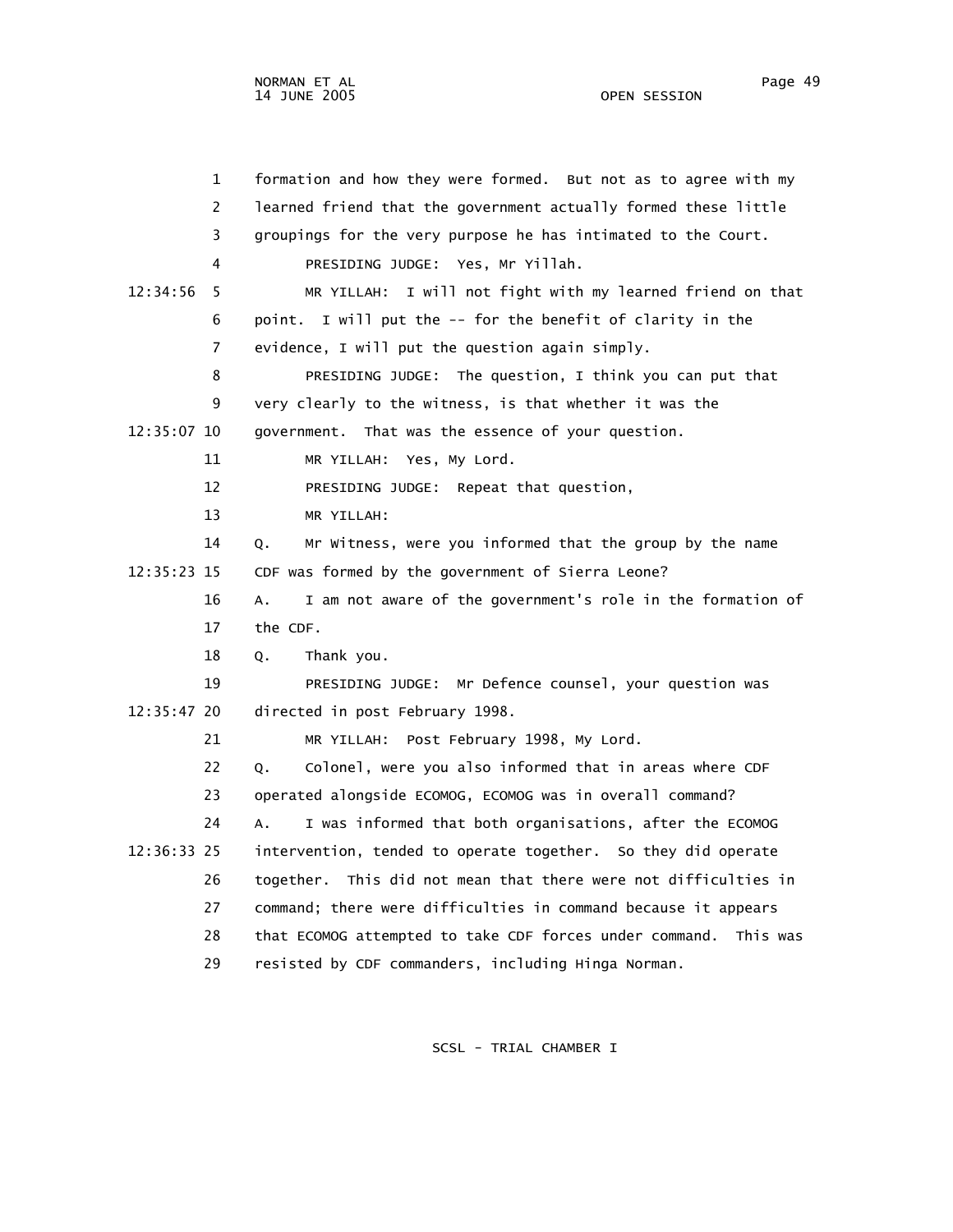|             | 1              | But this did not mean that they did not operate together;          |
|-------------|----------------|--------------------------------------------------------------------|
|             | $\overline{2}$ | they operated together because they had similar operational aims   |
|             | 3              | and objectives, which was to recover the country from the junta    |
|             | 4              | forces.                                                            |
| 12:37:27    | 5.             | I still have a difficulty. Assist me here?<br>Q.                   |
|             | 6              | A.<br>Sure.                                                        |
|             | 7              | where they operate together, were you also informed that<br>Q.     |
|             | 8              | ECOMOG was in overall command in those areas that they operated    |
|             | 9              | jointly.                                                           |
| 12:37:58 10 |                | The issue of command is interesting because it is not a<br>А.      |
|             | 11             | case of being titular command, it is effective command. The        |
|             | 12             | question is not whether General Khobe was placed in a position of  |
|             | 13             | command over the CDF, it was whether he was able to exercise       |
|             | 14             | command over the CDF.                                              |
| 12:38:33 15 |                | So what is your answer, Colonel?<br>Q.                             |
|             | 16             | Sorry, there is the second half of my question to come. To<br>А.   |
|             | 17             | exercise effective command, you need to have the responsibility    |
|             | 18             | to make decisions, you need to be able to exercise leadership and  |
|             | 19             | you need to be able to exercise control. The person who            |
| 12:39:17 20 |                | exercised all three of these for the CDF was Hinga Norman.<br>Now, |
|             | 21             | the question then relates to how much was he personally            |
|             | 22             | influenced and directed by ECOMOG commanders. And the answer is,   |
|             | 23             | after February 1998, I do not know.<br>I do not know.              |
|             | 24             | Colonel, my question does not relate to post February 1998.<br>Q.  |
| 12:39:54 25 |                | okay.<br>A.                                                        |
|             | 26             | I am talking about events leading up to February 1998.<br>Q.       |
|             | 27             | okay.<br>Α.                                                        |
|             | 28             | Now in areas from your information, it is a simple<br>Q.           |

29 question, where ECOMOG operated alongside CDF or the Kamajors who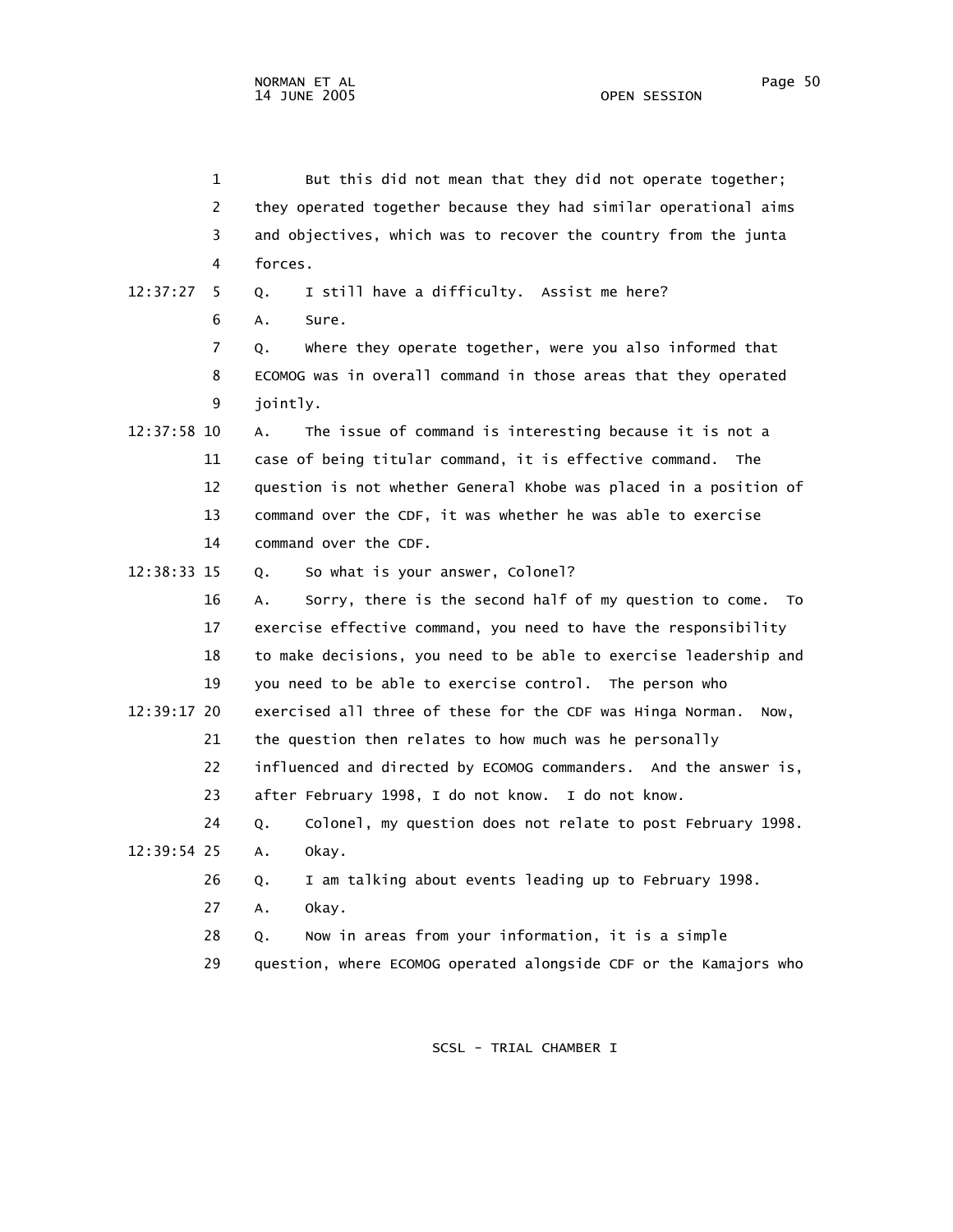1 was in overall control, who had overall command, which group? 2 A. Prior to February 1998, ECOMOG forces did not operate in 3 conjunction with the CDF in Sierra Leone. CDF operations were

 4 mounted by themselves prior to the ECOMOG intervention. 12:40:38 5 Q. Colonel, you said your report analyses activities that took 6 place over seven years ago. 7 A. That is correct, yes. 8 Q. Now, your conclusions were based on the facts that were 9 presented to you by certain people; is that correct? 12:41:17 10 A. Yes. 11 Q. Colonel, how many people did you interview, without citing 12 their names? 13 A. Within Sierra Leone, I went on the ground, interview is not 14 the right word, I spent a lot of time with seven people. I 12:42:00 15 conducted further interviews with people outside Sierra Leone, 16 but they were not specific for CDF, they were more general 17 background. 18 JUDGE ITOE: The question is as to the number. 19 MR YILLAH: Yes, the number. 12:42:24 20 THE WITNESS: Yes. 21 MR YILLAH: 22 Q. So you interviewed only seven people to come to the 23 conclusion before this Court. 24 A. As I mentioned earlier in evidence in chief, I think, I had 12:42:39 25 access to witness statements and to testimony. What I needed to 26 do to understand the dynamic of this organisation, the CDF, was 27 to visit, go to the ground and get a better understanding from 28 CDF command are commanders, middle ranking commanders. I did not 29 need to interview hundreds of people to do this, to examine how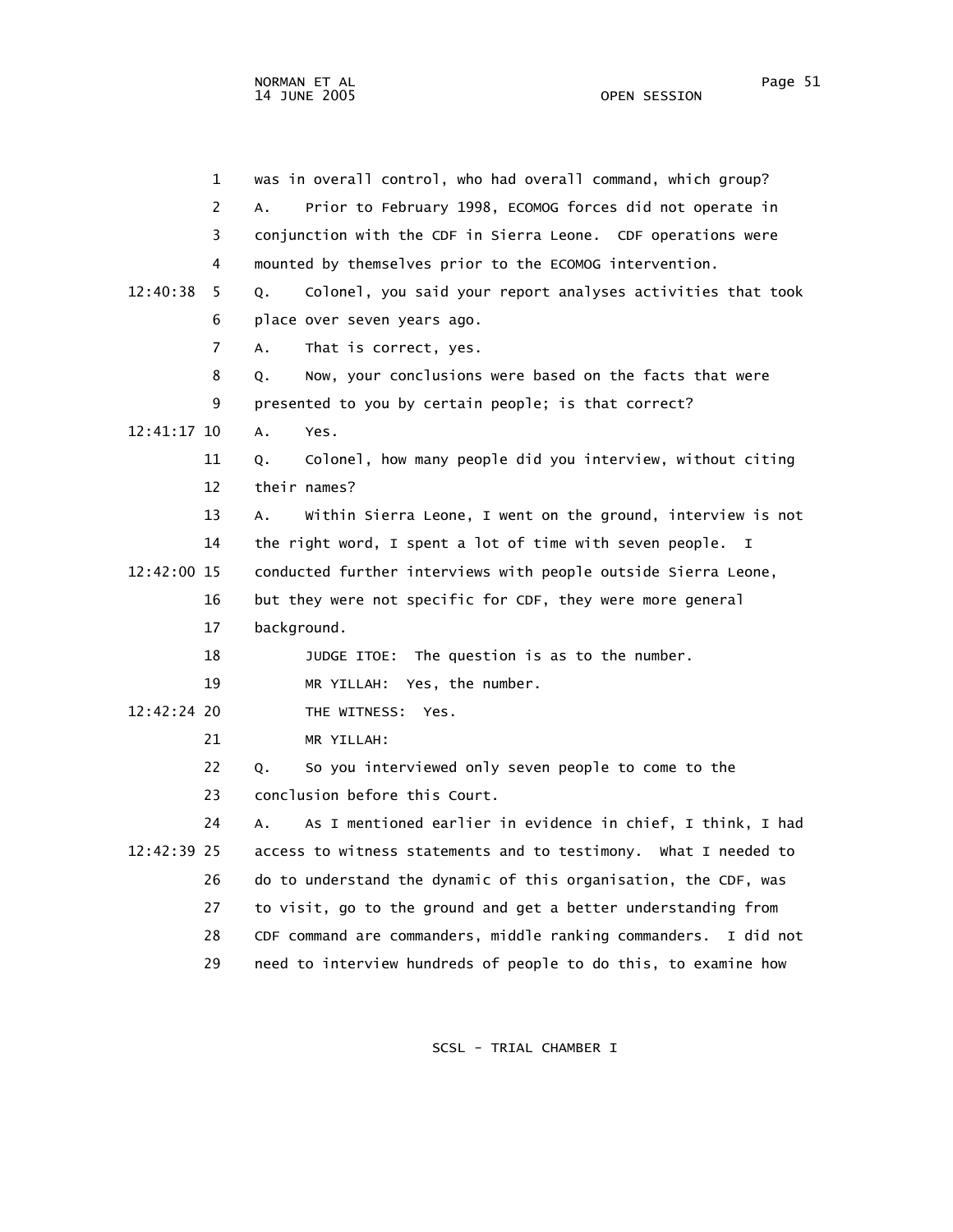NORMAN ET AL Page 52 14 JUNE 2005

 1 the organisation worked on the ground. 2 Q. Did you interview the first accused Sam Hinga Norman? 3 A. No, I did not. 4 Q. You did not. 12:44:16 5 A. No. 6 Q. Did you interview any other of the accused persons in this 7 Court? 8 A. No, I did not. 9 Q. You did not, thank you. Did you know about the existence 12:44:55 10 of a War Council in Talia in your investigations? 11 A. Yes, I did. 12 Q. And did you know that that War Council had a chairman? 13 A. Yes. 14 Q. Did you interview that chairman? 12:45:28 15 A. No. 16 Q. You did not? 17 A. No. 18 Q. Did you also know that that War Council had a vice 19 chairman? 12:45:57 20 A. I probably did when I was examining this, but I cannot 21 recall who it was. 22 Q. I would attempt to suggest to you, maybe you will recall -- 23 Chief Caulker was the vice chairman of the council. Did you 24 interview that vice chairman? 12:46:18 25 A. No, I did not. 26 Q. You did not. What was the total number of days you spent 27 in Sierra Leone to write your report? 28 JUDGE ITOE: Just a question, please. Colonel, did you 29 interview -- certainly, the War Council did not only comprise the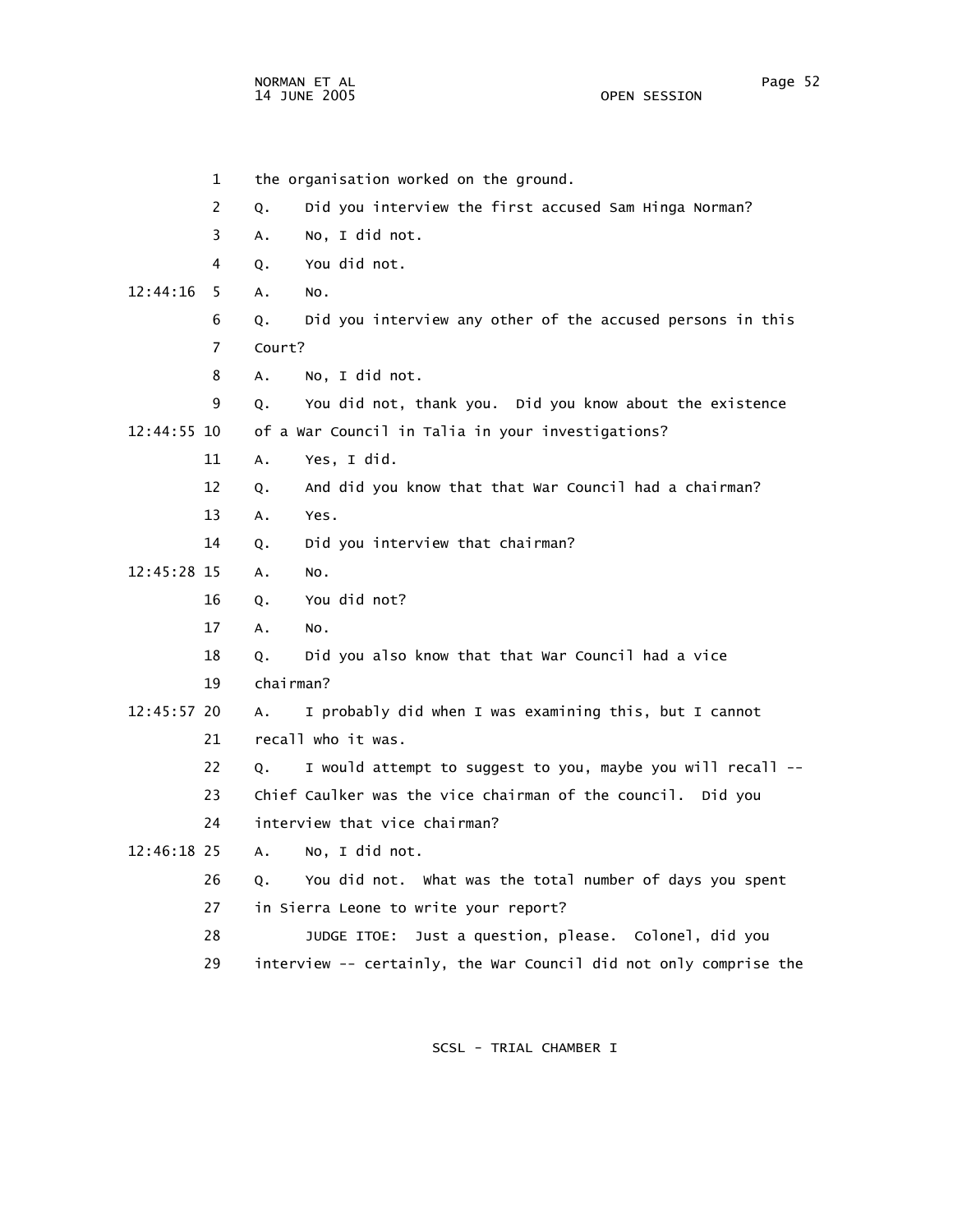NORMAN ET AL Page 53

 1 chairman and the vice chairman. Did you interview any of the 2 members of the War Council? 3 THE WITNESS: Yes, Your Honour, I did. 4 JUDGE ITOE: You did? 12:47:24 5 THE WITNESS: I did. 6 JUDGE ITOE: That is my question. That is as far as I am 7 prepared to go. 8 MR YILLAH: Thank you, My Lord. 9 Q. What was the total number of days you spent in Sierra Leone 12:47:40 10 to write this report? 11 A. My time in Sierra Leone, of course, was split between three 12 organisations. As far as my time dedicated to the CDF 13 examination was concerned, I estimate now to be about 14 days. 14 This was not time I spent writing the report. 14 days was spent 12:48:12 15 with my sources visiting the battle fields and the other areas I 16 mentioned earlier. The report was written at home and has been 17 about a year in the writing. 18 Q. In answer to a question posed to you a few minutes ago by 19 His Lordship Justice Itoe you said you interviewed a member of 12:49:16 20 the War Council. 21 A. No, I was ask whether I had interviewed anybody from the 22 War Council. I did not indicate a number whether it was singular 23 or plural. 24 Q. Now my follow-up question to that is: How many members of 12:49:30 25 the War Council did you interview? 26 A. Two. 27 Q. My Lord, I would want to ask the witness to state the names 28 of the members of this War Council. But if we could use the 29 normal procedure just to, maybe --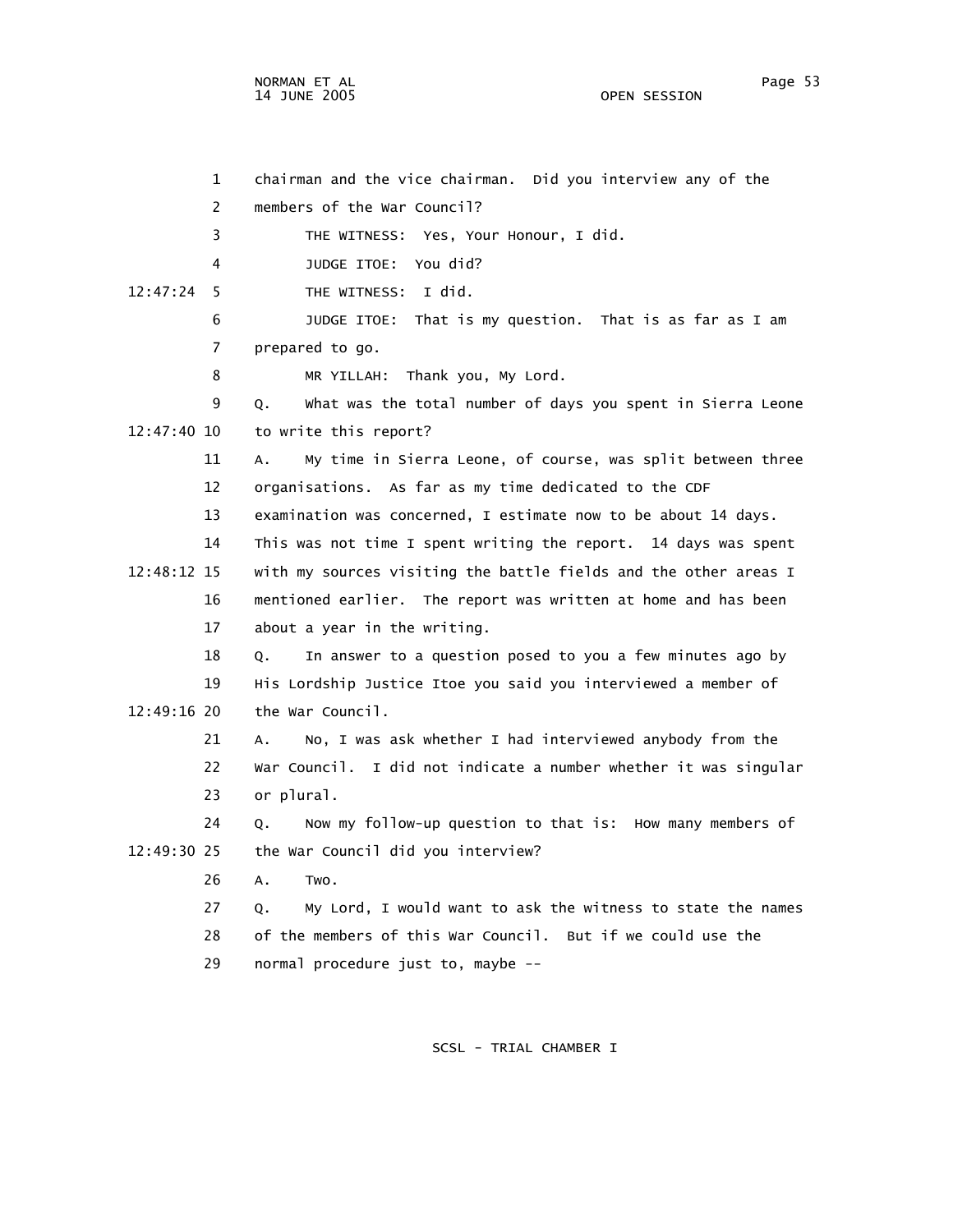1 PRESIDING JUDGE: I thought that was where you were going 2 and because of it could indeed be controversial not necessarily 3 to the witness but -- 4 MR YILLAH: To the Court, My Lord. 12:50:18 5 PRESIDING JUDGE: But to the Court, yes. I don't see any 6 difficulty with that provided you give a paper and -- 7 MR YILLAH: If Mr Walker can -- I am asking to provide -- 8 PRESIDING JUDGE: Ask the witness to write down the two 9 members of the War Council that he has met and interviewed. 12:50:37 10 MR YILLAH: Very well, My Lord. 11 PRESIDING JUDGE: Mr Witness, please write that down if 12 they provide you with a piece of paper. 13 THE WITNESS: I have a piece of paper. 14 PRESIDING JUDGE: You have. Thank you. Mr Prosecutor, you 12:52:09 15 have seen the paper? 16 MR KAMARA: Yes, Your Honour. 17 PRESIDING JUDGE: And Defence counsel have seen it too? 18 MR MARGAI: Yes, My Lord. 19 PRESIDING JUDGE: Presumably, Mr Defence Counsel, you are 12:52:27 20 asking this to be marked as an exhibit. 21 MR YILLAH: Very well, My Lord. 22 MR BOCKARIE: Your Honour, it is just an observation in 23 respect of the first name -- 24 MR YILLAH: Yes, My Lord I am applying for that document to 12:52:43 25 be marked as an exhibit. 26 PRESIDING JUDGE: So we are at Exhibit No. 98. 27 MR YILLAH: Very well, My Lord. 28 PRESIDING JUDGE: So this document, which contains two

29 names prepared by Expert Witness TF2-EW1 is marked as Exhibit No.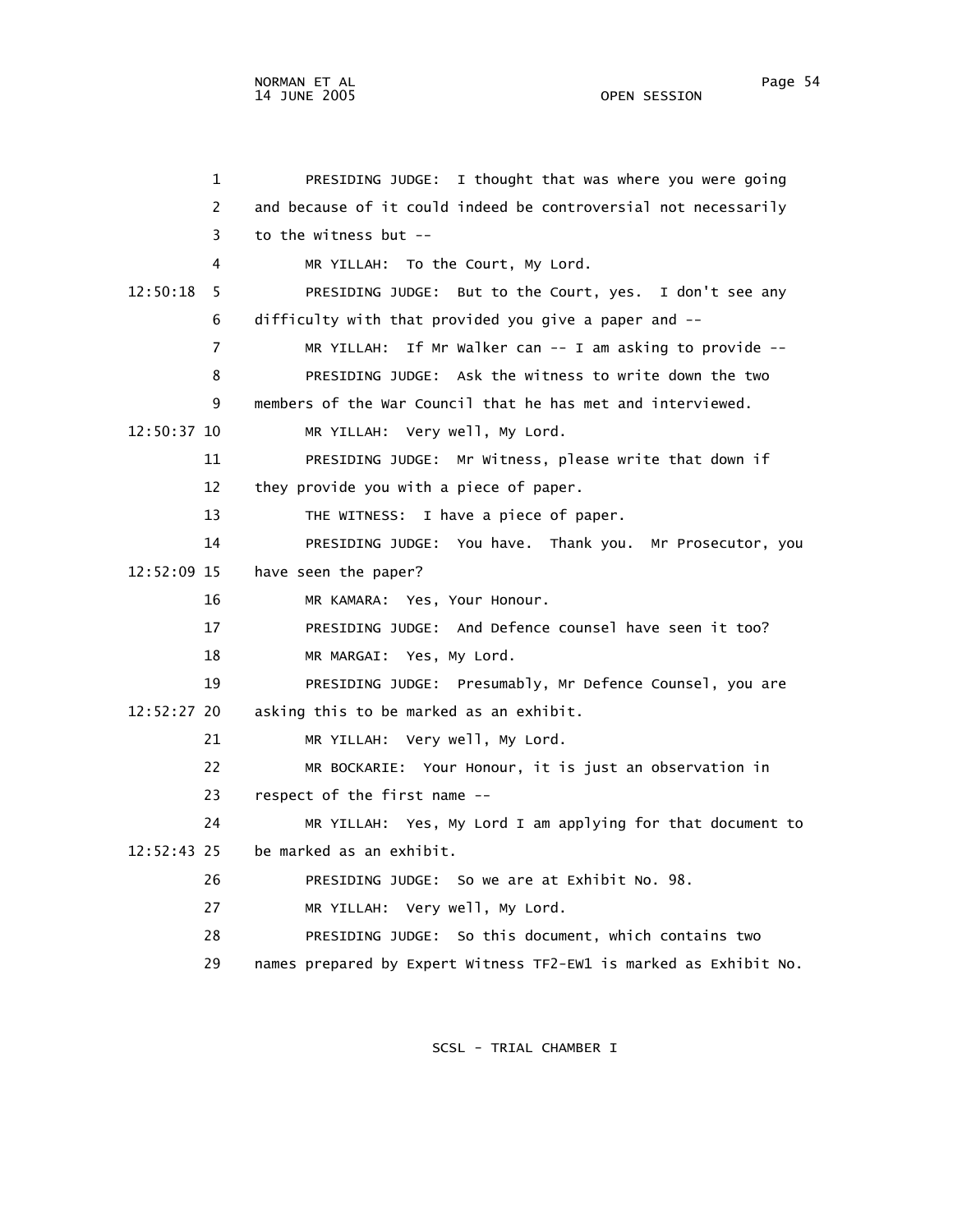1 98. 2 **[Exhibit No. 98 was admitted]**  3 MR YILLAH: I am grateful, My Lord. My Lord, may I also 4 use the same procedure to crave Your Lordship's indulgence to 12:53:15 5 apply again for the Colonel to indicate the names of the other 6 sources that he interviewed on a piece of paper? 7 PRESIDING JUDGE: You mean -- 8 MR YILLAH: Apart from members of the War Council that -- 9 according to him, the members of the War Council that he 12:53:39 10 interviewed; the other sources. 11 PRESIDING JUDGE: You mean the seven -- 12 MR YILLAH: Five other sources now, My Lord. 13 PRESIDING JUDGE: I don't know whether it is five in 14 addition to or it is seven plus -- 12:53:41 15 MR YILLAH: I don't know, but from the evidence the Colonel 16 will help us. It is indicated that he interviewed seven or so. 17 If he could state the other five on a piece of paper, My Lord, by 18 the same procedure. 19 A. I have no difficulty with that if the Court has no 12:53:59 20 difficulty. 21 PRESIDING JUDGE: Mr Prosecutor? 22 MR KAMARA: No objection, Your Honour. 23 PRESIDING JUDGE: You are now asked, Mr Witness, to write 24 down, I guess, the five other names, because you have mentioned 12:54:13 25 in your evidence that you are working and visiting with seven 26 people. 27 THE WITNESS: Would you like me to write those names on the 28 same piece of paper? 29 MR YILLAH: That is if --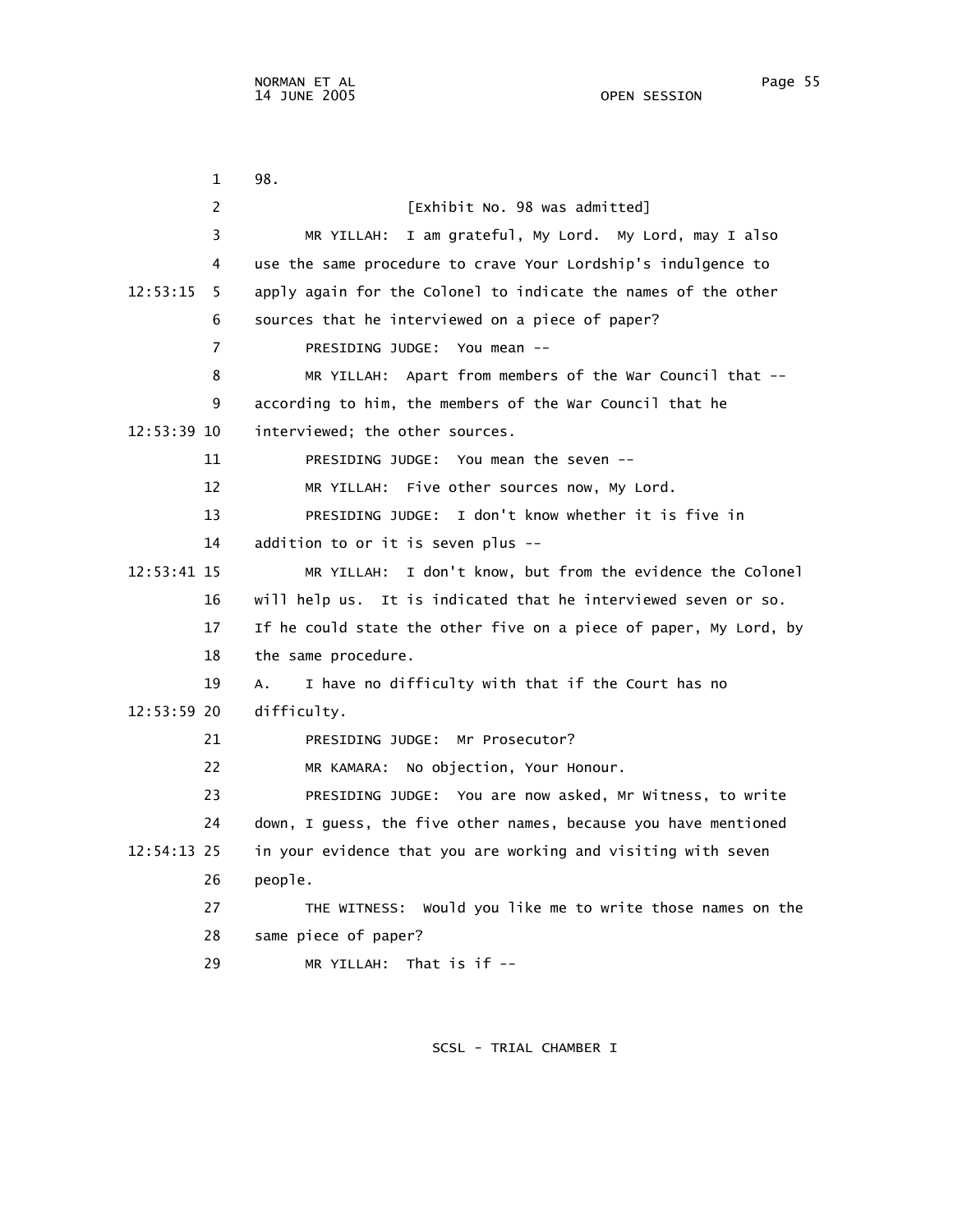1 A. If Your Honours are happy. 2 JUDGE ITOE: Since the other one is already marked, I think 3 we can -- is there anything wrong with writing it on another 4 piece of paper? 12:54:38 5 THE WITNESS: No, I was just trying to save a piece -- 6 JUDGE ITOE: Never mind. 7 THE WITNESS: I have placed all seven names on this piece 8 of paper. 9 PRESIDING JUDGE: From what I understand of the seven 12:55:55 10 names, do they include the two names previously? 11 THE WITNESS: Yes, Your Honour, they do. 12 PRESIDING JUDGE: Mr Prosecutor, you have seen the names? 13 MR KAMARA: Yes, Your Honour, and no objection. 14 PRESIDING JUDGE: Counsel for the other accused, you have 12:56:55 15 seen the document in question and you have no objection either. 16 So this piece of paper now containing the seven names as provided 17 by Witness TF2-EW1 is marked as Exhibit No. 99. 18 **I**Exhibit No. 99 was admitted] 19 MR YILLAH: My Lord -- 12:57:14 20 PRESIDING JUDGE: The seven names include the names 21 included on Exhibit No. 98. For the protection of the 22 confidentiality of this information, these two exhibits -- 98 and 23 99 as they are new marked -- will be kept confidential. 24 MR YILLAH: Yes, My Lord. I was just about to make that 12:57:39 25 application. 26 PRESIDING JUDGE: Thank you. 27 MR YILLAH: In addition, My Lord, may I apply to Your 28 Lordships that Exhibit No. 98 be marked "Members of the War 29 Council interviewed by Witness TF2-EW1", and 99 be marked just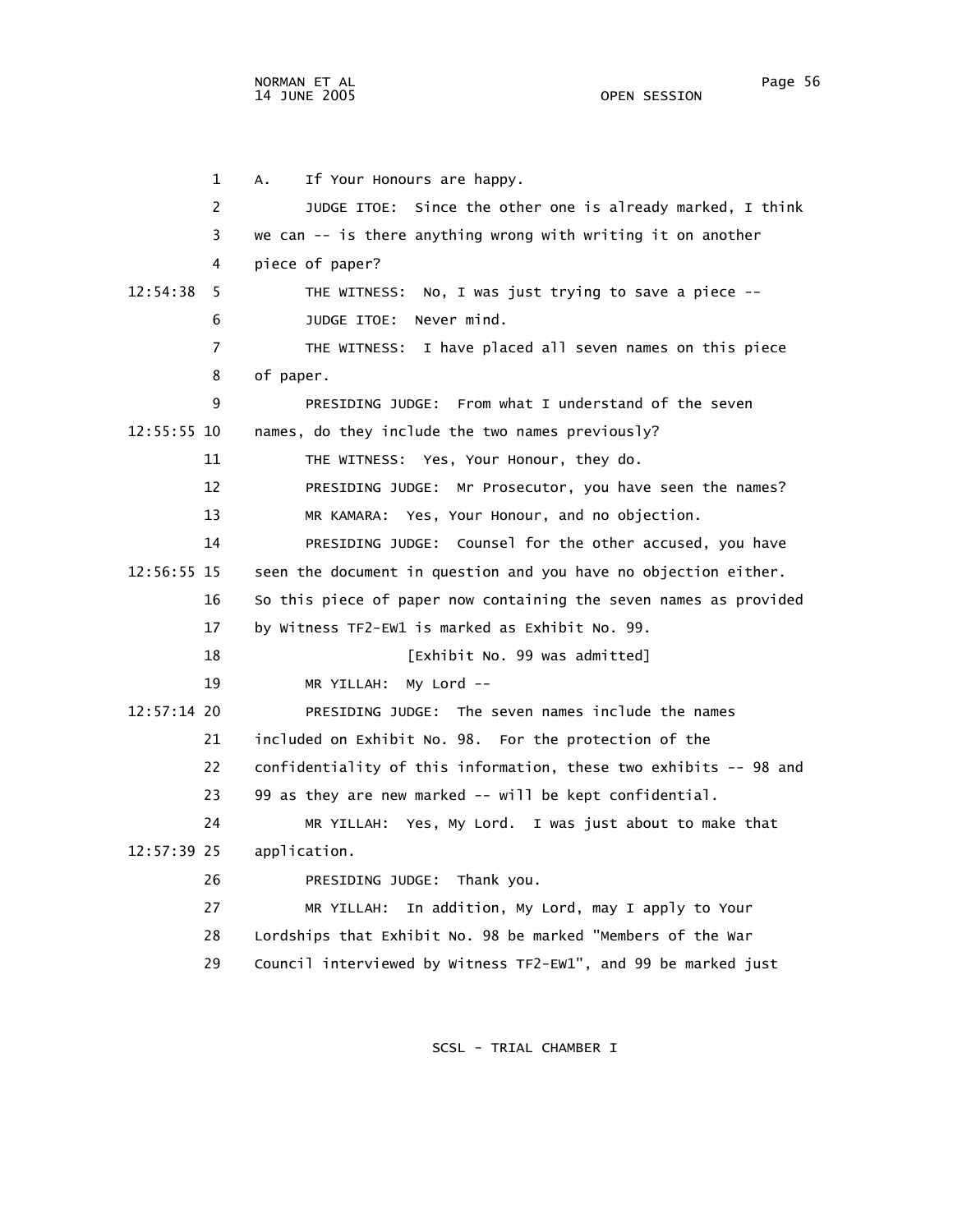1 for clarity in the evidence? It would assist if one is reviewing 2 the evidence. 3 PRESIDING JUDGE: Exhibit No. 99 contains the seven names 4 that the witness had visited the grounds and interviewed for the 12:58:08 5 purpose of his field visit. 6 MR YILLAH: As My Lord pleases. 7 PRESIDING JUDGE: And, to respond to your first inquiry, 8 yes, Exhibit No. 98, I thought I had described it to be that two 9 members of the War Council that the witness had met with. 12:58:26 10 MR YILLAH: I am grateful, My Lord. 11 PRESIDING JUDGE: Mr Walker? 12 MR YILLAH: 13 Q. So, Mr Witness, apart from those names in both Exhibits Nos 14 98 and 99 that you furnished the Court you did not interview any 12:59:15 15 other person? 16 A. I interviewed other people, but not within Sierra Leone or 17 members of the CDF. 18 Q. No, in Sierra Leone; let me confine the question. In 19 Sierra Leone relating to the CDF? 12:59:30 20 A. That is correct, yes. 21 JUDGE ITOE: Are you saying that besides the names that 22 appear in Exhibits Nos 97 and 98 that you interviewed other 23 people here in Sierra Leone? 24 THE WITNESS: In Sierra Leone, I interviewed other people 12:59:51 25 but not in connection with the CDF trial. I interviewed people 26 both in the United States and United Kingdom relating to the 27 Sierra Leone war in general and African insurgencies in general, 28 mostly academics. But those were, again, not specific for the 29 CDF.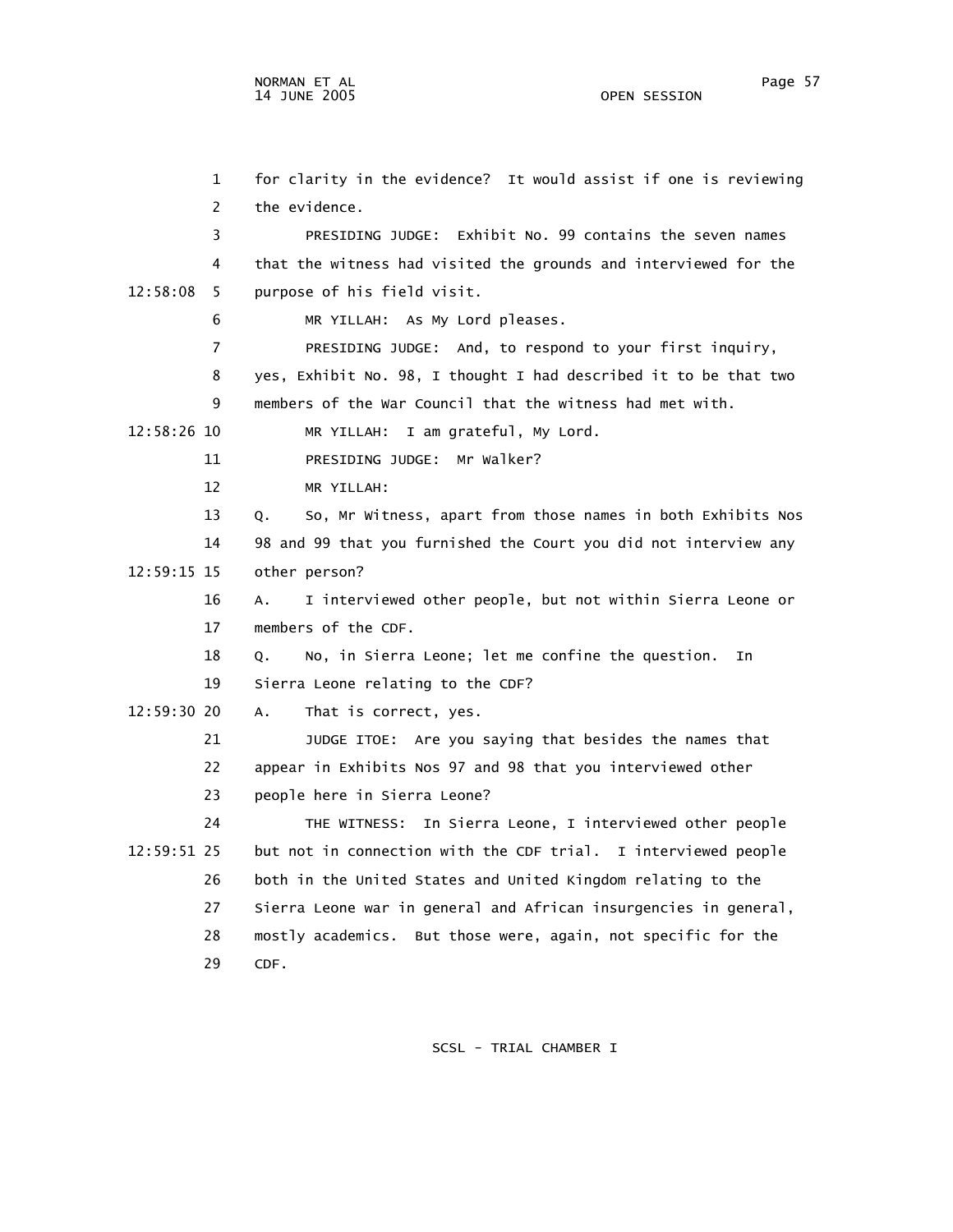1 MR YILLAH: May I proceed, My Lord?

2 PRESIDING JUDGE: Yes.

 3 MR YILLAH: 4 Q. Colonel, did the information that you -- let me ask you 13:00:47 5 this question: Now, the information you got from these people 6 whose names appear in Exhibits Nos 98 and 99, did that appear in 7 your report? 8 A. No. Sorry, I beg your pardon -- 9 Q. The factual information? 13:01:06 10 A. Yes, I beg your pardon. I am sorry; I thought you meant 11 the names of people. 12 Q. No, the information. 13 A. Most of the information which they provided, I used to go 14 into parts C and D of the report. Based on this information, and 13:01:27 15 other information from witness testimony and statements, I then 16 conducted my analysis and made my opinions in part E of that 17 report. 18 Q. So, apart from these sources -- let me ask you this before 19 going to that. The factual information, or the facts that you 13:02:18 20 got from these people whose names appear in Exhibits Nos 98 and 21 99, formed the factual basis for you to draw the conclusions that 22 you have reached in this report. 23 A. As I said, together with witness testimony and statements. 24 Q. Well, Colonel, apart from this -- 13:03:09 25 JUDGE THOMPSON: Just a minute; we are trying to get that. 26 Together with the witness statements and transcript? 27 THE WITNESS: Transcripts and also extracts from 28 transcripts. 29 PRESIDING JUDGE: Mr Yillah, do you have much longer to go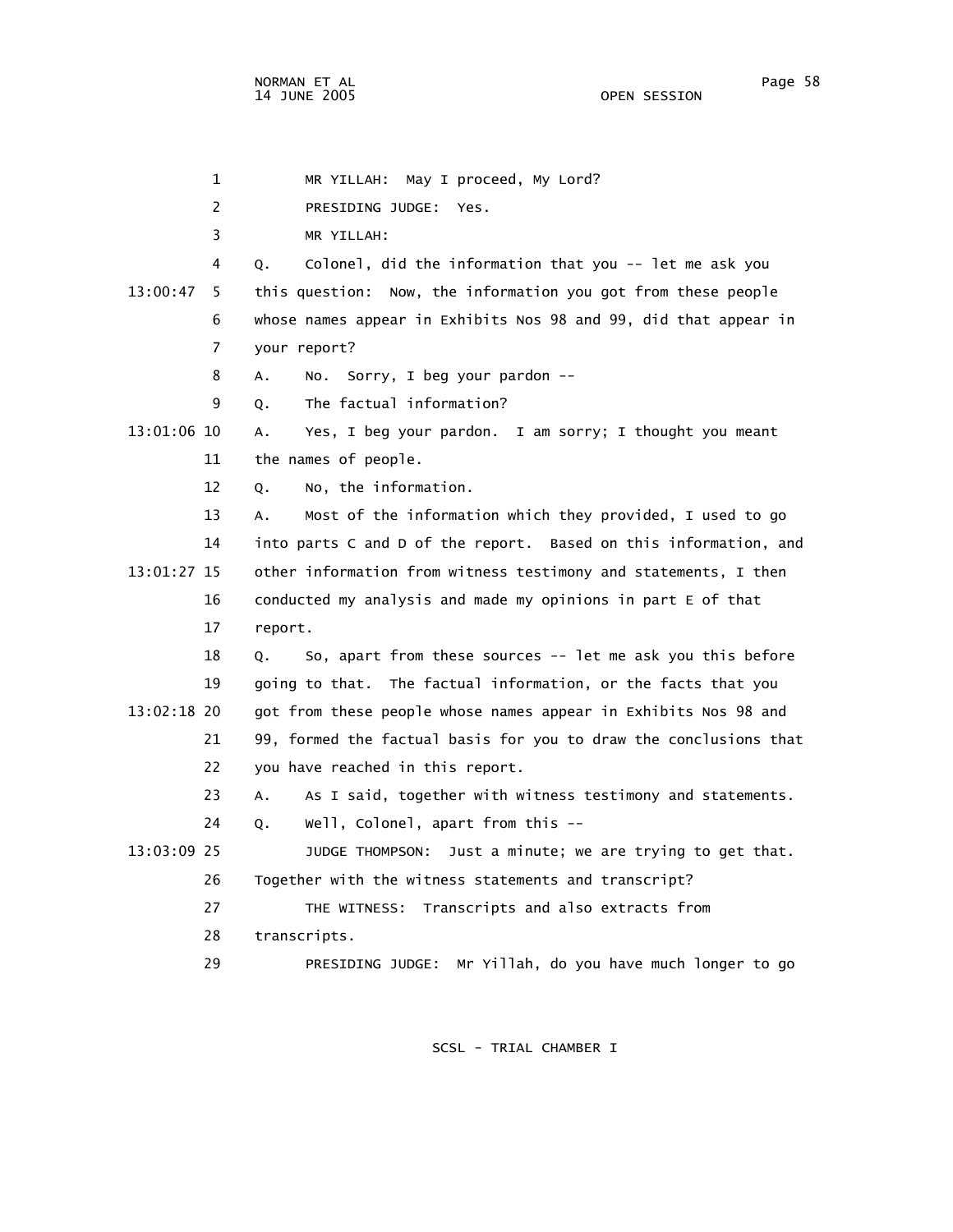1 on? 2 MR YILLAH: No, My Lord; a few more minutes -- at most 3 five. 4 JUDGE THOMPSON: Let me just get this. These represented 13:03:43 5 accumulatively the factual basis for your report? 6 THE WITNESS: That is correct, Your Honour, yes. 7 PRESIDING JUDGE: I heard you to say that I used this 8 information from this person to make the part C and D of your 9 report and from there eventually part E, which is the 13:04:07 10 conclusions. 11 THE WITNESS: Correct, Your Honour. 12 PRESIDING JUDGE: It did not form part of your report and 13 take it from there in part A and B, which is essentially the -- 14 THE WITNESS: The introduction and the methodology. The 13:04:22 15 methodology I had essentially determined prior to first coming to 16 Sierra Leone, having conducted widespread discussions back in the 17 United Kingdom and the USA. 18 MR YILLAH: 19 Q. Colonel, if I may ask you this: How did you get in touch 13:04:53 20 with those names -- those people listed in Exhibits Nos 98 and 21 99? 22 A. They were provided by the Office of the Prosecutor to me. 23 Q. By the Prosecutor? 24 A. Yes. 13:05:09 25 Q. Fine? Now, Colonel, my final question. 26 A. Sure. 27 Q. Apart from those people whose names appear in Exhibits Nos 28 98 and 99 who you said were furnished by the Office of the 29 Prosecutor, did you independently verify this information from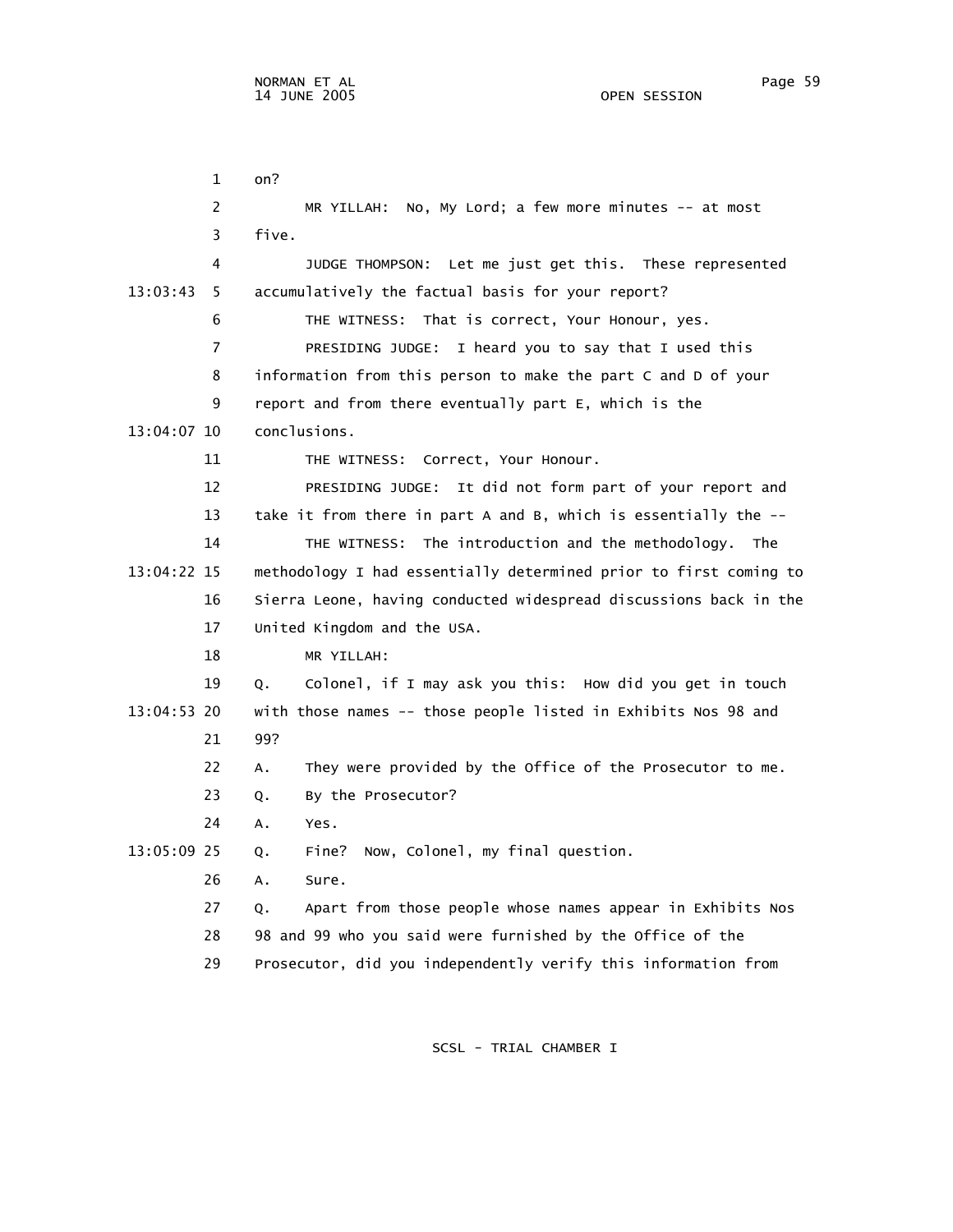|             | $\mathbf{1}$   | any other source, other than them here in Sierra Leone?                      |
|-------------|----------------|------------------------------------------------------------------------------|
|             | $\overline{c}$ | I didn't think I needed to. Whenever I came across a<br>А.                   |
|             | 3              | contradiction -- and, of course, as we talked about earlier,                 |
|             | 4              | after seven years there are bound to be contradictions in                    |
| 13:06:09    | 5              | viewpoint -- if you and I witness the same event, after seven                |
|             | 6              | years we would describe it differently. When there were                      |
|             | $\overline{7}$ | contradictions, I sought to deal with it if it was an important              |
|             | 8              | contradiction. Usually I was able to clarify the issue on the                |
|             | 9              | ground, because it becomes very clear on the ground actually what            |
| 13:06:32 10 |                | the true events are when people describe what happened. So, I                |
|             | 11             | did not need to go much further than we have already covered here            |
|             | 12             | in terms of the written evidence and the discussions I held.<br>$\mathsf{T}$ |
|             | 13             | prefer to call it discussions rather than interviews --                      |
|             | 14             | discussions I held with the seven people who I have already                  |
| 13:07:00 15 |                | nominated.                                                                   |
|             | 16             | So the first part of your answer is that<br>JUDGE THOMPSON:                  |
|             | 17             | you did not verify.                                                          |
|             | 18             | [Overlapping speakers]                                                       |
|             | 19             | That is correct.<br>THE WITNESS:                                             |
| 13:07:09 20 |                | [Overlapping speakers]                                                       |
|             | 21             | THE WITNESS: Yes, Your Honour.                                               |
|             | 22             | JUDGE ITOE: What did you say about contradictions? When                      |
|             | 23             | you noticed contradictions.                                                  |
|             | 24             | JUDGE THOMPSON: That was part of the explanation.                            |
| 13:07:14 25 |                | Sure, that is part of the explanation in that<br>THE WITNESS:                |
|             | 26             | after seven years we will remember the same event slightly                   |
|             | 27             | differently. And by the advantage of going on the ground -- and              |
|             | 28             | I have done this many times in other environments -- is that                 |
|             | 29             | people's memory then becomes clear and you are able to resolve               |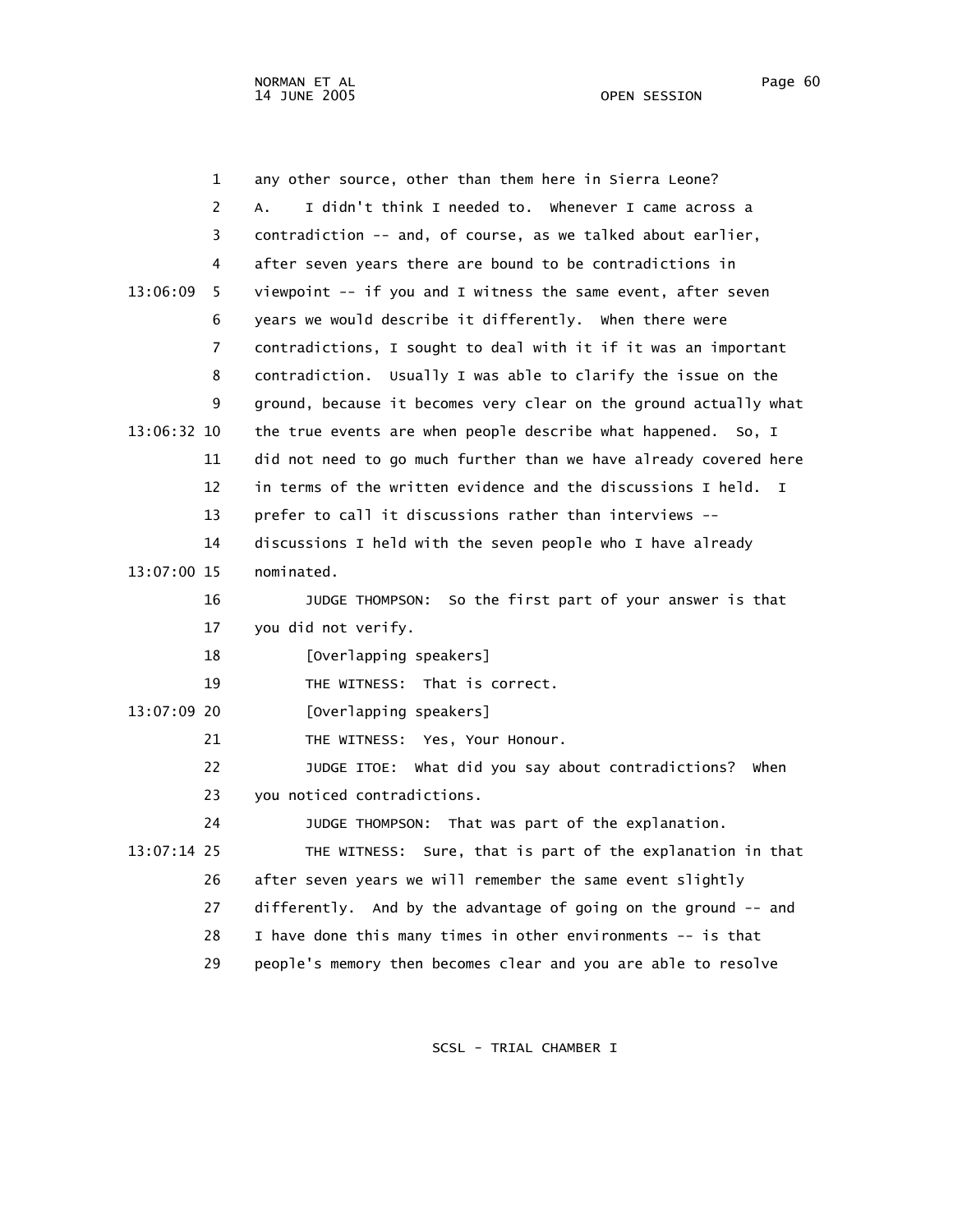1 any contradictions that there might be. 2 MR YILLAH: 3 Q. This is my final, final question. 4 JUDGE ITOE: Don't worry its being final, final. Ask your 13:07:55 5 questions and make sure that you put your case. 6 MR YILLAH: As My Lord pleases. 7 Q. Apart from these people that were furnished to you by the 8 Office of the Prosecutor, did you verify this information from 9 any other person in Sierra Leone, any other source, any other 13:08:15 10 person within Sierra Leone? That is all. 11 A. No. 12 Q. Thank you, that is all. 13 MR KAMARA: The answer goes in. I think that question has 14 been answered before. 13:08:24 15 JUDGE THOMPSON: Actually, I don't know whether there was a 16 nuance here, because the first question related to apart from 17 these sources in Sierra Leone whether he verified the information 18 from any independent source, and then the witness agreed that he 19 did not and went on to give an explanation why he didn't. I 13:08:46 20 don't know whether the other question was perhaps along the same 21 lines or was creating some new distinction. 22 MR YILLAH: No, quite frankly, the answer was convoluted. 23 I did not understand. 24 JUDGE THOMPSON: With respect, the answer was no, and then 13:09:05 25 an explanation was given why it was not necessary to adopt any 26 verification process. 27 MR YILLAH: I will accept that, My Lord. That will be all 28 for him. Thank you. 29 PRESIDING JUDGE: Thank you. We will adjourn the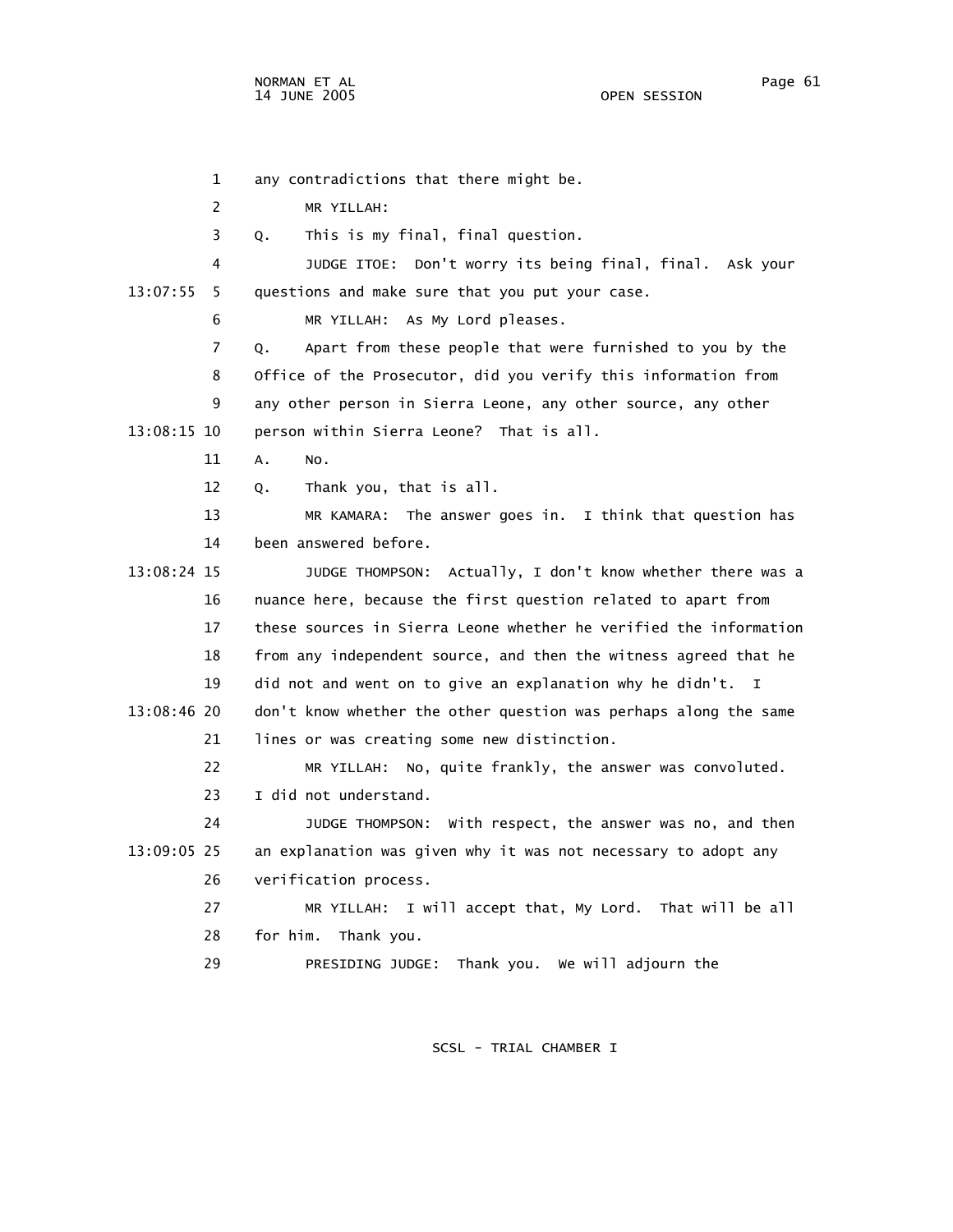1 proceedings until 2.30 this afternoon and we will proceed with 2 the cross-examination by the second accused. Are you ready, Mr 3 Bockarie? 4 MR BOCKARIE: Yes, Your Honour. 13:09:40 5 PRESIDING JUDGE: Thank you. Court is adjourned. 6 [Luncheon recess taken at 1.08 p.m.] 7 [HN140605E - CR] 8 [On resuming at 2.45 p.m.] 9 PRESIDING JUDGE: Good afternoon, counsel. Good afternoon, 14:49:42 10 Mr Witness. Mr Bockarie, are you ready to proceed your 11 cross-examination on behalf of the second accused? 12 MR BOCKARIE: Yes, Your Honour. 13 PRESIDING JUDGE: Please do so. 14 JUDGE ITOE: For how long, Mr Bockarie? 15 MR BOCKARIE: As long as it's necessary. 16 JUDGE ITOE: Go ahead though, but I wanted to have a time 17 frame. 18 MR BOCKARIE: It will be less than an hour, Your Honour. 19 JUDGE ITOE: All right. Okay. Go ahead. 20 PRESIDING JUDGE: But we'll not hold you to it. 21 MR BOCKARIE: Thank you. 22 CROSS-EXAMINED BY MR BOCKARIE: 23 Q. Colonel, whilst you were in Sierra Leone, did you go up to 24 the provinces? 14:50:19 25 A. I went up and saw the provinces, yes. 26 Q. Can you tell us where you went? 27 A. I've already explained where I went for the CDF trial. I 28 also visited a number of regions for the AFRC and the RUF trials. 29 Q. Can you tell us the places you went in respect of the CDF.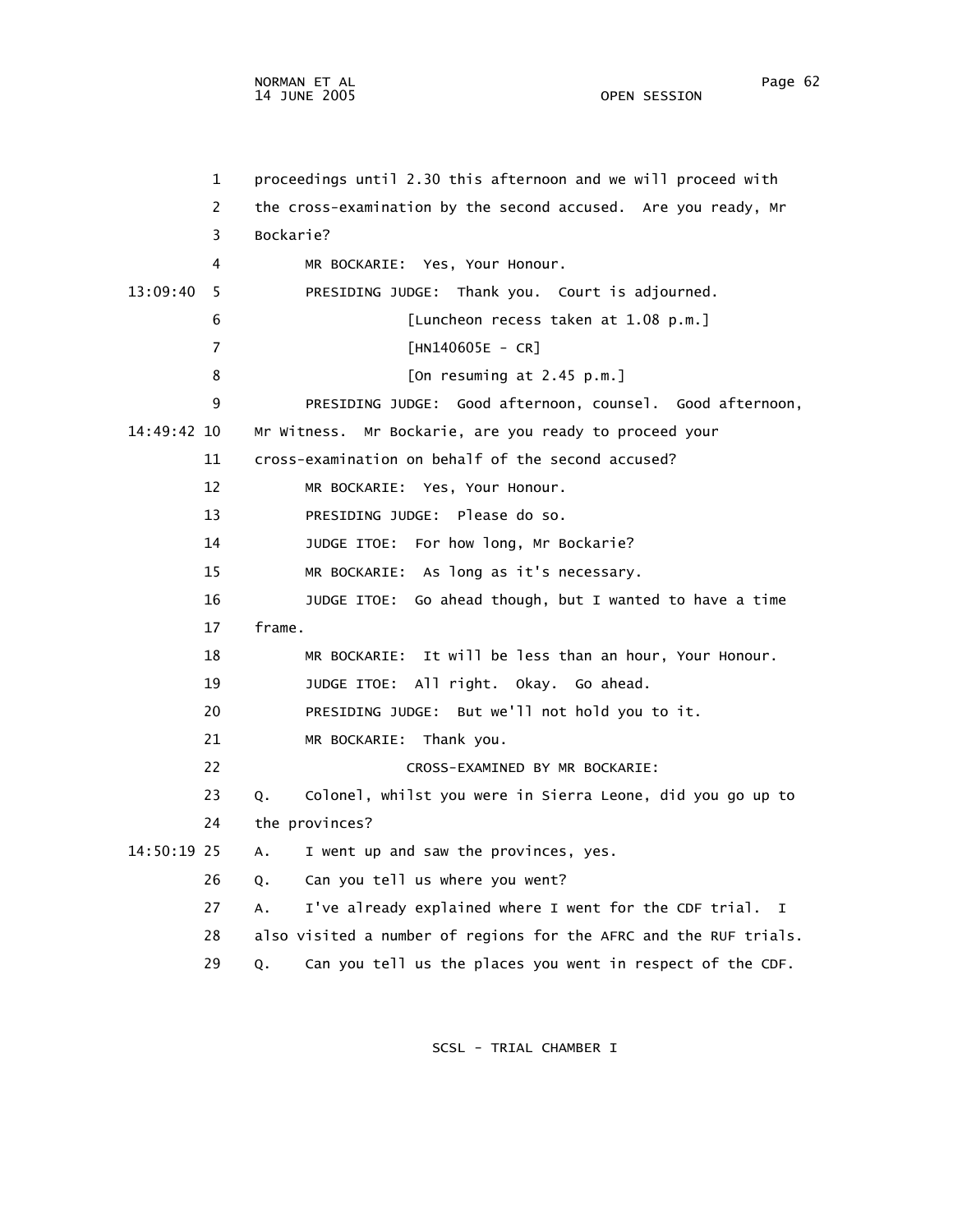1 A. As I mentioned earlier, I visited Koribundu, Bo, Sembehun, 2 Gondama, Kpetewoma, Gbaama, anywhere else I've left off, I don't 3 know. 4 PRESIDING JUDGE: These are the places that are contained 14:51:08 5 in your report? 6 THE WITNESS: That is correct, Your Honour. 7 MR BOCKARIE: 8 Q. Did you go to Talia? 9 A. I did not, no. I was advised that to do so with any of my 14:51:34 10 sources would entail some risk to them and I was not prepared to 11 risk them, so we did not. 12 Q. Whilst you were interviewing your sources, were you 13 informed by the Prosecution they were Prosecution witnesses or 14 potential Prosecution witnesses? 14:52:18 15 A. Yes, I was. 16 JUDGE ITOE: Please state that question again. 17 MR BOCKARIE: 18 Q. Whilst you were interviewing your sources, were you 19 informed by the Prosecution that they were Prosecution witnesses 14:52:36 20 or potential Prosecution witnesses? 21 A. Yes. 22 Q. At the time you were interviewing them, some of them had 23 already testified before this Trial Chamber; isn't it? 24 A. I don't know. I don't think so, but I don't know. 14:53:39 25 Q. Colonel, you had access to their witness statements, didn't 26 you? 27 A. Correct, yes. 28 Q. Colonel, you also had access to the transcript of some of 29 the Prosecution witnesses; am I correct?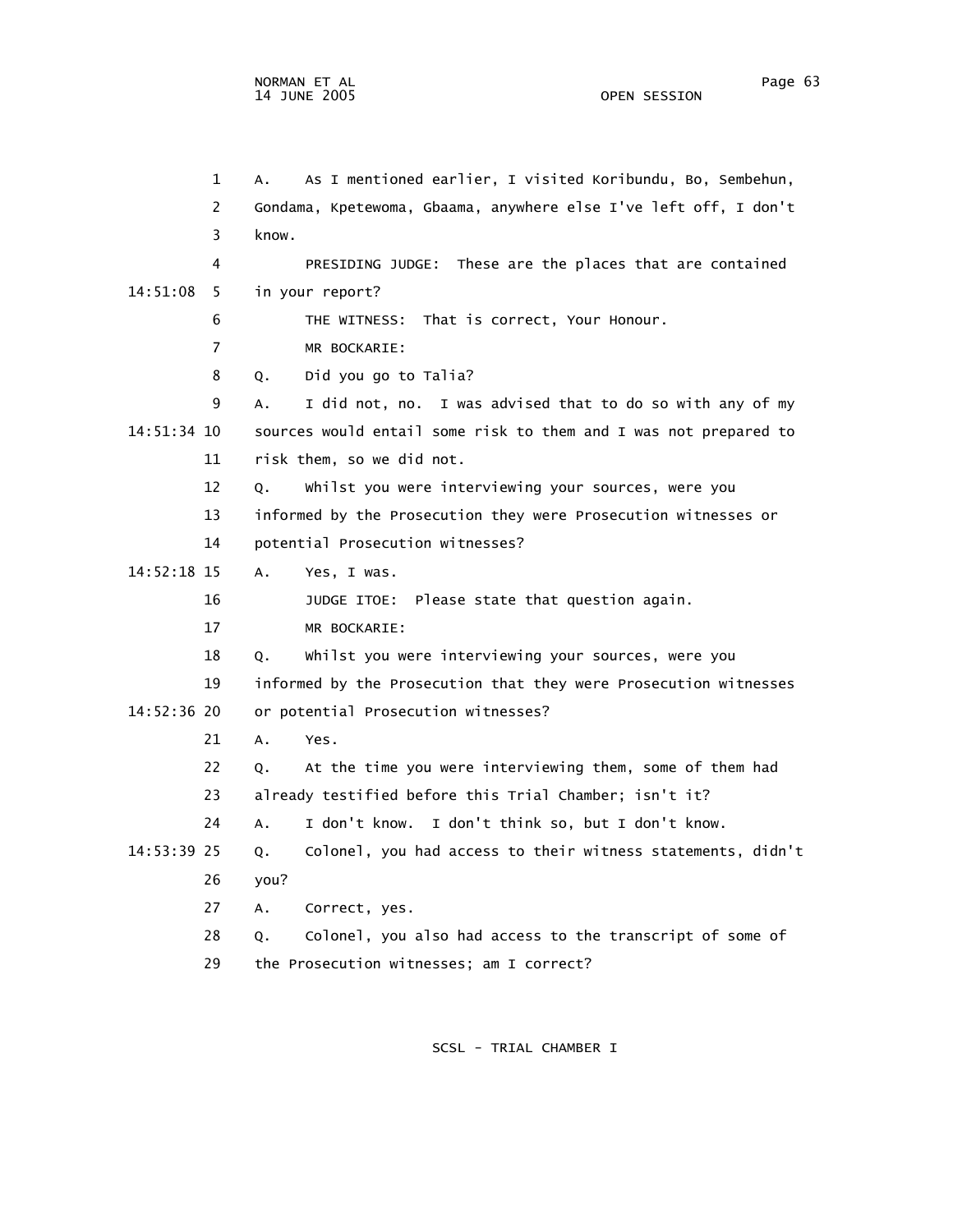1 A. Yes. 2 Q. Colonel, whilst going through this transcript, you were 3 able to know whether they had already testified or not? 4 A. Most of my interviews were done last year. I've been 14:54:59 5 writing the report since then, so I've had the opportunity to 6 check some of the transcripts since they had appeared in Court. 7 When I had my discussions with them, I think - I cannot be 8 certain - but I think it was before they appeared in Court. 9 Q. Colonel, can you tell us when did you start going through 14:55:28 10 these transcripts? You arrived here in June last year; is that 11 correct? 12 A. That's correct. 13 Q. When did you start reviewing the transcripts? 14 A. The transcripts were sent via email to me; since February 14:55:46 15 this year. I'm sorry, can I correct? They were extracts of 16 transcripts, not the transcripts themselves that were sent to me 17 by email. 18 Q. Thank you, Colonel. Now, whilst interviewing your sources, 19 you were aided by an interpreter, weren't you, in some? 14:56:22 20 A. In some cases - in two cases - I was assisted by an 21 interpreter. 22 Q. Colonel, you said extracts of the transcript were sent to 23 you? 24 A. That's correct. 14:56:58 25 Q. Who sent those extracts? 26 A. The Office of the Prosecution. 27 Q. Colonel, whilst conducting this interview with your 28 sources, were officials of the Office of the Prosecutor present -

29 some of the Prosecutors?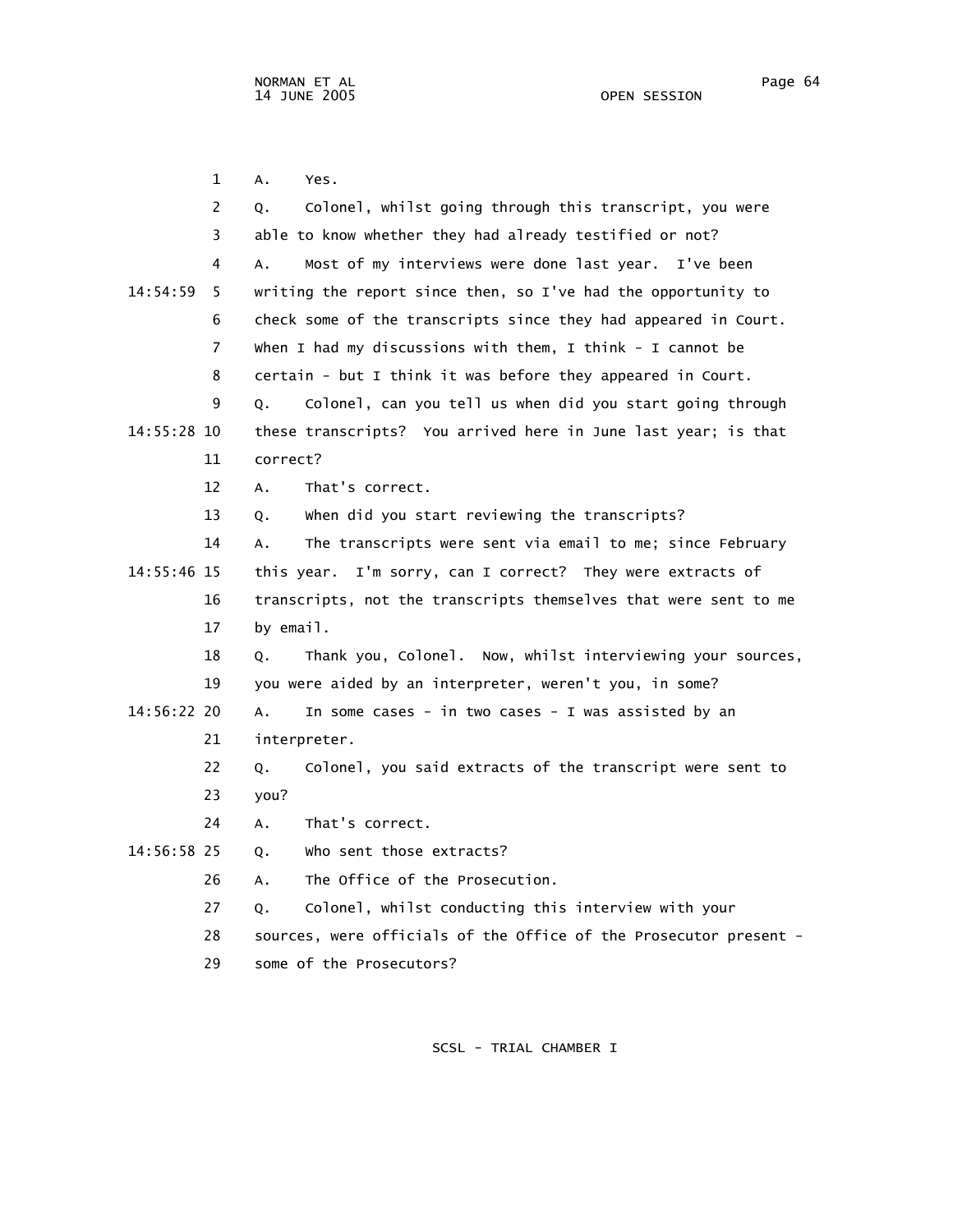1 A. Usually it was one of the investigators who also acted as 2 an interpreter, if need be. 3 Q. Colonel, you also testified this morning that you had 4 discussions with persons outside Sierra Leone; you also held 14:58:21 5 interviews with persons outside Sierra Leone? 6 A. That's correct, yes. 7 Q. In the US and the UK. These persons, the persons you 8 interviewed, have they ever been to Sierra Leone, Colonel? 9 A. They were both experts in their field. One was an expert 14:58:41 10 on insurgency and counterinsurgency in Africa, that's Professor 11 Ian Beckett; and the other is the Professor of African Studies at 12 Cambridge University, Dr Christopher Clapham, who, as you're 13 probably aware, edited the book "African Guerrillas", which 14 includes a chapter on the Sierra Leone conflict and he has been 14:59:03 15 to Sierra Leone many times. 16 Q. Professor? 17 A. Clapham. And he's been to Sierra Leone many times. 18 PRESIDING JUDGE: How do you spell that name? 19 THE WITNESS: C-L-A-P-H-A-M, Professor Christopher Clapham. 20 PRESIDING JUDGE: And the book he published, it's 21 Guerrillas -- 22 THE WITNESS: "African Guerrillas." 23 PRESIDING JUDGE: "African Guerrillas." Thank you. 24 JUDGE ITOE: And the other expert, Colonel? Professor 25 Christopher Clapham, there was the other expert, the other person 26 you said you contacted. 27 THE WITNESS: Professor Ian Beckett, who, when I 28 interviewed him in the United States, he was holding a research 29 chair at Quantico, Virginia.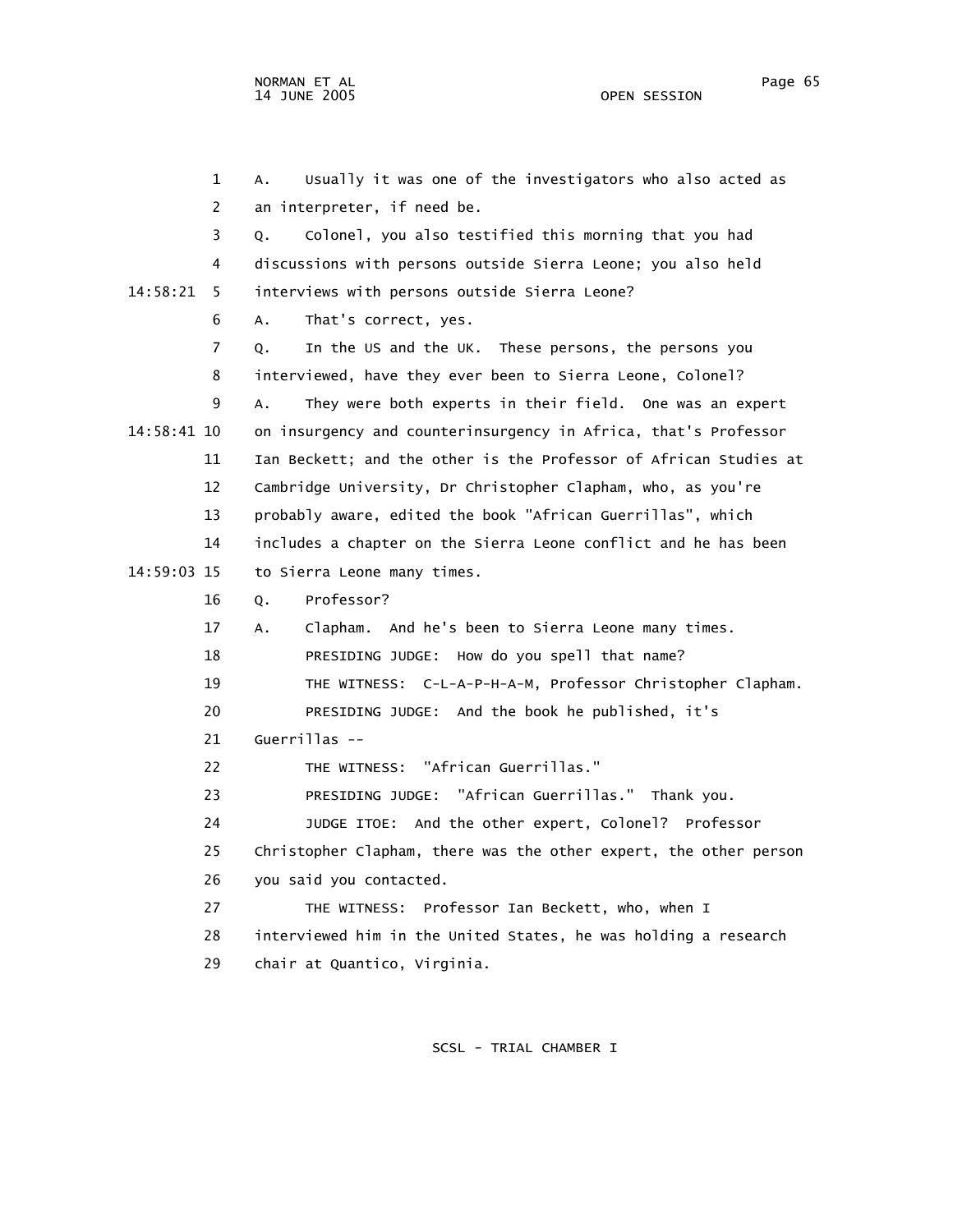1 JUDGE ITOE: Ian? 2 THE WITNESS: Ian, I-A-N. 3 JUDGE ITOE: Beckett? 4 THE WITNESS: Beckett, yes, Your Honour. These were 15:00:12 5 background interviews prior to me coming here. 6 MR BOCKARIE: 7 Q. Thank you, Colonel. Now, Colonel, your sources in 8 Sierra Leone, you came to know they held a very high position 9 within the CDF, didn't you? 15:00:26 10 A. Some of them, yes. 11 Q. Some of them. Of those you interviewed, seven in all, and 12 six, the first six, according to Exhibit 88 to 89, had a 13 high-ranking position within the CDF? 14 A. That's correct, yes. 15:00:50 15 JUDGE ITOE: 98. 16 PRESIDING JUDGE: 98 and 99. Six of those seven, that was 17 your question, held high-ranking positions? 18 MR BOCKARIE: Six of those seven. 19 THE WITNESS: Yes. 15:01:09 20 MR BOCKARIE: 21 Q. You further came to know that they had already identified 22 themselves with the Prosecution? 23 A. Oh, yes. 24 JUDGE ITOE: He further came to know that they had? 15:01:36 25 MR BOCKARIE: Already identified themselves. 26 Q. Colonel, I'm sure you did a lot of research in preparing 27 your report; am I correct? 28 A. Yes. 29 Q. Colonel, can you be of assistance to this Court in just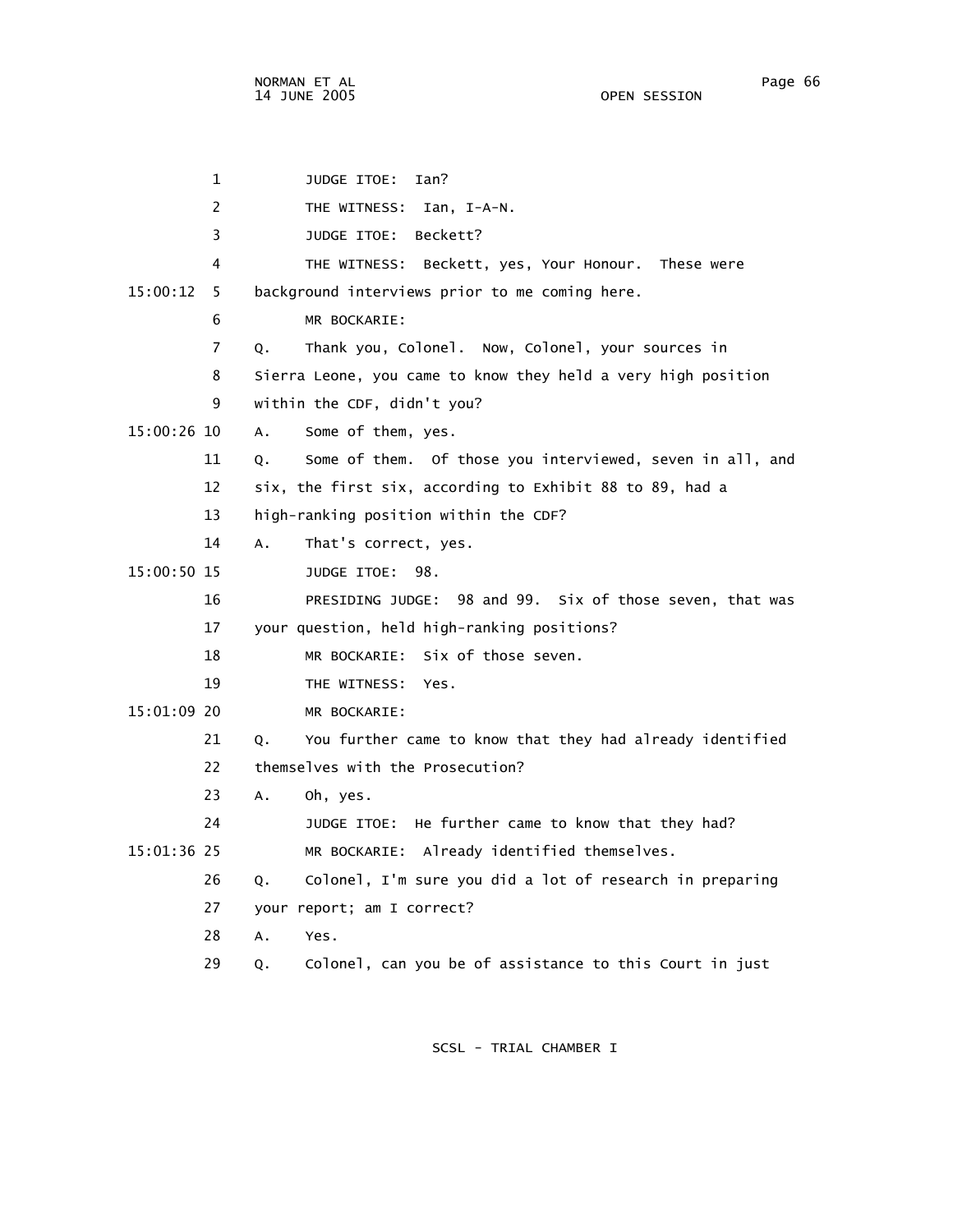1 telling us what documents you did review in preparing your 2 reports? 3 A. As I mentioned in my introduction, the nature of the Sierra 4 Leone conflict is such that there are very few documents that are 15:02:40 5 helpful to me to determine the nature of the CDF as a military 6 organisation. Therefore, I was reliant on human memory, largely 7 in conversation with them, discussions with them, but also as 8 we've discussed, from statements that they had also provided. 9 Q. Colonel, they were giving you their recollection of events 15:03:30 10 that had occurred seven years ago. 11 A. I was dependent upon memory, as we all are, from seven 12 years ago, absolutely, yes. 13 Q. Were there any variations in their accounts? 14 A. I'm sorry, can you say that again? 15:04:04 15 Q. Were there variations in their accounts of events? 16 A. Yes, there were. As I think I mentioned in this morning's 17 cross-examination, where there were inconsistencies, I was able 18 to, in most cases, or in important cases, clarify or to form a 19 judgment in my own mind as to what happened by trying to match 15:04:36 20 the events to the ground so I could get an idea of time and space 21 in my own mind, and therefore recreate the incidents and the 22 activities that took place seven years ago. 23 Q. Colonel, but not at Talia, right? 24 A. Correct, yes. 15:05:18 25 Q. Colonel, these variations you just mentioned, you've just 26 talked about, were cross-checked with other members of the CDF 27 whose thinking are alike; am I correct? 28 A. I'm sorry, could you repeat that question?

29 Q. This variation of events was being cross-checked by members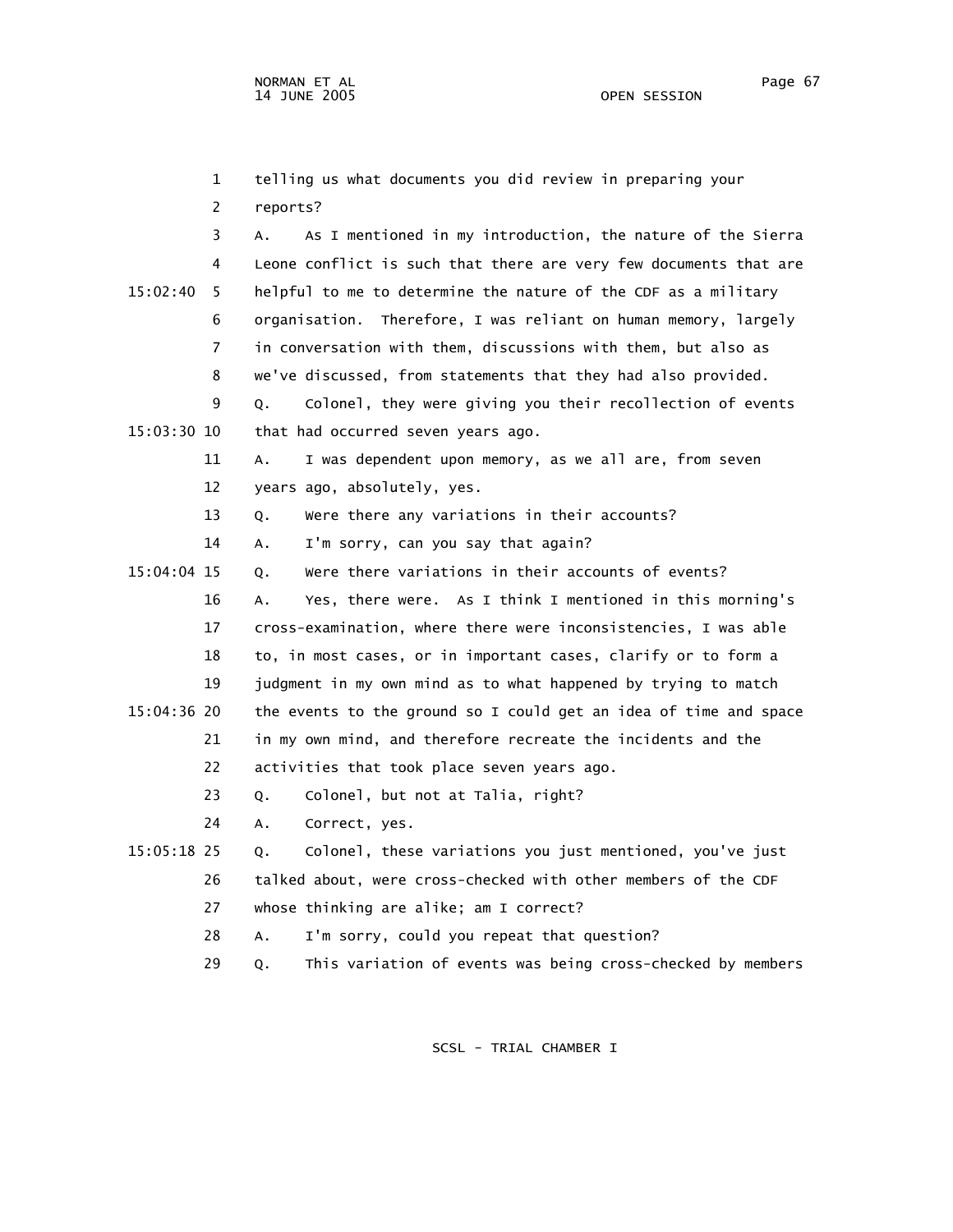|             | $\mathbf 1$ | of the CDF whose thinking was almost alike?                       |
|-------------|-------------|-------------------------------------------------------------------|
|             | 2           | Oh, I see. I think that it is worth me saying here that I<br>A.   |
|             | 3           | was not interested again in crime. I was interested in the        |
|             | 4           | military events. Although it might appear that the use of         |
| 15:06:25    | 5           | Prosecution witnesses or potential witnesses, as you say, means   |
|             | 6           | that they think alike, actually, I regarded myself as an          |
|             | 7           | impartial analyst and looking at what I was asking them to do,    |
|             | 8           | which is to describe the military aspects of the campaign, there  |
|             | 9           | is no reason to assume that there was any bias in, for example,   |
| 15:07:06 10 |             | their descriptions of the CDF communication system, say, or the   |
|             | 11          | ammunition supply system. So I think that this was - from my      |
|             | 12          | view, I think we can say this was relatively free from bias. I    |
|             | 13          | am confident that the opinions which I bring before you today are |
|             | 14          | true.                                                             |
| 15:07:42 15 |             | Colonel, you do agree with me that the three persons here<br>Q.   |
|             | 16          | are major players and are very focal persons in your report; am I |
|             | 17          | correct?                                                          |
|             | 18          | Oh, yes, yes.<br>А.                                               |
|             | 19          | Colonel, did you endeavour to contact any of them, at least<br>Q. |
| 15:08:08 20 |             | to hear their own side of the story?                              |
|             | 21          | Α.<br>NO.                                                         |
|             | 22          | PRESIDING JUDGE: By "them", you mean the accused?                 |
|             | 23          | Yes, the accused persons?<br>MR BOCKARIE:                         |
|             | 24          | THE WITNESS:<br>NO.                                               |
| 15:08:16 25 |             | MR BOCKARIE:                                                      |
|             | 26          | Did you ask?<br>Q.                                                |
|             | 27          | I had to - I used the information which was available to<br>А.    |
|             | 28          | I'm used to doing this in military analysis. You never get<br>me. |

SCSL - TRIAL CHAMBER I

29 a complete story. You can never have access to everything. But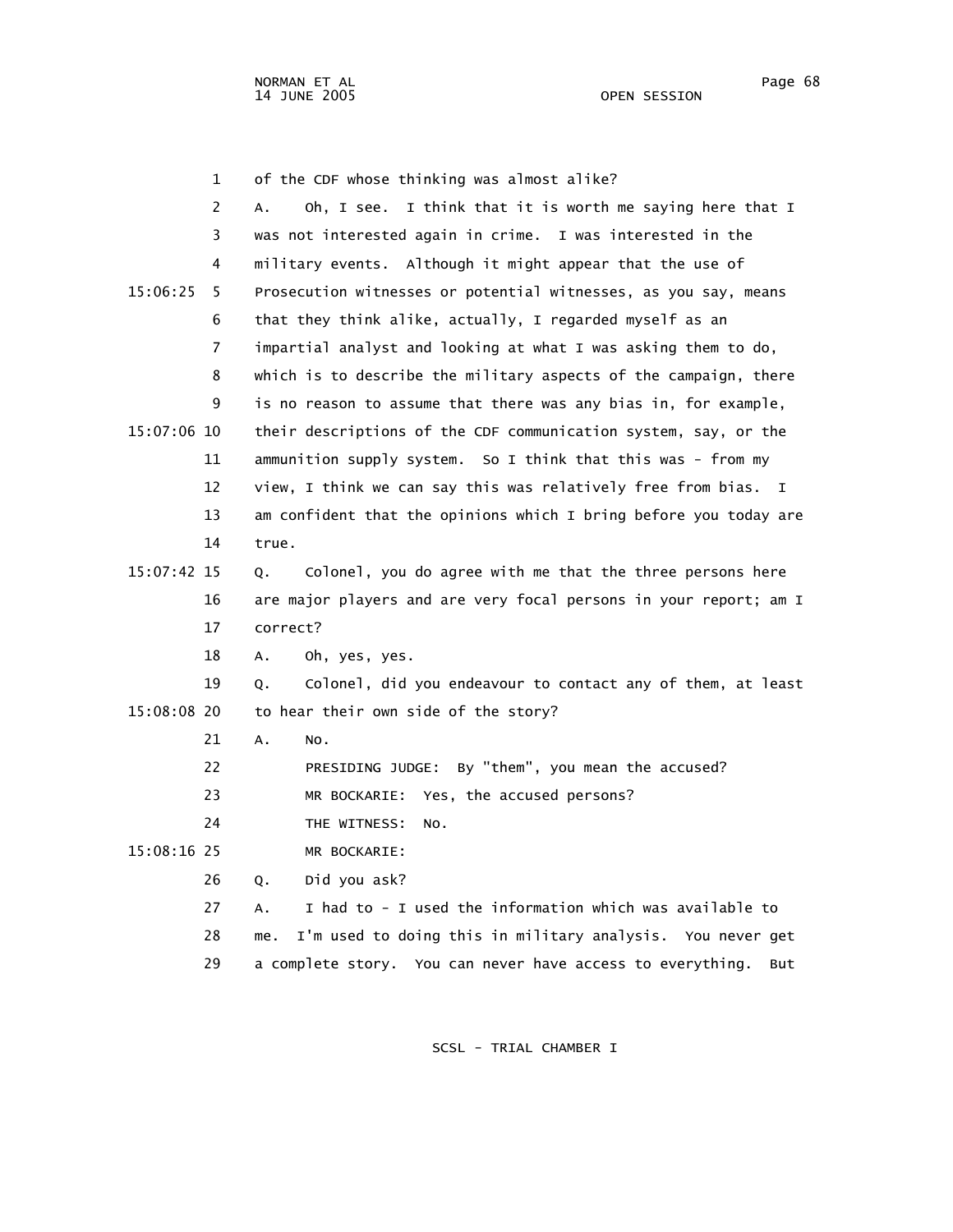1 by taking viewpoints from individuals, you can get an 2 understanding of how the total organisation works. Often, I 3 found, that people lower in the organisation have a better idea 4 of how the organisation actually works on the ground than those 15:09:07 5 who are in high command. So, if I wanted to find out what 6 happened in the attack in Koribundu, for example, much better to 7 speak to the people who were there than those who were not there. 8 Q. But colonel, you would agree with me that all those you 9 spoke to are high-ranking officials within the CDF; am I correct? 15:09:31 10 A. The ones that we have already identified, yes. 11 Q. The first six? 12 A. Yes. 13 Q. And those were your only sources as far as that formed the 14 basis of your report? 15:09:46 15 A. They were the ones that I discussed with one of the major 16 sources, yes. 17 Q. And no lower person in rank? 18 A. I'm sorry? 19 Q. I'll leave that, Colonel. You have testified that there 15:10:15 20 was a hierarchy of seniority, but you would agree with me there 21 was no established rank system within the CDF; is that correct? 22 A. That is correct. 23 Q. Colonel, you further agree with me that because there was 24 no formal rank system, it would follow that there were not clear 15:10:52 25 job descriptions associated with the different offices within the 26 CDF? 27 A. I would agree there was no written job description, no 28 written job description. But each person appears to have known 29 his place, and whether this was through just practice and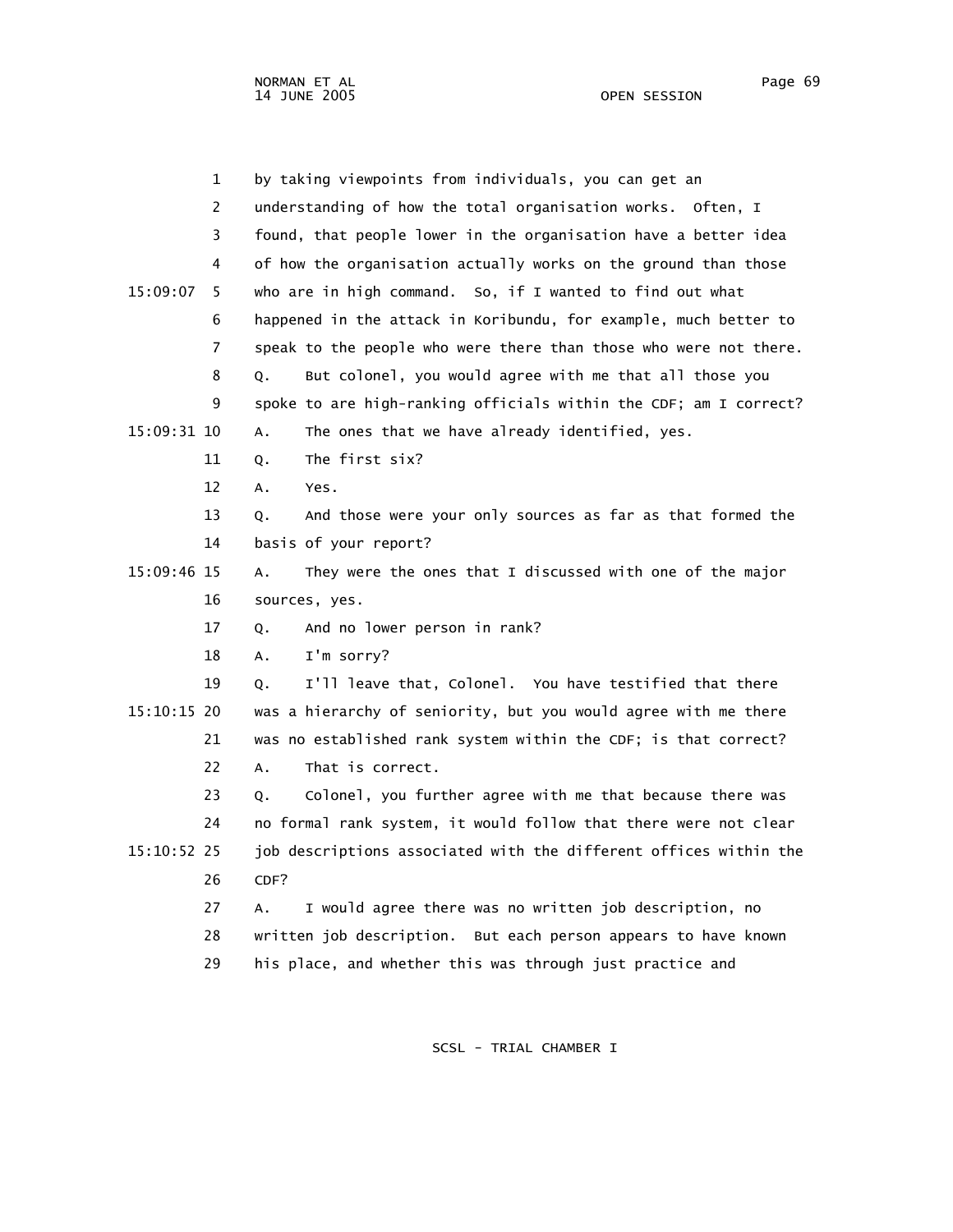1 everybody understood that this is the man, for example, who we go 2 to to agree the plan, or this is the man who provides the food, 3 that everybody seems to know how this organisation worked, even 4 though you could not see a chart saying, "This is what person A 15:11:40 5 does." 6 Q. Thank you, colonel. 7 A. Pleasure. 8 Q. Colonel, you would agree with me that the government exiled 9 in Guinea was interested in the activities of the CDF? 15:12:00 10 A. That is my assumption. I cannot be certain, but that is my 11 assumption. 12 Q. On that assumption, will you agree with me they also played 13 some role in directing the affairs of CDF? 14 A. That's a difficult question to answer, because "some role" 15:12:31 15 can mean anything. I would assess that they did have some role 16 at the strategic level since we have reports that Hinga Norman 17 did speak via satellite telephone to President Kabbah. However, 18 if we go back to our definition of command, and what command 19 means, command implies the ability to exert leadership, to make 15:13:13 20 decisions, and control. I doubt if the Government in exile was 21 able to either exert leadership or make decisions, or control 22 what went on on the ground with the CDF. 23 Q. Colonel, you came to know that the government -- did you at 24 any time know that they were very instrumental in providing 15:13:40 25 logistics like arms and ammunition? I'll abandon that one, and 26 that will be all for this witness. 27 PRESIDING JUDGE: So that completes your cross-examination? 28 MR BOCKARIE: Yes, Your Honour. 29 THE WITNESS: Thank you.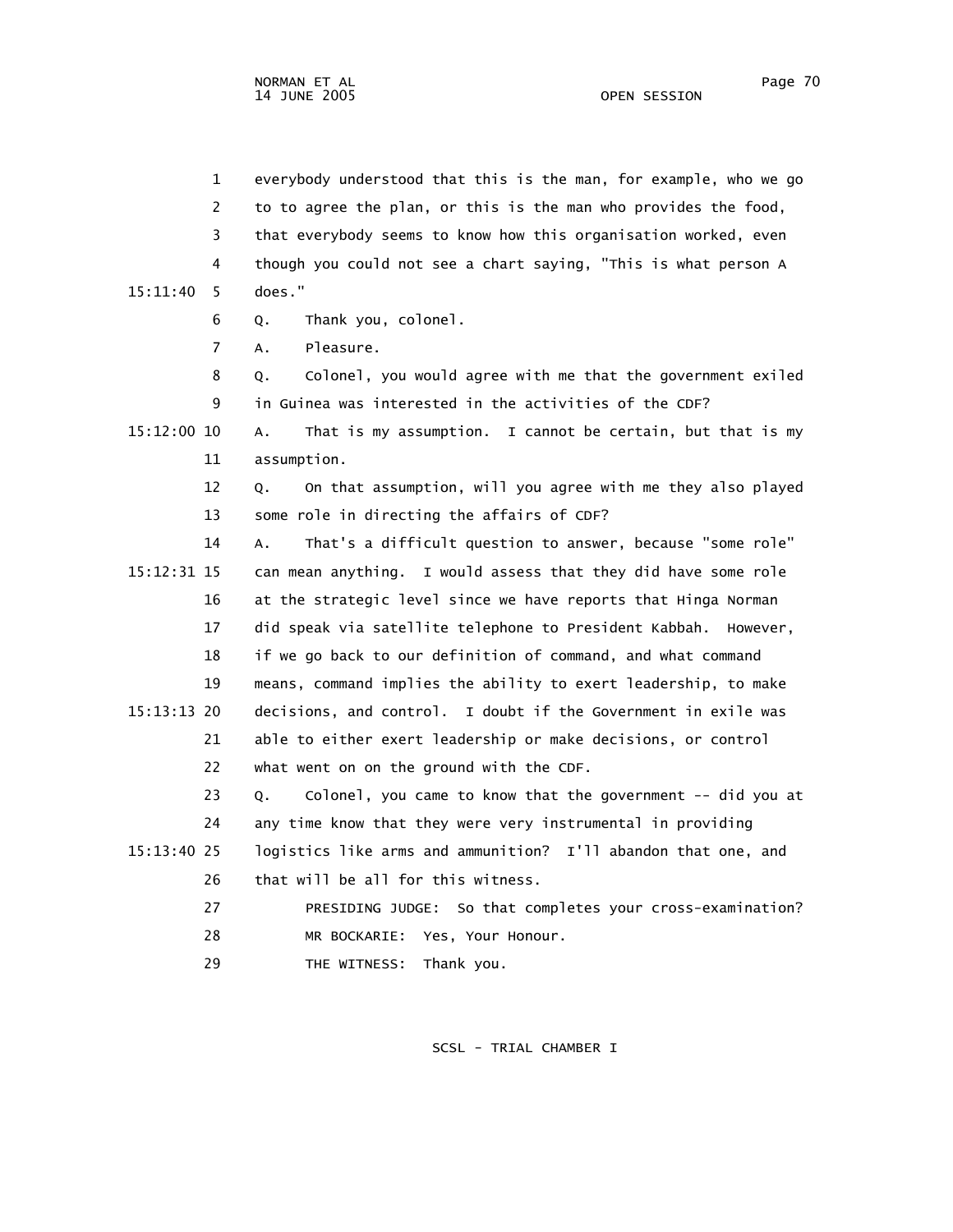1 PRESIDING JUDGE: Mr Margai, are you ready to proceed with 2 your cross-examination? 3 MR MARGAI: Certainly, My Lord. 4 PRESIDING JUDGE: Thank you. 15:14:15 5 CROSS-EXAMINED BY MR MARGAI: 6 Q. Colonel, in your report, the opening paragraph reads thus, 7 "I was first approached by the UK's Ministry of Defence to be a 8 military expert witness in June 2003 to assist in the 9 determination of the extent to which the CDF and other 15:14:52 10 organisations involved in the Sierra Leonean war were military 11 organisations with military command and control." Now, from that 12 opening paragraph your terms of reference were clearly defined; 13 isn't that correct? 14 A. Yes. 15:15:37 15 Q. In other words, you knew exactly -- 16 JUDGE THOMPSON: That's the opening paragraph of the 17 exhibit? 18 MR MARGAI: 97. 19 THE WITNESS: It's the opening sentence, Your Honour. 15:15:48 20 MR MARGAI: It's the opening sentence. 21 Q. In other words, you knew exactly what the Office of the 22 Prosecutor wanted in so far as your expertise went? 23 A. As you will imagine, it took sometime to analyse this task 24 to understand what it really meant. The methodology espoused in 15:16:27 25 part B of the report is the result of that analysis of what this 26 task really meant. 27 Q. What I am in fact saying, Colonel, is that those who 28 requested your expertise wanted to know whether the CDF and other 29 organisations involved in the Sierra Leonean war were military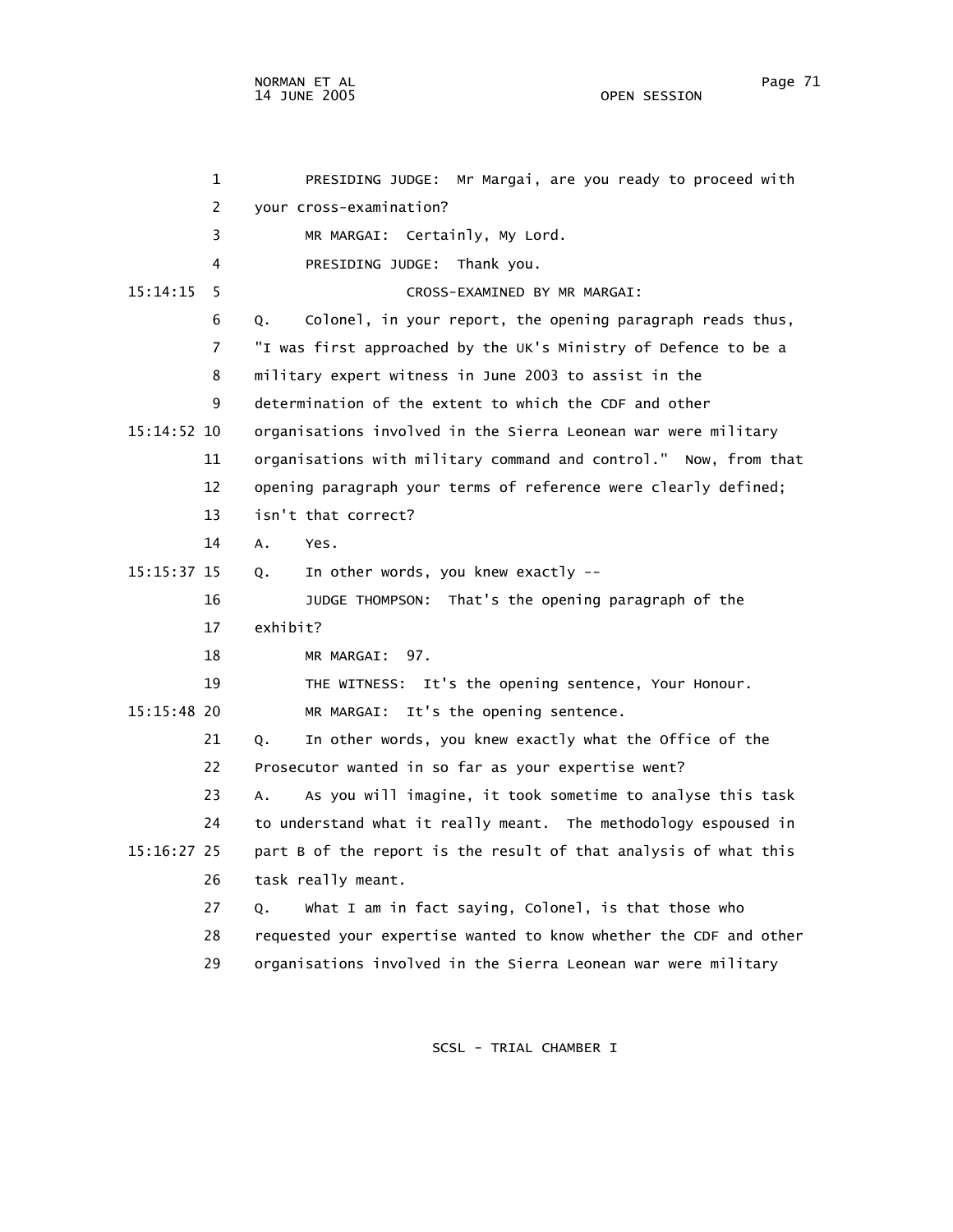1 organisations with military command and control? 2 A. Yes. 3 Q. Thank you. 4 A. Yes. 15:17:16 5 Q. In achieving that objective, the Office of the Prosecutor 6 made available to you statements of potential witnesses? 7 A. Yes. 8 Q. These statements that were made available to you, were they 9 statements of the persons whose names appear on Exhibits 98 and 15:17:53 10 99? 11 A. No, they are other statements from other witnesses who, 12 which I reviewed, but did not feel as though I needed to have 13 personal discussions with. 14 Q. In addition to other statements that were made available to 15:18:26 15 you, were statements of the persons whose names appear on 16 Exhibits 98 and 99 made available to you? 17 A. Yes. 18 Q. All seven? 19 A. Yes, I think. 15:18:45 20 Q. Thank you. 21 A. I think so. Yes, I think so. 22 Q. Can you recall the additional statements that accompanied 23 the statements of the persons whose names are mentioned in 24 Exhibit 98 and 99? Don't disclose the names. 15:19:11 25 A. No, I can't. 26 Q. You cannot? 27 A. No. 28 Q. Not even with the aid of the notebook there? 29 A. No.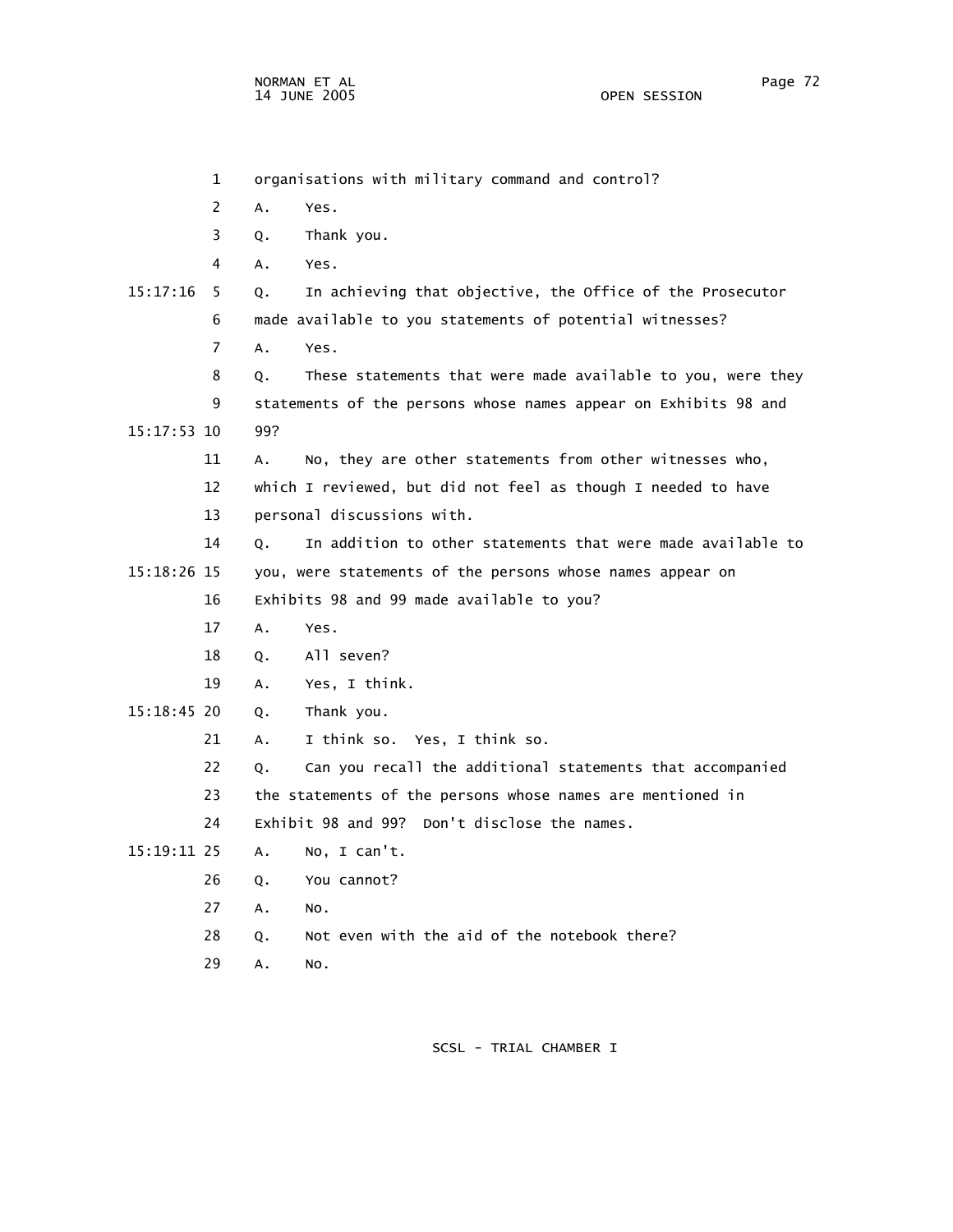1 Q. Very well. Thank you. Now, Colonel, your findings as 2 contained in Exhibit 97 were predicated, firstly, on the 3 interviews you had with the persons whose names are stated in 4 Exhibit 98 and 99, one of the sources? 15:20:10 5 A. Yes. 6 Q. And also the statements that were made available to you by 7 the Office of the Prosecutor. 8 A. Sorry, is that a question? 9 Q. What I'm saying is that I'm still talking about Exhibit 97 15:20:44 10 being predicated on: one, the outcome of an interview with the 11 persons whose names appear on Exhibit 98 and 99; secondly, on the 12 statements made available to you by the Office of the Prosecutor? 13 A. Yes, that's correct, yes. 14 Q. Thirdly, the extracts of the transcripts you made mention 15:21:10 15 of? 16 A. That's correct. 17 Q. Your investigation centred around the Kamajors, amongst 18 others? 19 A. Yes. 15:21:43 20 Q. And you have accepted that the Kamajors are a component of 21 this umbrella organisation known as CDF? 22 A. Yes. 23 Q. Thank you. 24 A. The focus of my -- if you allow me to qualify that? 15:22:19 25 Q. Yes, please. 26 A. The reason why the Kamajors were the focus of my 27 examination was a geographical accident in that Talia was deep in 28 Kamajor area, so it fell to the Mende tribe and the Kamajors, 29 essentially, to form the body of this capability that the CDF was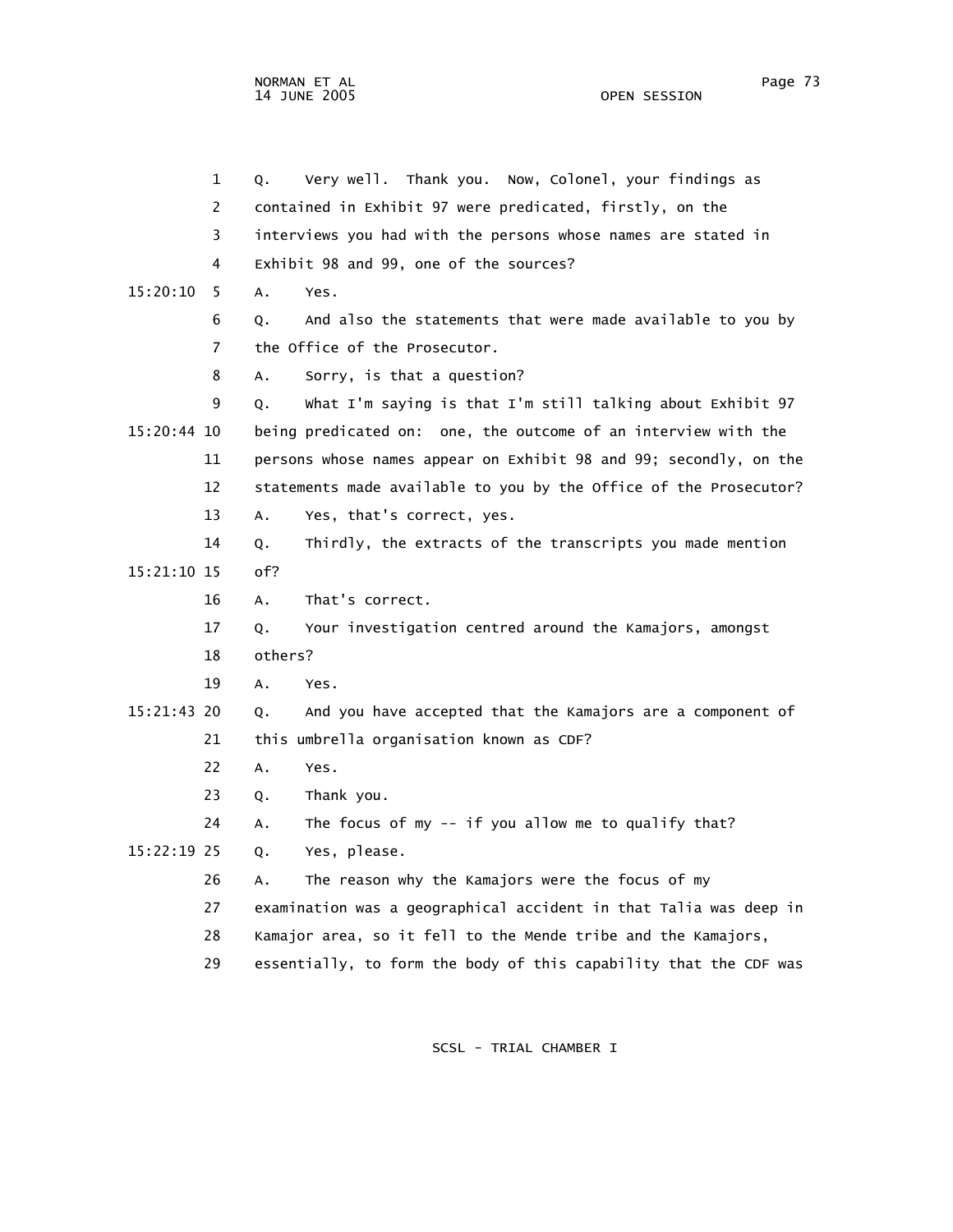1 able to create in '97/'98.

| $\overline{2}$ | Yes, you have said that. Now, when we talk of the CDF, the<br>Q.  |
|----------------|-------------------------------------------------------------------|
| 3              | components are the Kamajors, the Kapras, the Tamaboros, the       |
| 4              | Donsos, and the body of organisations of hunters in the Western   |
| 15:23:10<br>5. | That is correct; five organisations constitute the CDF?<br>Area.  |
| 6              | Α.<br>Correct, yes.                                               |
| 7              | Thank you. Colonel, the task assigned to you was quite<br>Q.      |
| 8              | extensive, no doubt?                                              |
| 9              | Α.<br>Yes.                                                        |
| 15:23:48 10    | Would you not agree with me that at least for a semblance<br>Q.   |
| 11             | of impartiality and thoroughness, it would have been necessary    |
| 12             | for you to go beyond the scope of what was provided by the Office |
| 13             | of the Prosecutor in hindsight?                                   |
| 14             | As I mentioned earlier, I regard myself as an impartial<br>А.     |
| 15:24:19 15    | expert looking at an area not related to crime, but to the events |
| 16             | of the war from which I can gain an understanding of how the CDF  |
| 17             | It is up to the Court to decide whether they view that<br>worked. |
| 18             | as being sufficiently impartial. My view is that it is.           |
| 19             | I'm not doubting your impartiality at all. I'm only saying<br>Q.  |
| 15:24:51 20    | that it would have been prudent to have gone beyond what was made |
| 21             | available by the Office of the Prosecutor?                        |
| 22             | I was satisfied with the information I received, otherwise<br>A.  |
| 23             | I would have sought more information.                             |
| 24             | Colonel, you keep saying that you were not interested in<br>Q.    |
| 15:25:23 25    | the particular crime.                                             |
| 26             | That is correct.<br>А.                                            |
| 27             | In paragraph $3, A3$ --<br>Q.                                     |
| 28             | He didn't say in particular. He said his<br>JUDGE THOMPSON:       |
| 29             | focus was not crime.                                              |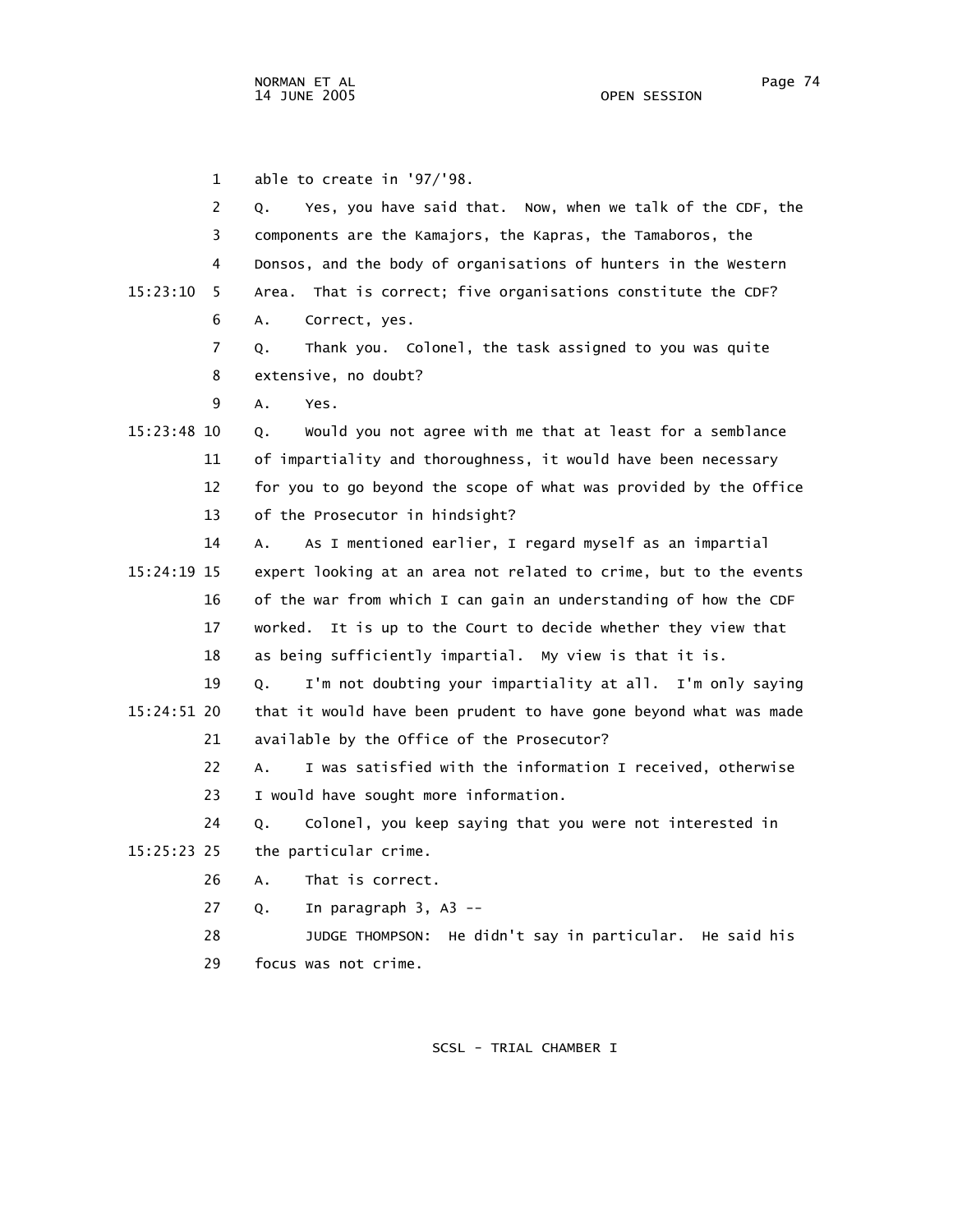1 MR MARGAI: His focus was not crime. 2 JUDGE THOMPSON: Not particulars of specific crime. 3 MR MARGAI: Thank you, My Lord. 4 Q. The focus was not on crime, but in paragraph 3, A3 of 15:25:52 5 Exhibit 97, you have this to say: "The organisations and 6 practices of the CDF and its predecessor organisations was 7 mutated and evolved during the war. This report concentrates on 8 the period following May 1997 coup and 1998. It includes the 9 period of the ECOMOG intervention in February 1998 but does not 15:26:24 10 cover the later years of the war in any detail. There is no 11 discussion of the CDF role in the defence of Freetown against the 12 subsequent AFRC/RUF attacks in 1999. It therefore analyses the 13 CDF as an organisation at a particular time covering the main 14 period of the alleged crimes." 15:26:52 15 A. Yes. 16 Q. Now, Colonel, at the time you commenced your work, you were 17 aware that CDF members were on trial? 18 A. Yes. 19 Q. You were also aware of the particular membership of the CDF 15:27:25 20 that were on trial, the individuals who were on trial? 21 A. I was sent a copy of the indictment. 22 Q. You were sent a copy of the indictment. You knew, from the 23 contents of the indictment, the charges proffered against each of 24 those CDF indictees? 15:27:50 25 A. Correct. 26 Q. So in the conduct of this exercise, you were not oblivious 27 of the charges the CDF indictees were facing? 28 A. I was not oblivious, no.

SCSL - TRIAL CHAMBER I

29 Q. So whilst carrying out this exercise you were seized of,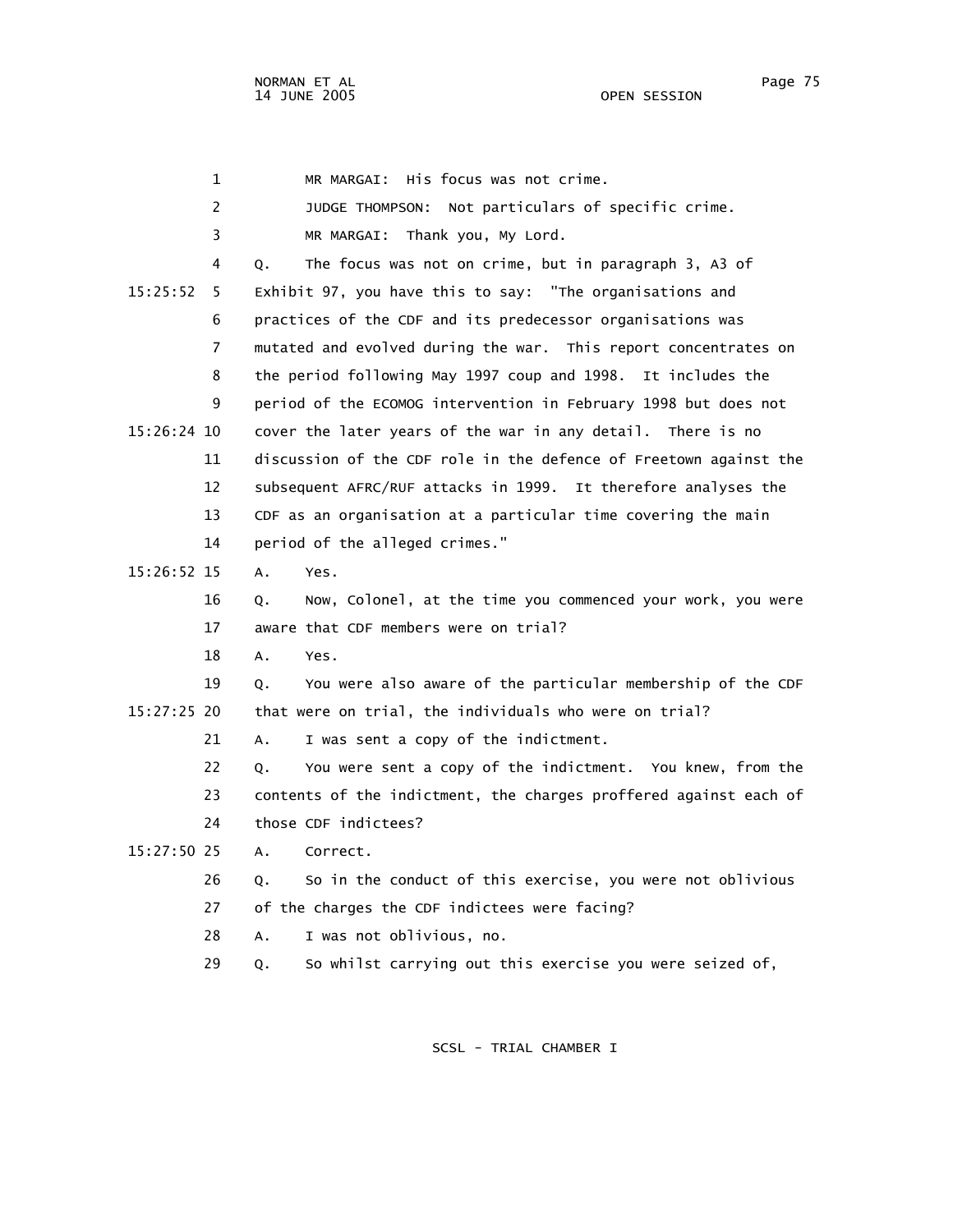|               | $\mathbf 1$    |             | number 1, what was your terms of reference, as I have already     |
|---------------|----------------|-------------|-------------------------------------------------------------------|
|               | 2              |             | stated; number 2, you knew who the CDF indictees were; and number |
|               | 3              |             | 3, you knew the charges against each indictee; that is correct?   |
|               | 4              | Α.          | My interest in the charges was not so much what the charges       |
| 15:28:58      | 5              |             | were, but the time frame in which they took place. So for my      |
|               | 6              |             | analysis to be useful to the Court, I had to position the time    |
|               | $\overline{7}$ |             | frame of my analysis to match the period of the events that are   |
|               | 8              |             | under examination here.                                           |
|               | 9              | Q.          | I am concerned not with your interest,<br>Thank you, Colonel.     |
| 15:29:27 10   |                |             | I am concerned with your knowledge. You were seized of that       |
|               | 11             |             | knowledge at the time?                                            |
|               | 12             | Α.          | I'm not sure what you mean by seized by it, but I was aware       |
|               | 13             | of it.      |                                                                   |
|               | 14             | Q.          | It was within your knowledge?                                     |
| 15:29:41 15   |                | А.          | Oh, yes.                                                          |
|               | 16             | Q.          | Thank you. Because you were seized of such knowledge, that        |
|               | 17             |             | in fact facilitated your job; it made it easier to come up with   |
|               | 18             | the report? |                                                                   |
|               | 19             | Α.          | NO.                                                               |
| 15:30:03 20   |                | Q.          | It made it difficult?                                             |
|               | 21             | А.          | No, it was neutral.                                               |
|               | 22             | Q.          | It was neutral?                                                   |
|               | 23             | Α.          | It was neutral.                                                   |
|               | 24             | Q.          | Neither difficult nor easy?                                       |
| $15:30:10$ 25 |                | А.          | No, it made no difference to my report.                           |
|               | 26             | Q.          | Thank you. I'm putting it to you, Colonel, that it                |
|               | 27             |             | facilitated your report.                                          |
|               | 28             | А.          | I don't think so, no.                                             |
|               |                |             |                                                                   |

29 Q. You don't think so?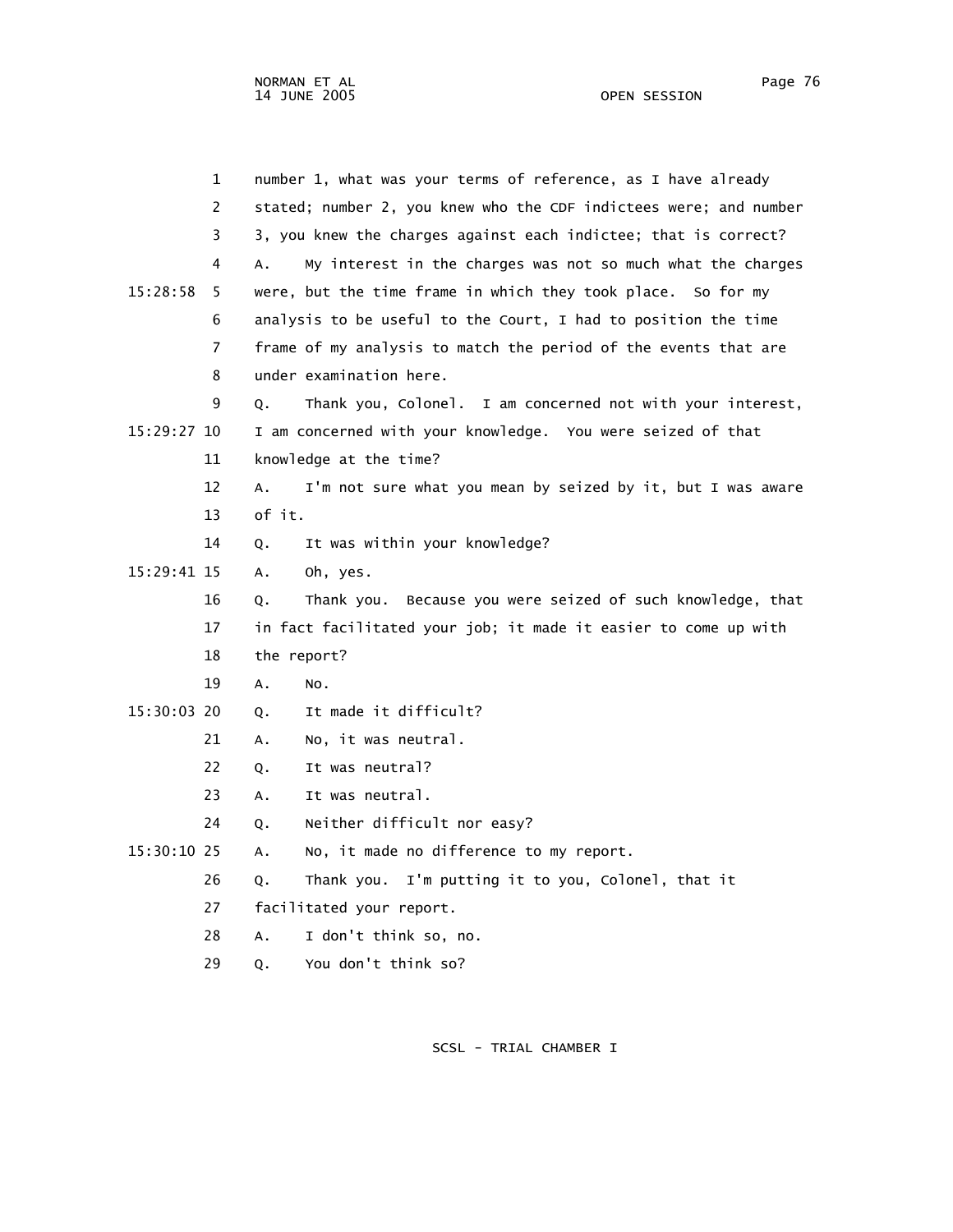1 A. No. 2 Q. But it assisted you greatly? 3 JUDGE THOMPSON: Counsel -- 4 MR MARGAI: I'm sorry, My Lord. I'm so sorry. I 15:30:33 5 apologise. I apologise, My Lord. 6 JUDGE THOMPSON: One does get carried away. 7 MR MARGAI: I don't want to keep Your Lordships here 8 beyond -- 9 JUDGE THOMPSON: Indeed, if you are putting your questions 15:30:44 10 and you want the answers recorded, we are certainly here for 11 that, certainly. 12 MR MARGAI: I keep forgetting that you are writing in 13 shorthand. 14 JUDGE ITOE: Take your time. We are writing in longhand, 15:30:55 15 not in shorthand. 16 MR MARGAI: I see, longhand. I apologise for that, and I 17 sympathise -- 18 JUDGE ITOE: I can't write shorthand, anyway. 19 MR MARGAI: I sympathise with the Bench. 15:31:04 20 JUDGE ITOE: I have not been trained for that. 21 MR MARGAI: It is never too late. 22 JUDGE ITOE: It is late, I would say, it is late. 23 JUDGE THOMPSON: And the witness said that his knowledge of 24 the crime -- 15:31:14 25 JUDGE ITOE: [Indiscernible]. 26 JUDGE THOMPSON: What was the last answer, that your 27 knowledge of the crime -- 28 MR MARGAI: Neither facilitated -- 29 PRESIDING JUDGE: Was not a factor.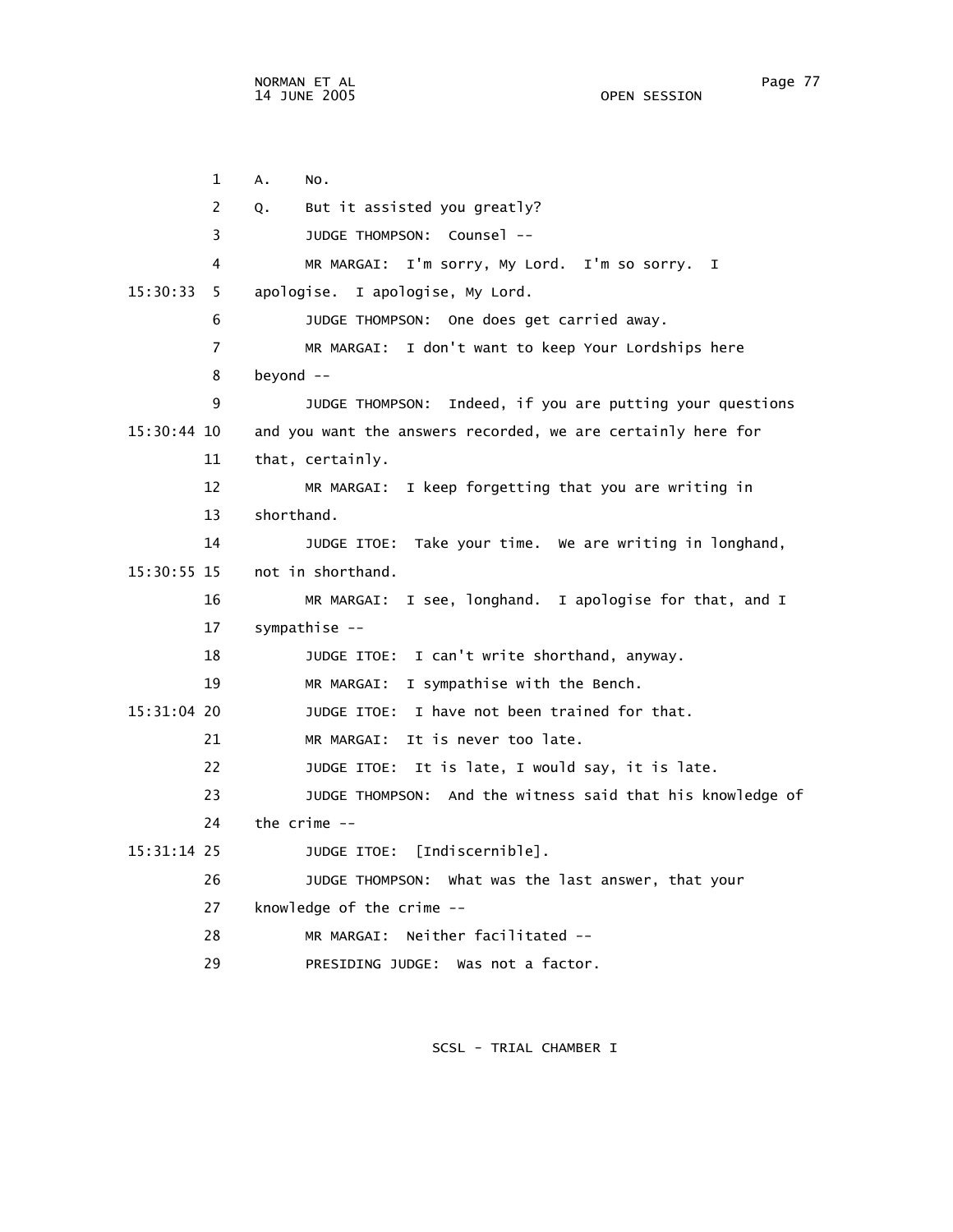1 JUDGE THOMPSON: Was not a factor. 2 MR MARGAI: To use his words, it is neither facilitated, 3 nor made it difficult for him; it was neutral. 4 PRESIDING JUDGE: Then it was not a factor. 15:31:44 5 MR MARGAI: It was not a factor, yes. 6 JUDGE THOMPSON: We are trying to get the thrust of your 7 cross-examination. 8 MR MARGAI: That's good, My Lord, thank you. 9 Q. Now, do you agree with me it greatly assisted you -- 15:31:57 10 MR KAMARA: I'm sorry. I don't intend to interrupt 11 cross-examination, but there has to be a finality in questions on 12 cross-examination. This question has been put and put and put 13 for the third time. I think the witness has answered, and twice 14 he has answered the same question. 15:32:12 15 JUDGE ITOE: I don't share that view. 16 JUDGE THOMPSON: You have interrupted his 17 cross-examination. 18 JUDGE ITOE: I don't share that view at all. Please. I 19 don't share that view at all, because these questions are coming 15:32:21 20 because they have to be put in focus -- 21 JUDGE THOMPSON: I agree. 22 JUDGE ITOE: -- at particular moments. 23 MR MARGAI: And the contexts are different. 24 MR KAMARA: But where the witness has answered, and I stand 25 to be corrected by the record, but where the witness has answered 26 once, he has answered twice to the same question, that is that 27 whether it was facilitated, he said, no, he -- 28 JUDGE ITOE: It has not been clearly answered, that is why 29 the witness -- why the counsel is revisiting that issue. That's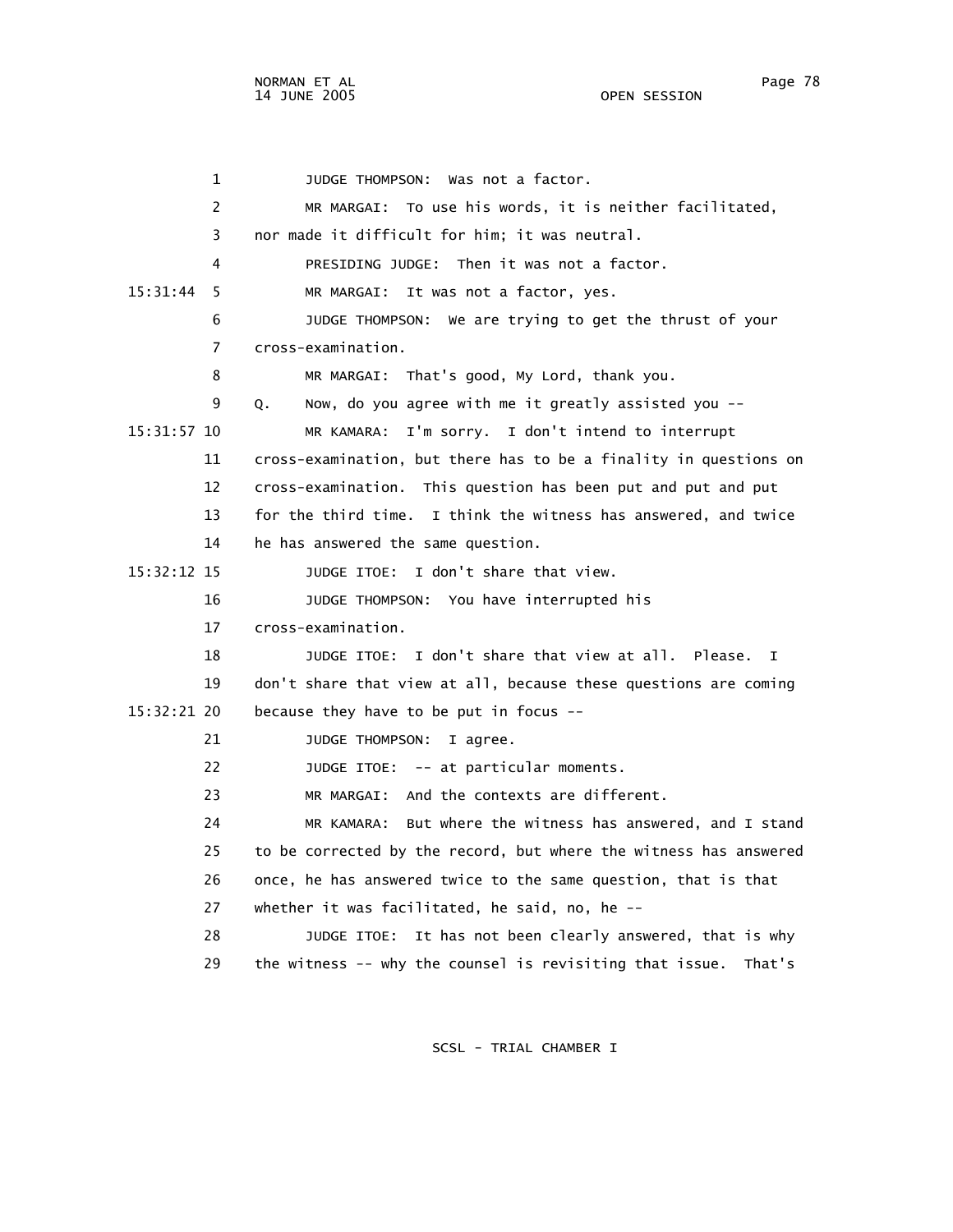1 my perception of it. 2 JUDGE THOMPSON: I share the same perception, because these 3 are expert conclusions, and nuances and inferences. So, I think 4 counsel has a right to engage the witness as aggressively and as 5 vigorously as he can in getting out some of the answers that he 6 can. 7 MR KAMARA: Certainly, Your Honour. I don't quarrel with 8 that. Just the witness has to be protected wherein a question 9 has been put -- 10 MR MARGAI: The witness is not endangered. 11 PRESIDING JUDGE: Your objection is overruled. 12 JUDGE ITOE: Your objection is overruled. 13 MR MARGAI: I shall lay this area to rest. 14 JUDGE ITOE: I concur. 15 MR MARGAI: 16 Q. -- with your knowledge of these facts. Did they assist you 17 greatly in concluding your exercise? 18 A. I shall try to be clear this time. 19 Q. Yes. 20 A. They were not a factor. 21 Q. I know that, so they did not assist you? 22 A. No, they did not. 23 Q. Now, how would you characterise the CDF in terms of 24 military parlance? By that, I mean would you classify the CDF as 25 a conventional army, as we understand it? 26 A. No, I wouldn't, no. 27 Q. Thank you. 28 A. It is an unconventional army. 29 Q. Unconventional. Now, as a matter of interest, Colonel, you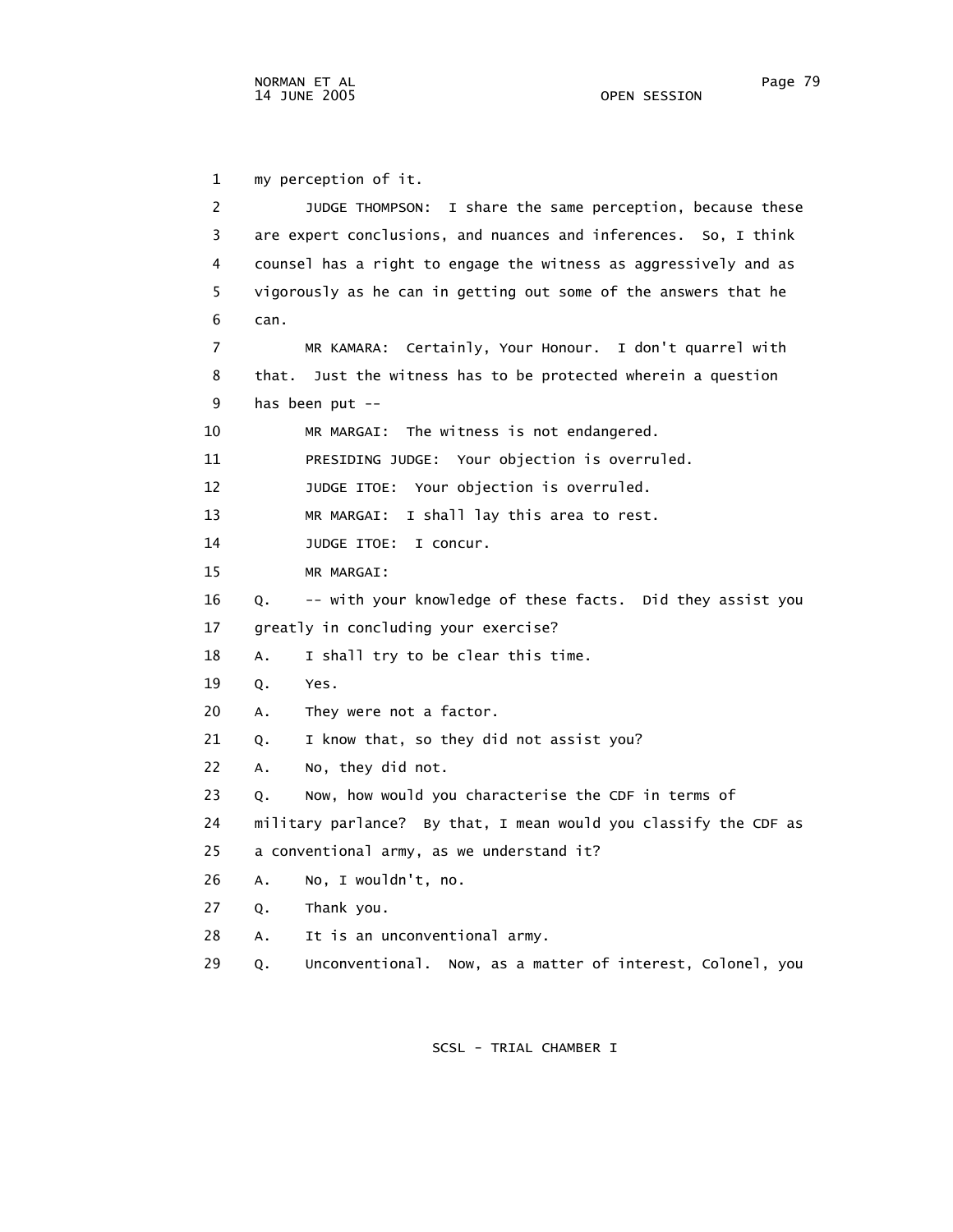1 said every British soldier is taught about the Geneva Convention, 2 everybody British soldier. 3 A. Correct. 4 PRESIDING JUDGE: I warn you to make it clear to you, too, 5 we have said to the witness that he has not been called here to 6 testify as to these facts of the Geneva Convention on war and so 7 on. 8 MR MARGAI: No, no. 9 PRESIDING JUDGE: His expertise is very precise and you 10 know what it is. We have not allowed the Prosecution nor -- 11 MR MARGAI: I'm conscious of the caution, My Lord. 12 PRESIDING JUDGE: We'll wait for the question. 13 MR MARGAI: I shall not tread without caution. 14 PRESIDING JUDGE: I'll let you go. 15 MR MARGAI: Should I venture? 16 PRESIDING JUDGE: Yes, yes. We will let you put the 17 question in full, then we will see. 18 MR MARGAI: Nothing ventured, nothing gained. 19 Q. Just a short question. Would you say that the Geneva 20 Convention is applicable to a civil militia? 21 MR KAMARA: I object. 22 PRESIDING JUDGE: Objection, yes. This is not his 23 expertise for which he has been called upon. 24 MR MARGAI: As My Lords please. I concede. 25 JUDGE ITOE: You remember the comment I made in the 26 morning, Mr Yillah was treading on the same ground. And I did 27 draw his attention to the fact that these were matters which 28 should be contained in a text somewhere and could serve for

SCSL - TRIAL CHAMBER I

29 purposes of Bench addresses on that issue.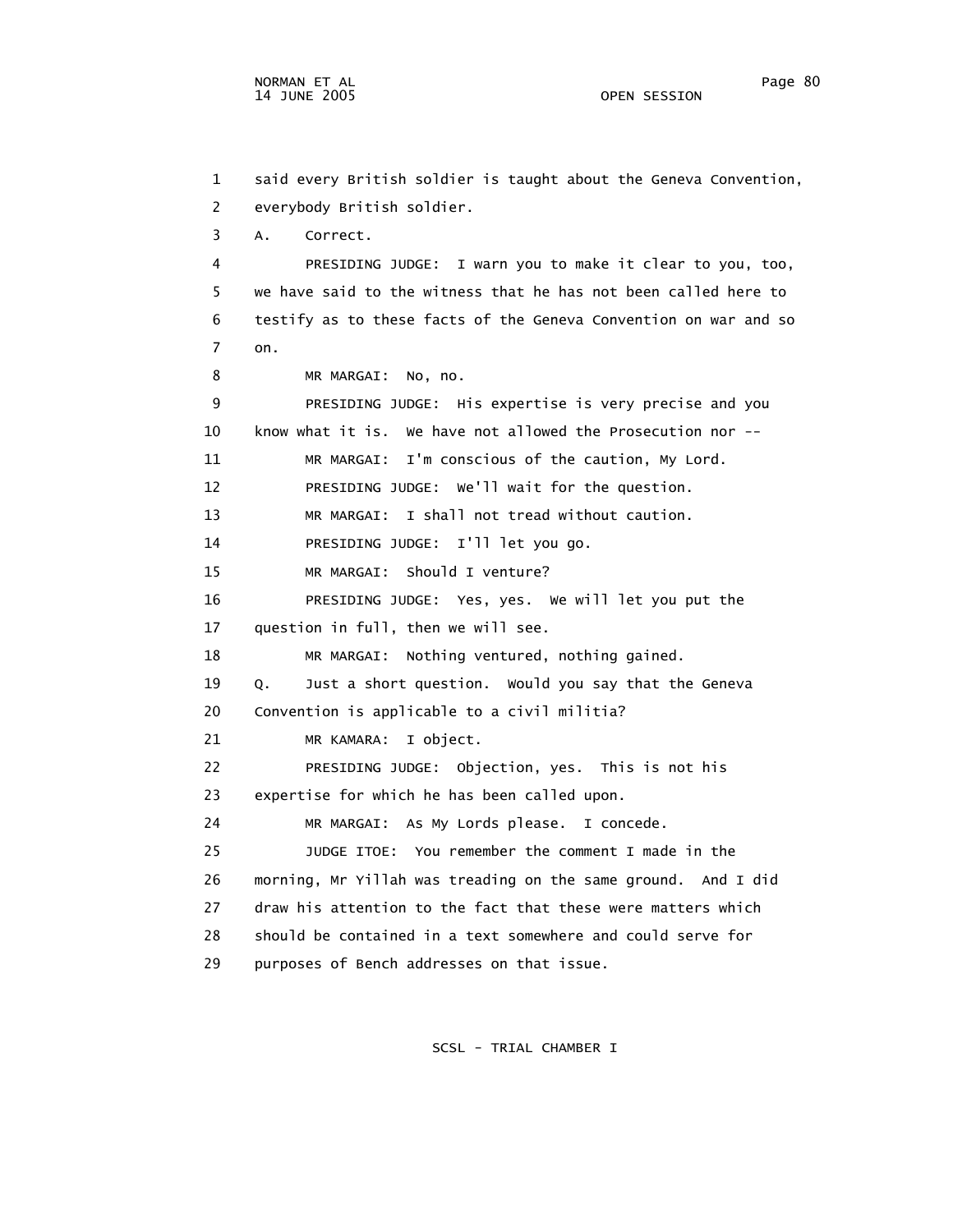1 JUDGE THOMPSON: I would think it is a matter for the Court 2 at some point in time. 3 MR MARGAI: Very well. 4 JUDGE THOMPSON: It may well be a matter for the Court. 5 MR MARGAI: Being a military expert for that matter, I 6 thought he -- I take your cue. 7 JUDGE ITOE: He has all the answers, I can assure you. 8 MR MARGAI: I have no doubt about it. With such a CV, I 9 would be surprised if he doesn't have the answers. 10 JUDGE THOMPSON: I would like to venture this: it may well 11 be a question of law; a mixed fact and law. 12 PRESIDING JUDGE: He may well indeed have this knowledge, 13 but that's not what this witness has been called upon to testify 14 on. That's all. 15 MR MARGAI: I concede. On that note, My Lords, it's my 16 pleasure to say that that will be all for the colonel and thank 17 you very much. I'm grateful. 18 THE WITNESS: Thank you. 19 JUDGE ITOE: I thought Mr Margai was going to try another 20 one. 21 PRESIDING JUDGE: Thank you, Mr Margai. 22 MR MARGAI: Thank you. 23 PRESIDING JUDGE: Any re-examination? 24 MR KAMARA: No re-examination, Your Honour. 25 PRESIDING JUDGE: Thank you. Thank you, Colonel Irons, 26 that completes your evidence for this Court today. 27 THE WITNESS: Thank you, Your Honour. 28 PRESIDING JUDGE: Thank you for coming over. 29 THE WITNESS: It's been a pleasure.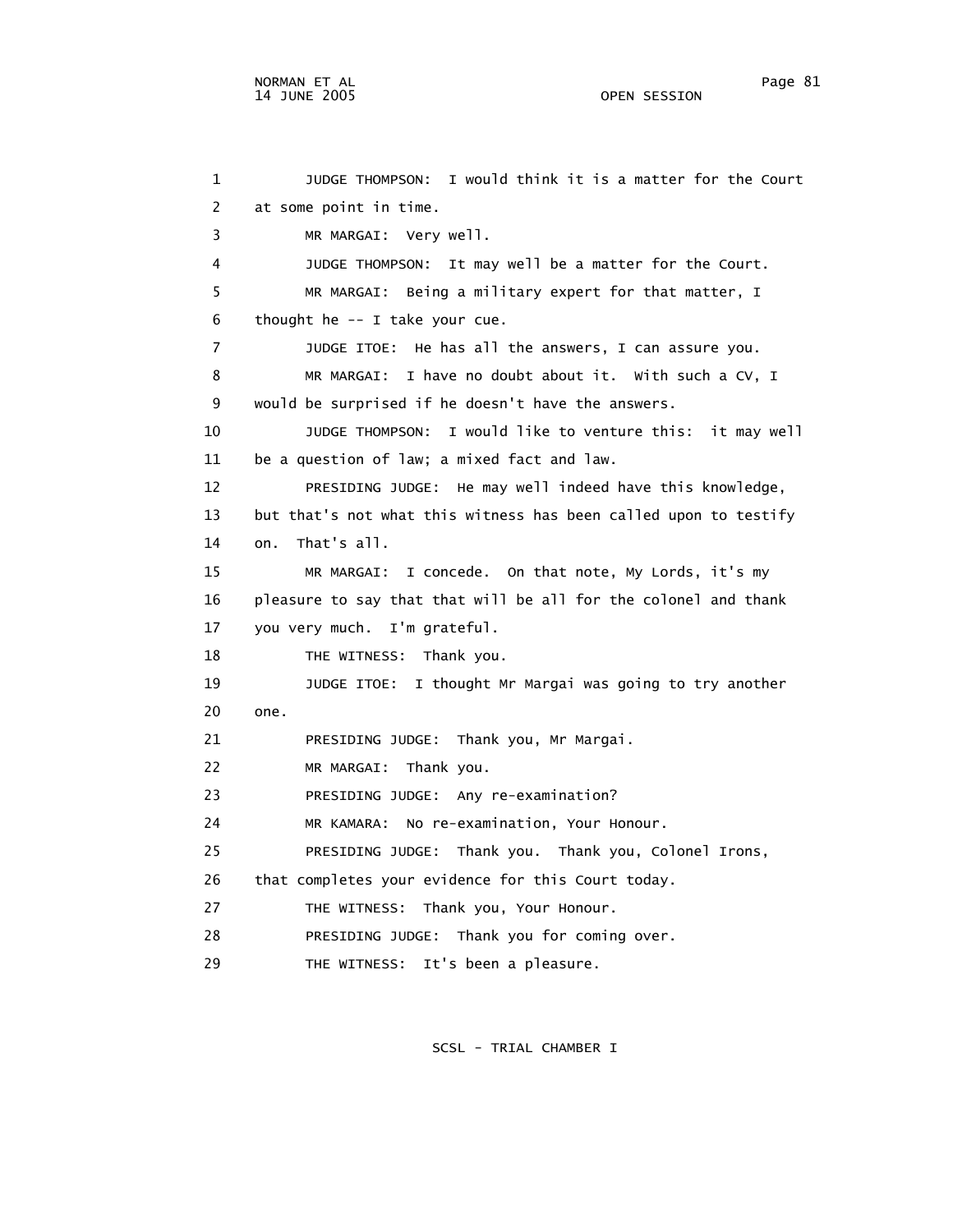1 PRESIDING JUDGE: May I ask the Prosecution what is next on 2 your agenda? 3 MR KAMARA: The next on the agenda will be tomorrow. 4 PRESIDING JUDGE: Tomorrow morning? 5 MR KAMARA: Yes, we have another witness lined up for 6 Thursday. We did indicate to the Bench that it is going to be 7 every other day, and tomorrow being Wednesday -- 8 PRESIDING JUDGE: There is no witnesses tomorrow? 9 MR KAMARA: Yes. The next witness is on Thursday. 10 PRESIDING JUDGE: This is your other expert for Thursday? 11 MR KAMARA: Yes. 12 PRESIDING JUDGE: That's fine. 13 MR KAMARA: And we may have to make an application for 14 closed session. 15 PRESIDING JUDGE: We will ask the witness to be excused. 16 If you have an application, we can do that in the absence of the 17 witness. Colonel Irons, thank you very much. 18 **I** [The witness withdrew] 19 MR KAMARA: A closed session application has already been 20 granted for this witness on Thursday. 21 PRESIDING JUDGE: It has already been granted? 22 MR KAMARA: Yes, Your Honour, so the proceedings on 23 Wednesday -- Thursday will be in a closed session. 24 PRESIDING JUDGE: I haven't got the files with me. You say 25 we have granted the application. I take your word for it and on 26 Thursday morning -- in other words, the whole of the evidence of 27 that witness will be in closed session? 28 MR KAMARA: Yes.

SCSL - TRIAL CHAMBER I

29 PRESIDING JUDGE: After that witness, we go to next week,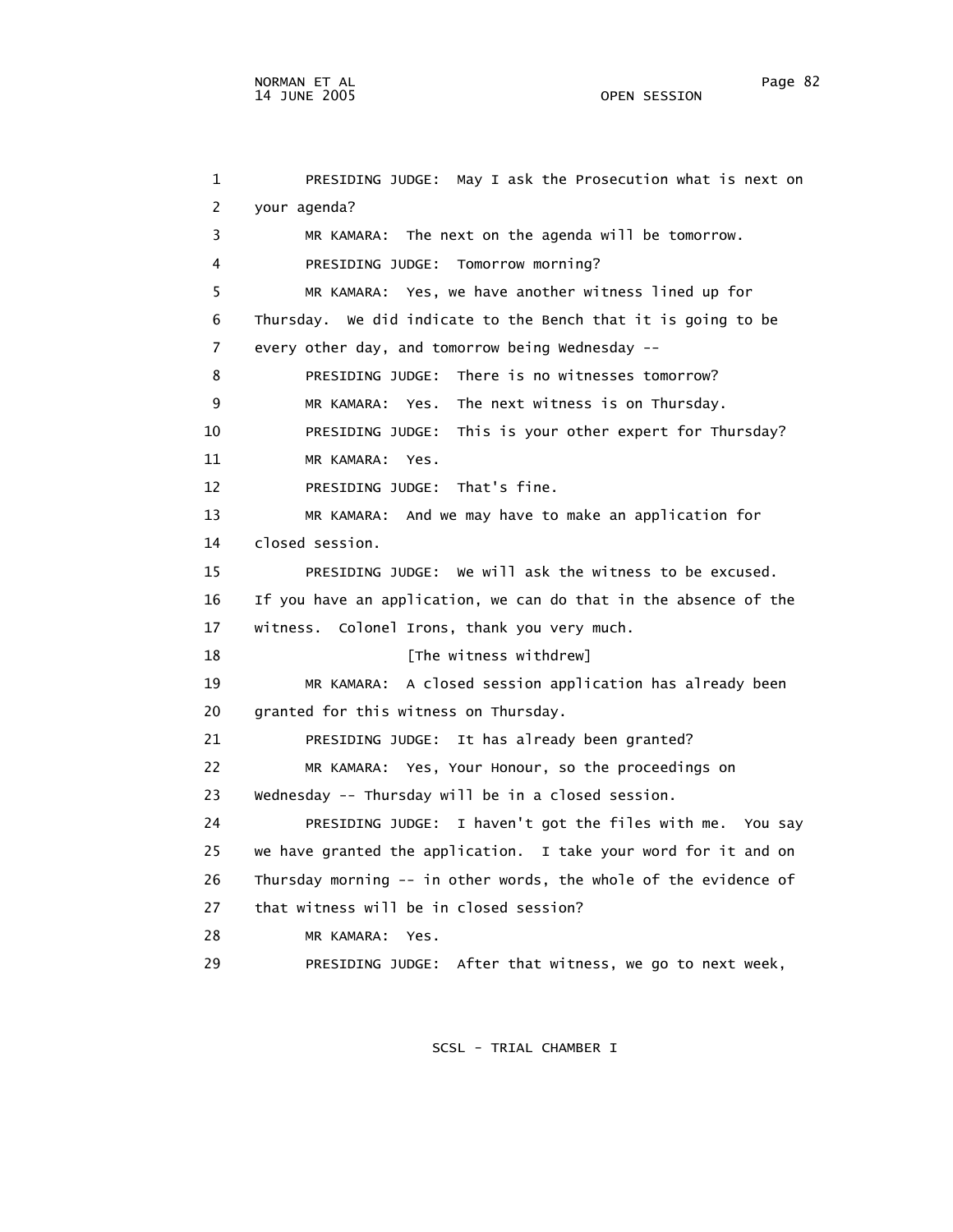1 Monday of next week, which is your last witness? 2 MR KAMARA: Certainly. 3 PRESIDING JUDGE: The last witness on Monday, just for the 4 information of the public, is that one in open or closed session? 5 It is open? 6 MR KAMARA: It is open session. 7 PRESIDING JUDGE: For the members of the public, you have 8 heard that the next witness is to be heard on Thursday and it is 9 in closed session. The next public session, which will be next 10 week, will be the last witness and that is Monday next week. For 11 this case, it is adjourned until Thursday morning at 9.30 for 12 your next witness. The Court is adjourned. 13 **13** [The hearing adjourned at 3.39 p.m., to be 14 reconvened on Thursday, 16th day of June 2005, 15 at 9.30 a.m.] 16 17 18 19 20 21 22 23 24 25 26 27 28 29